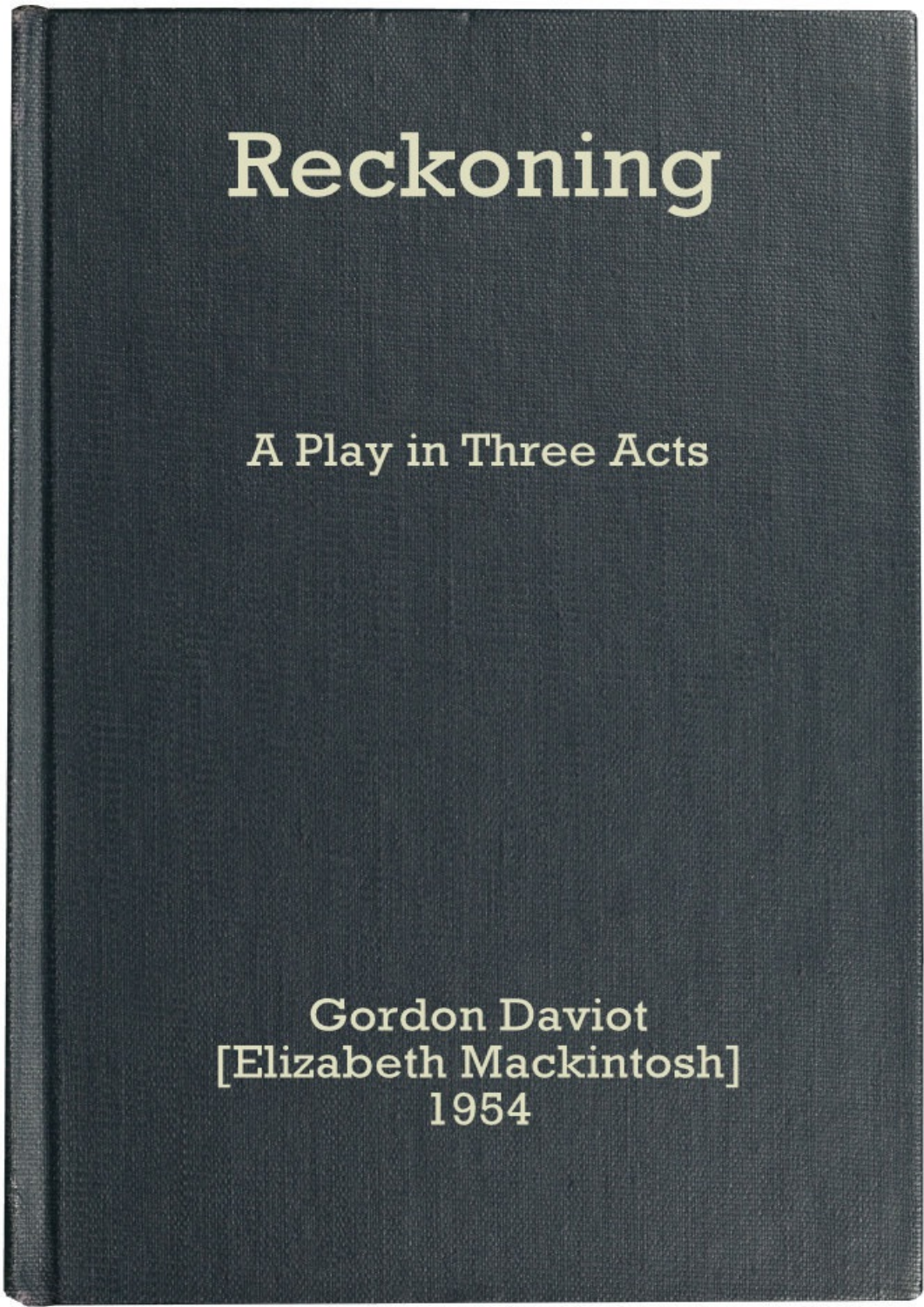#### **\* A Distributed Proofreaders Canada eBook \***

This ebook is made available at no cost and with very few restrictions. These restrictions apply only if (1) you make a change in the ebook (other than alteration for different display devices), or (2) you are making commercial use of the ebook. If either of these conditions applies, please contact a FP administrator before proceeding.

This work is in the Canadian public domain, but may be under copyright in some countries. If you live outside Canada, check your country's copyright laws. IF THE BOOK IS UNDER COPYRIGHT IN YOUR COUNTRY, DO NOT DOWNLOAD OR REDISTRIBUTE THIS FILE.

*Title:* Reckoning

*Date of first publication:* 1954

*Author:* Gordon Daviot (alias of Elizabeth Mackintosh) 1896-1952

*Date first posted:* May 28, 2015

*Date last updated:* May 28, 2015

Faded Page eBook #20150570

This ebook was produced by: Delphine Lettau, Alex White & the online Distributed Proofreaders Canada team at http://www.pgdpcanada.net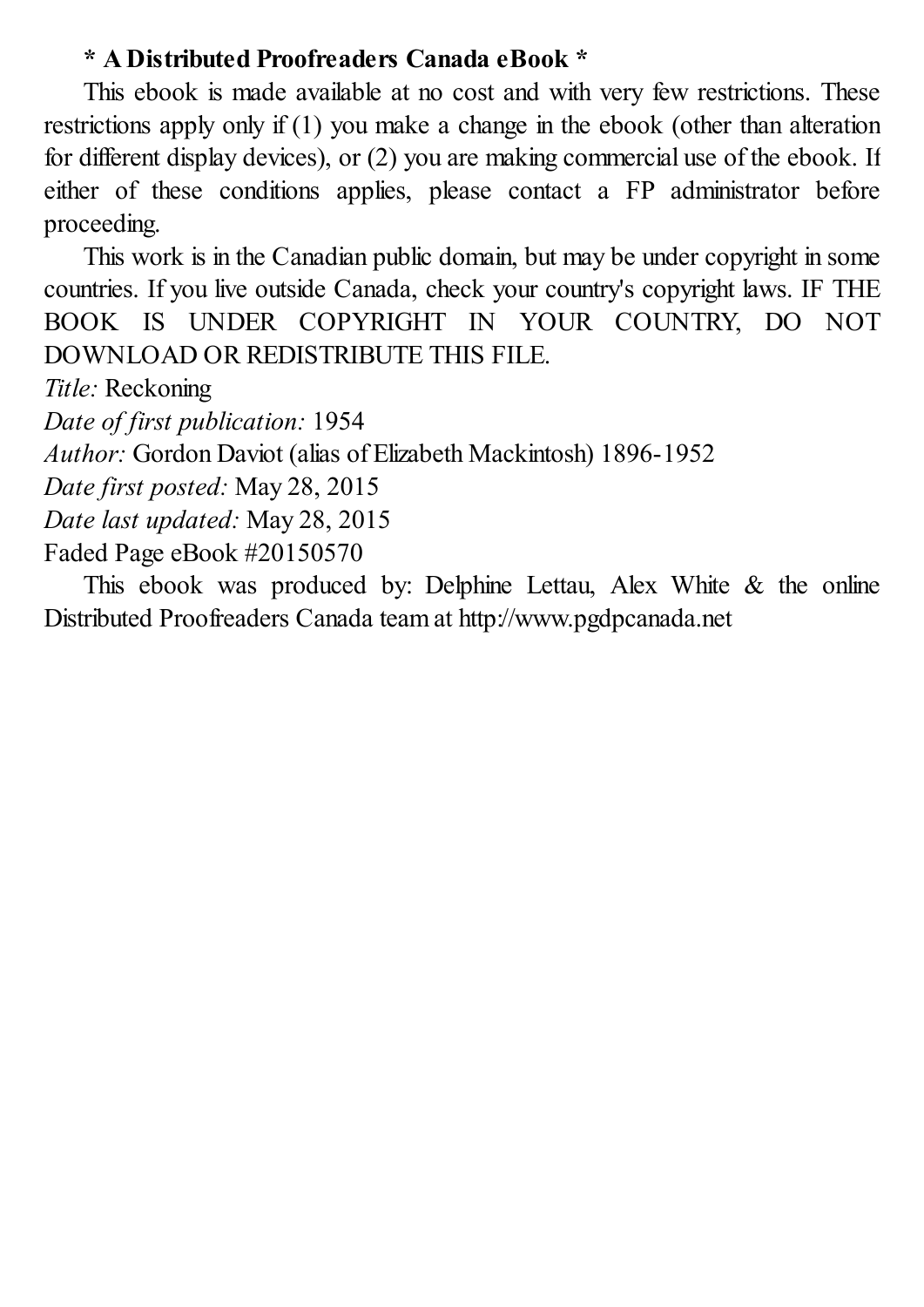# Reckoning

# Gordon Daviot (Elizabeth Mackintosh)

First published as part of Plays Vol 3.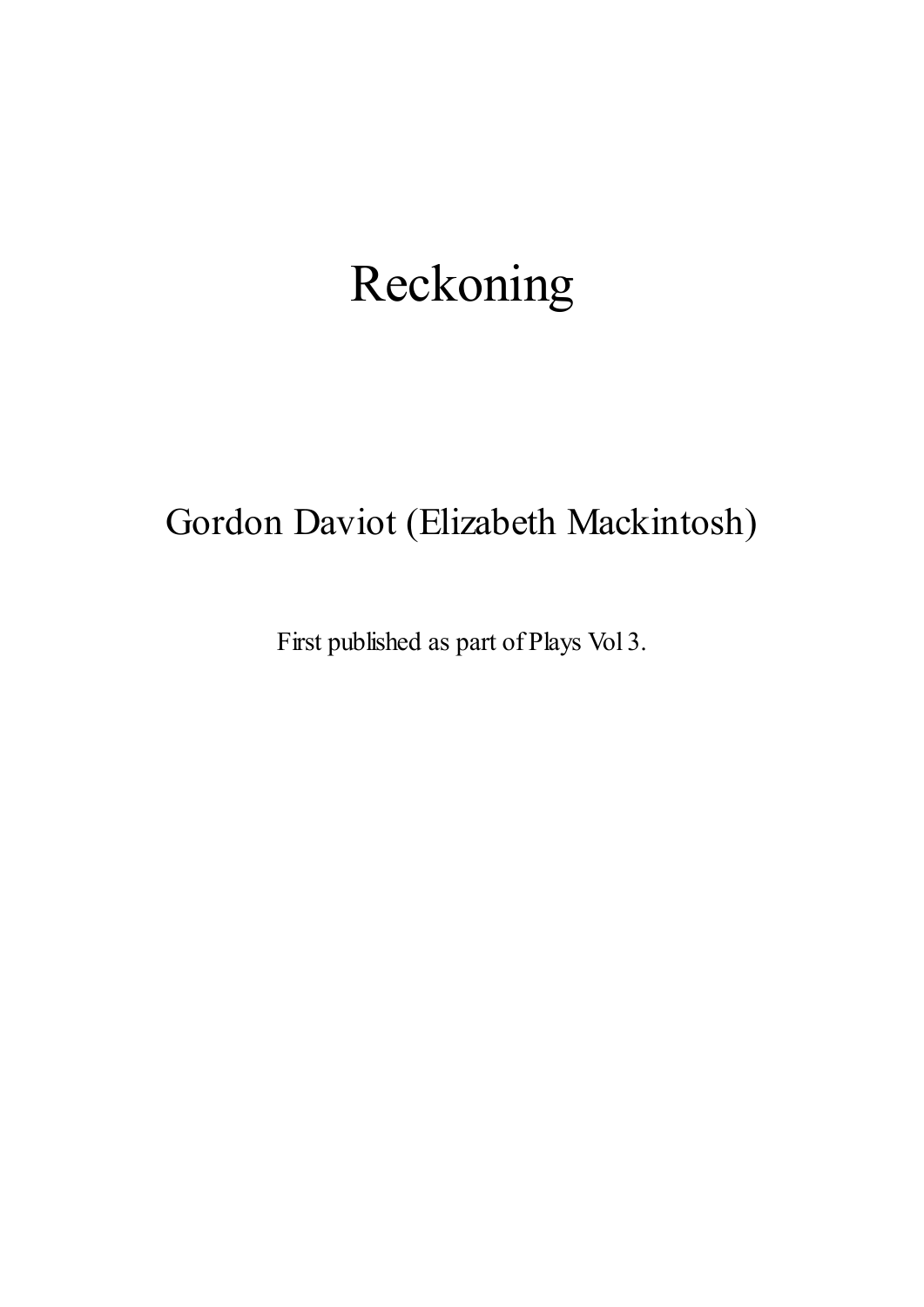### **CHARACTERS**

NELL AN URCHIN MR HIBBERT MR BIDDLE MISS GEM MAN WITH A MUFFLER YOUTH WITH A MAUVE TIE A YOUTH WITH PAPERS FLUFF WILLIAMS MR MOSTYN MAN WITH A RAINCOAT TED HANNA MAN IN PLUS-FOURS BURT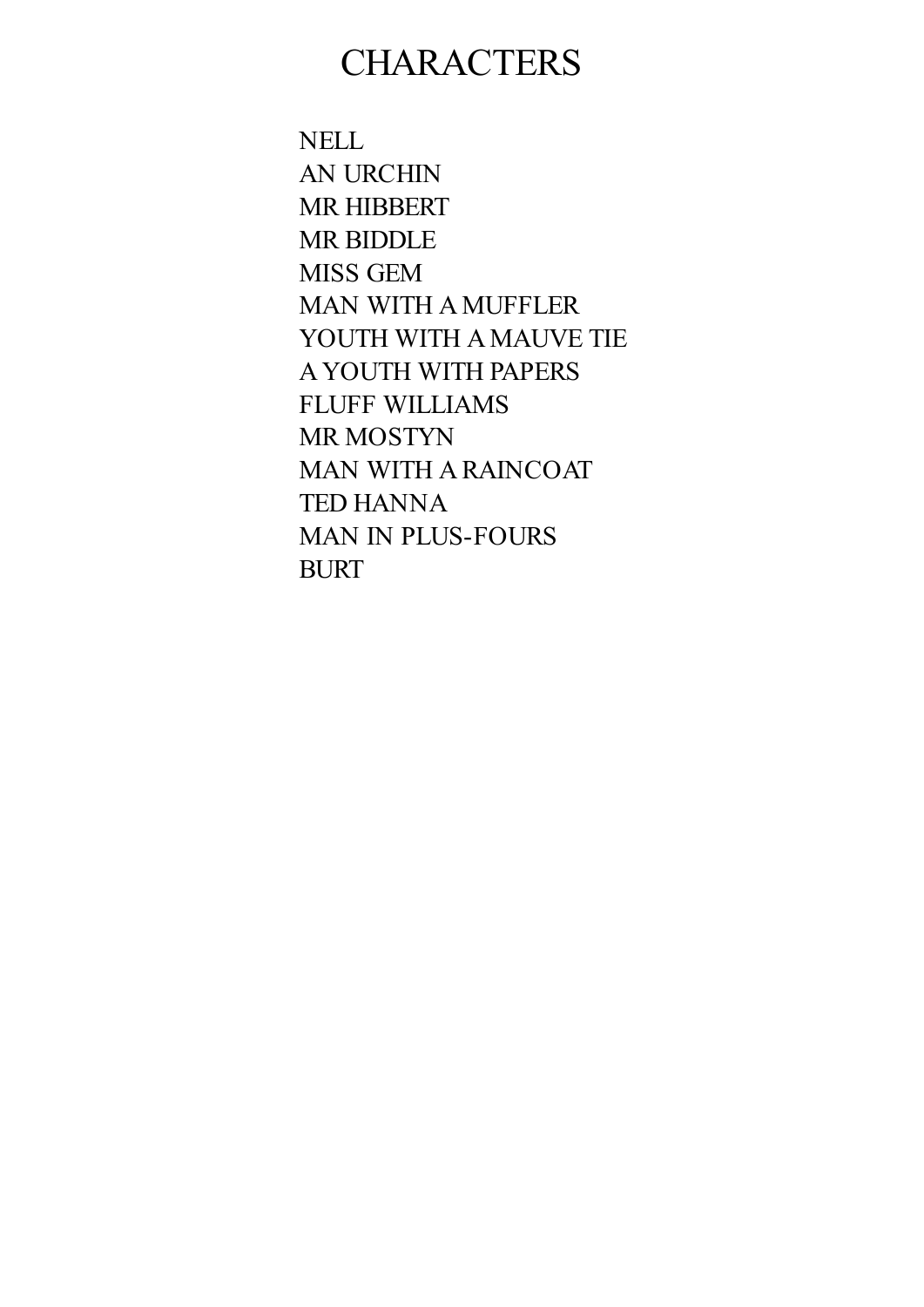## ACT I

- *The Scene is the interior of a small tobacconist-newsagent-sweetseller's shop in a side-street somewhere in the Camden Town district. In the back wall is the door (left as one looks at the stage) and the window. The window is long and rather low, with panes a foot square, and it exhibits the usual mixed stock of tobacco, books, and sweets. The counter runs from the middle of the window parallel to the right wall, and is covered with newspapers and magazines. It ends on the down-side in a glass case containing boxes of cigars and pipes. Against the right wall are (next the window) shelves of glass bottles containing sweets, then a desk, open and much used, then shelves bearing packets of cigarettes. In the remaining space is the door into the living-room. The whole of the left wall is occupied by shelves of books in cheap editions. Down stage is a table on which is spread a collection of fashion papers, books on knitting, and similar publications.*
- *It is an evening in early Spring. The shop lights are lit, and the pale-blue atmosphere outside is gradually growing deeper. Now and then someone passes in the street, and the faint rumble of traf ic in the main street comes and goes. The shop at the moment is empty except for* NELL, *and she is present only in body. She is leaning on her forearms over the counter, absorbed in the book which she is reading.* NELL *is to a large extent the reason why Biddle's is such a prosperous concern. Customers like to exchange greetings with her, not because she is pretty (which she certainly is), nor because she is arch with them (which she certainly isn't), but because she has a quiet air of goodfellowship for all the world, and a ready wit. She takes a kind of mocking interest in life and finds it good.*
- *A small* URCHIN *enters and advances to the counter*.

NELL (*without looking up*) Yes?

URCHIN A tuppenny bottle of ink and fourpence change.

NELL (*looking up, her face softening*) Hullo, Bill. Got it all off pat, haven't you! No use trying to do you, eh?

URCHIN (*coldly*) No. And me nime ain't Bill.

NELL Oh? What is it, then?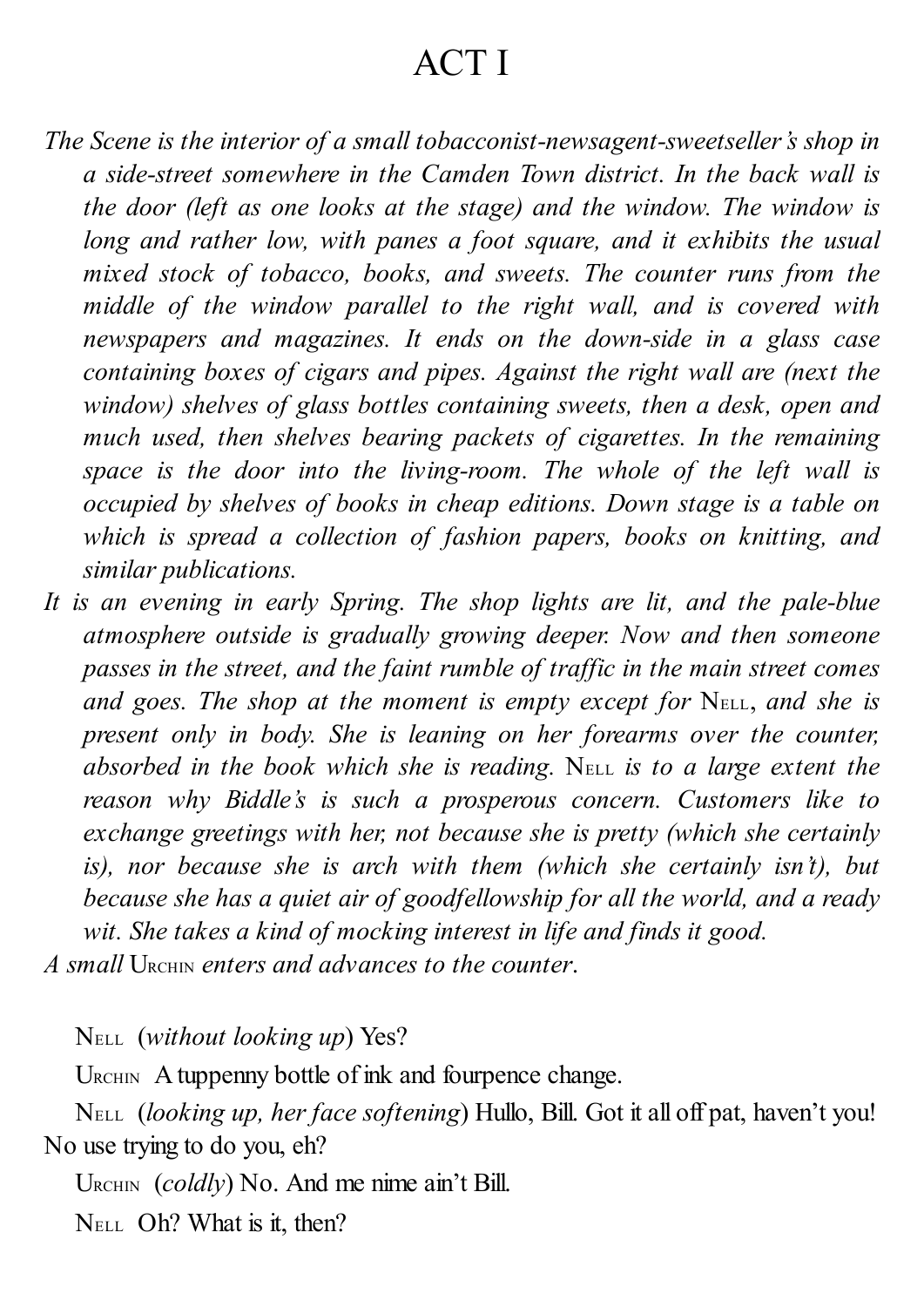URCHIN Algernon Leonard Parker.

NELL All that? (*Smiles at him as she gives him the ink*) Do you like sweets, Algernon Leonard?

URCHIN And how!

NELL (*taking a bottle of bull's-eyes from the shelf and scrabbling in it with her hand to detach one or two from the mass*) What did you say?

URCHIN I said, And how!

NELL Tut tut, Algernon. You bin going too often to the movies, haven't you? You're one of the degenerate youth of England, you are. Given over wholly to transatlantic whatsisnames. What you should say is 'Yes, thank you'. See?

[*Enter a* MIDDLE-AGED MAN *of the small-shopkeeping class; unnoticed by* NELL, *who is leaning over the counter to the boy. He pauses and watches the scene with an indulgent amusement.*]

NELL (*putting down three bull's-eyes on the counter*) Now, what d'you say? URCHIN (*grabbing the sweets*) Thank you.

NELL It doesn't sound so enthusiastic as these low expressions, I admit. But you be a little English gentleman and don't show your feelings, see? (*Seeing the man*) Good evening, Mr Hibbert.

HIBBERT Good evening, Miss Nell. What's all this? Robbing your employer? I'm surprised at you!

NELL Oh, what's a couple of bull's-eyes?

HIBBERT At the present rate of exchange about a penny, I should say. And I thought I saw three, eh? That's a penny halfpenny you owe the till.

NELL You're a ready reckoner, aren't you? To say nothing of the quickness of your eye. You should be going round after one of those pea-and-nut shows. You'd put them out of business. (*To the boy, who is still waiting*) What is it, Bill?

URCHIN Fourpence change.

NELL (*giving him the change*) You're allright, Bill. You don't need any movies to educate you.

URCHIN Me nime ain't Bill.

[*Exit* URCHIN.]

HIBBERT (*putting his money on the counter*) The usual, please. You know, your good heart will get you into trouble one of these days, Miss Nell.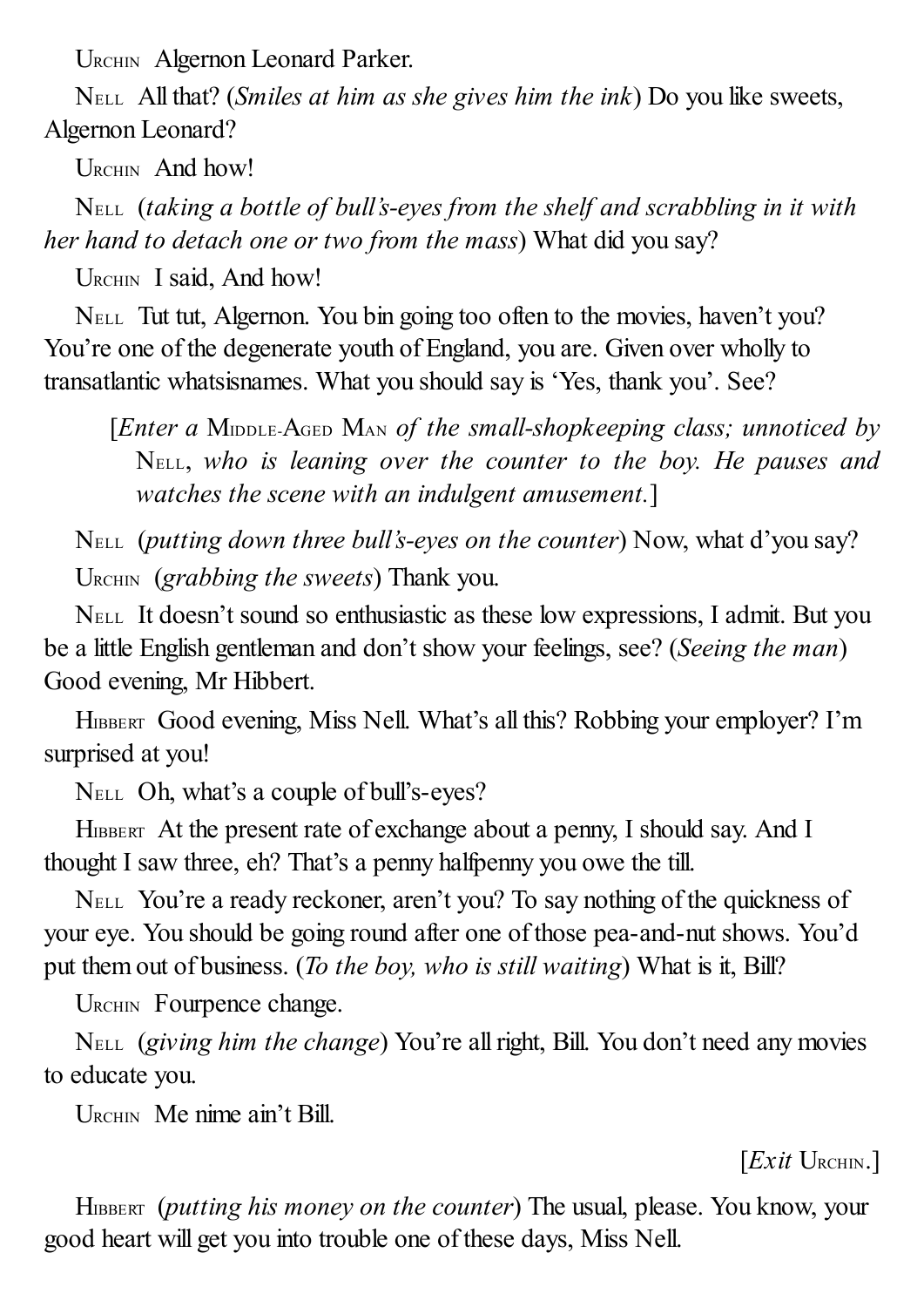NELL (*weighing tobacco in the scales to her right*) That's a polite way of telling me that I'm soft, I suppose. Well, you're wrong. A couple ofsweets to a kid is one thing, but you try robbing the till, and you'll see how soft I am!

HIBBERT What would you do if I did?

NELL I'd stun you with the scales and yell for the police.

HIBBERT (*laughing at the picture*) Not you!

NELL Indeed I would. What d'you think I'd do? Sit in a corner and dither?

HIBBERT No. You'd say 'Are you hard up? Poor man. There's two pound notes at the back that you've missed.'

[*Enter* M<sup>R</sup> BIDDLE *from the living-room. He is a little, elderly man, cleanshaven, with an aquiline face and white hair. He has a dry manner, a little pedantic, but kindly withal. More interested in -ologies and -isms than in Navy Cut.*]

BIDDLE Good evening, Mr Hibbert.

HIBBERT Good evening, Mr Biddle. A fine evening.

BIDDLE Yes, very fine, very fine.

NELL Mr Hibbert's just been telling me that I'm too good to live.

BIDDLE As long as she isn't too good to be assistant to a shabby old man, I shan't complain, Mr Hibbert.

HIBBERT A valuable assistant, yes. She threatened to bash me over the head with the scales because I talked of robbing the till.

BIDDLE (*not listening*) I sometimes think if she had really been my niece she couldn't stick to the business better.

HIBBERT If she was really——? Why, I always thought—I mean——

NELL Thought he was really my uncle?

HIBBERT Yes.

NELL Well, now, isn't that flattering for you, uncle! No, Mr Biddle took me in here when I was thirteen, and he didn't know any more about me than that I had never tasted a beefsteak. Eh, uncle?

HIBBERT Well, well! Fancy that. She does credit to your good heart, Mr Biddle. Or perhaps you've bin lucky. Not everyone's so wellrewarded for bein'——

NELL Soft.

HIBBERT Philanthropic, I *was* going to say.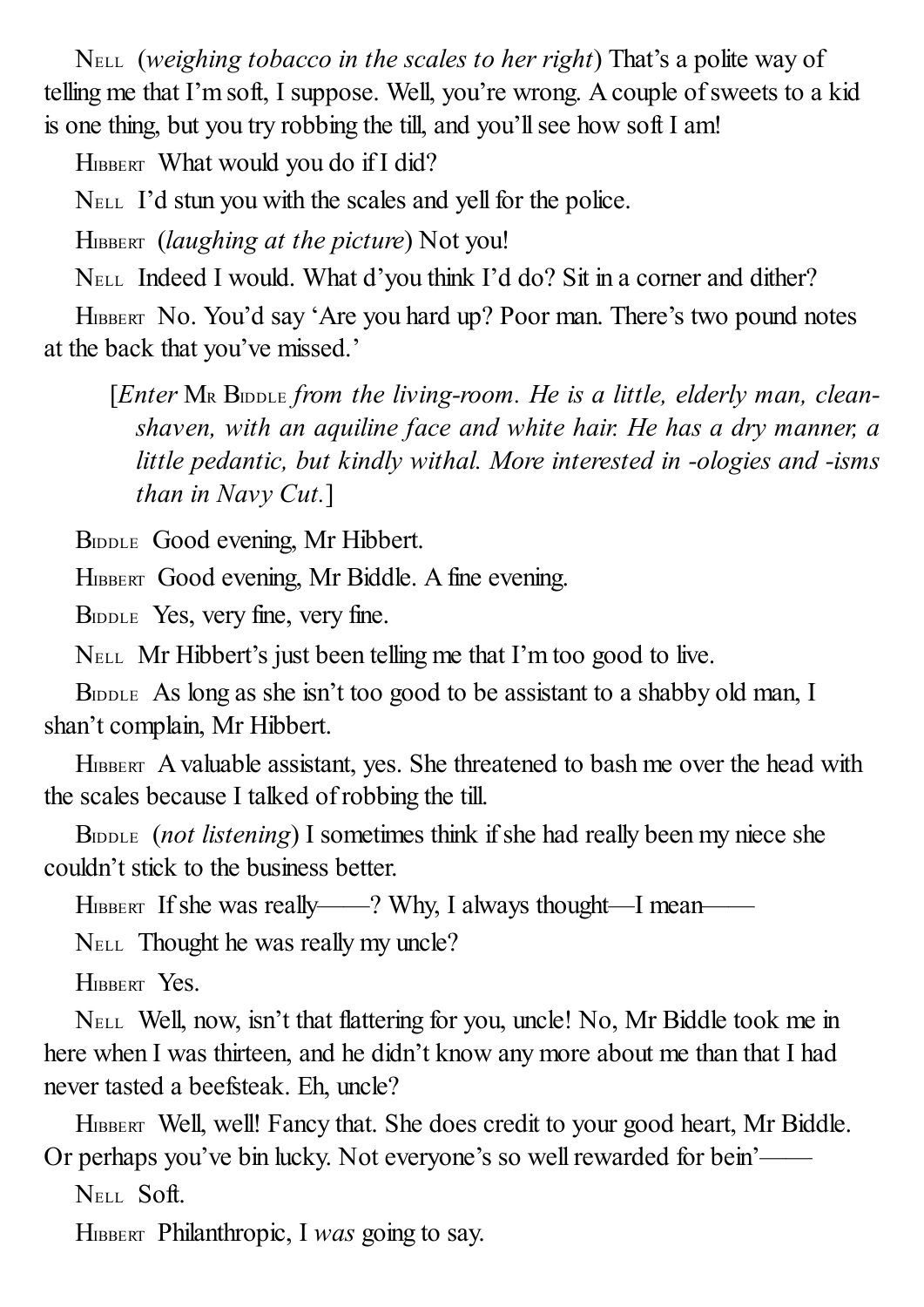BIDDLE Yes, I've been recompensed beyond my desserts, Yes, beyond my desserts. The evening papers haven't come yet, I see.

NELL No, they'll be in any minute.

HIBBERT Arsenal got it in the neck this afternoon, I hear.

BIDDLE Yes? Did they? Yes.

HIBBERT You don't take much interest in football, Mr Biddle.

BIDDLE No. No, I'm afraid I don't. Cricket interests me so much, you see, that I haven't got over thinking about it before the next season begins. It would spoil it to take an interest in anything so—so different as football.

HIBBERT Like eating between meals.

BIDDLE Well—something like that. Cricket, my dear sir, is an art.

HIBBERT And what is football, may I ask?

BIDDLE Er—artfulness, I think.

HIBBERT You're a bit hard on football, aren't you, Mr Biddle? You come with me some Saturday afternoon and see Spurs play the Arsenal. See if you don't change your mind. There isn't anything in cricket—and, mind you, I'm speaking with knowledge, because I like cricket myself; I go quite a lot in the summer—there isn't anything in cricket that'll come up to a real good attack by a first-rate forward line against a good lot of backs. Mr Biddle, it's just suffocating. And it's *always* happening. That's the beauty of it. You don't have to wait for an hour because someone's got their bat in front of a wicket and won't take it away till he's taken away on a stretcher.

BIDDLE He may be taken away on a stretcher, but he isn't ordered off.

HIBBERT Oh, but that doesn't happen very often. The papers talk far too much about it when it happens, and then people shake their heads and say football's rotten. You come with me and see a real good side play another real good side. There isn't anything like it, Mr Biddle. There really isn't. Take last week, just before half-time. (*Demonstrating with boxes of cigarettes*) There was Jones and Evans and MacLean, see? As this might be the goal. That's the three Everton forwards, see? Outside right and inside left and centre. And here's the two backs and the goalkeeper, see? Jones had the ball here, see, well inside the circle. This back coming to tackle, and this one marking MacLean. Everyone thought Jones'd shoot before the back could tackle, but not him! 'E tipped the ball to Evans. That stopped the back for a tick, see? Evans tips it back, and Jones shoots 'fore the back's got off his heels, and catches the goalkeeper napping. Beautiful! Perhaps that wasn't a very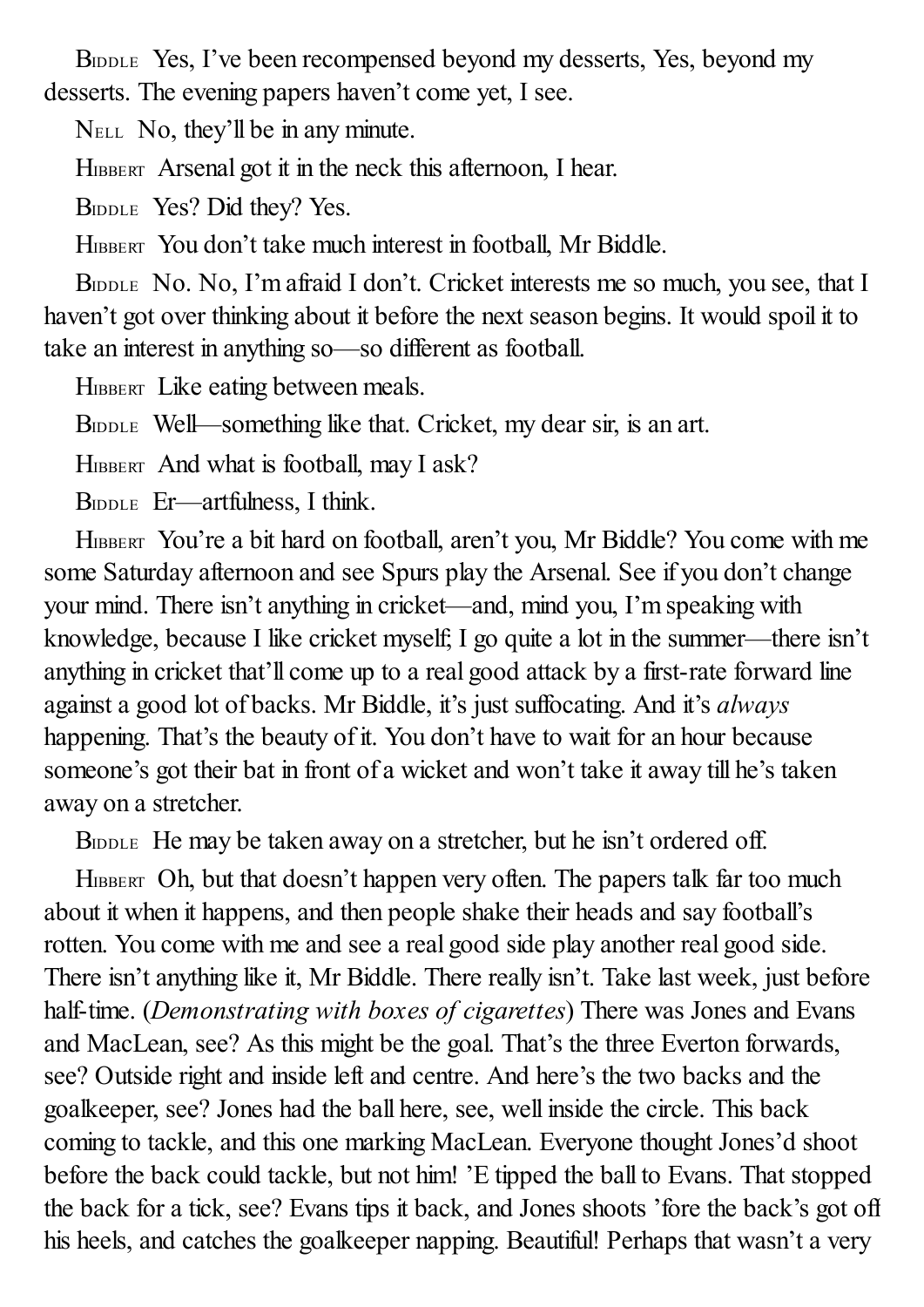clear idea of it for you, and of course it doesn't sound very much, just said like that, but believe me, Mr Biddle, it just stopped your breath to see. You come with me some Saturday afternoon and see if you don't enjoy it. What d'you say, now?

[*Enter* MISS GEM. *She is lean and middle-aged, and her clothes are a pathetic travesty of last year's fashions. But her gloves are carefully mended, and she prides herself on the fact that she has a ladylike appearance unusual in her occupation, which is a 'cleaner'.*

[*Without taking notice of the others she comes down to the side table, props herself on her elbows, and begins to turn over the pages of a fashion book.*]

BIDDLE DO I make my will first?

HIBBERT No, and you'll not have to wait in a queue for tea, either. You can come home and have it at your own fireside with Miss Nell.

BIDDLE That certainly is an inducement, Mr Hibbert. I'll have to think it over.

HIBBERT (*taking his departure*) I'll hold you to it. I like cricket myself. None better. But to live for cricket and nothing else—well, it's a bit——

NELL Soft.

HIBBERT (*grinning*) Good night, Miss Nell.

[*Exit* HIBBERT, *touching his hat*.]

NELL Good evening, Miss Gem.

MISS G. (*without looking up*) Good evening, dearie.

[M<sup>R</sup> BIDDLE *goes to the desk, climbs on to the stool, adjusts his glasses, and becomes absorbed in calculation*.]

NELL What's the good news?

MISS G. Ain't none. (*Turns pages*)

N<sub>ELL</sub> No?

M<sub>ISS</sub> G. Not since last Christmas. What d'you think of that new line to the 'ips? Unbecoming, I say. Difficult, if you know what I mean. Allright on the right woman, but 'oo's the right woman? One in a thousand! (*Goes on turning pages*)

NELL There's an awfully nice frock in that red book at the end that you might like to see.

MISS G. (*suspiciously*) Has it panels?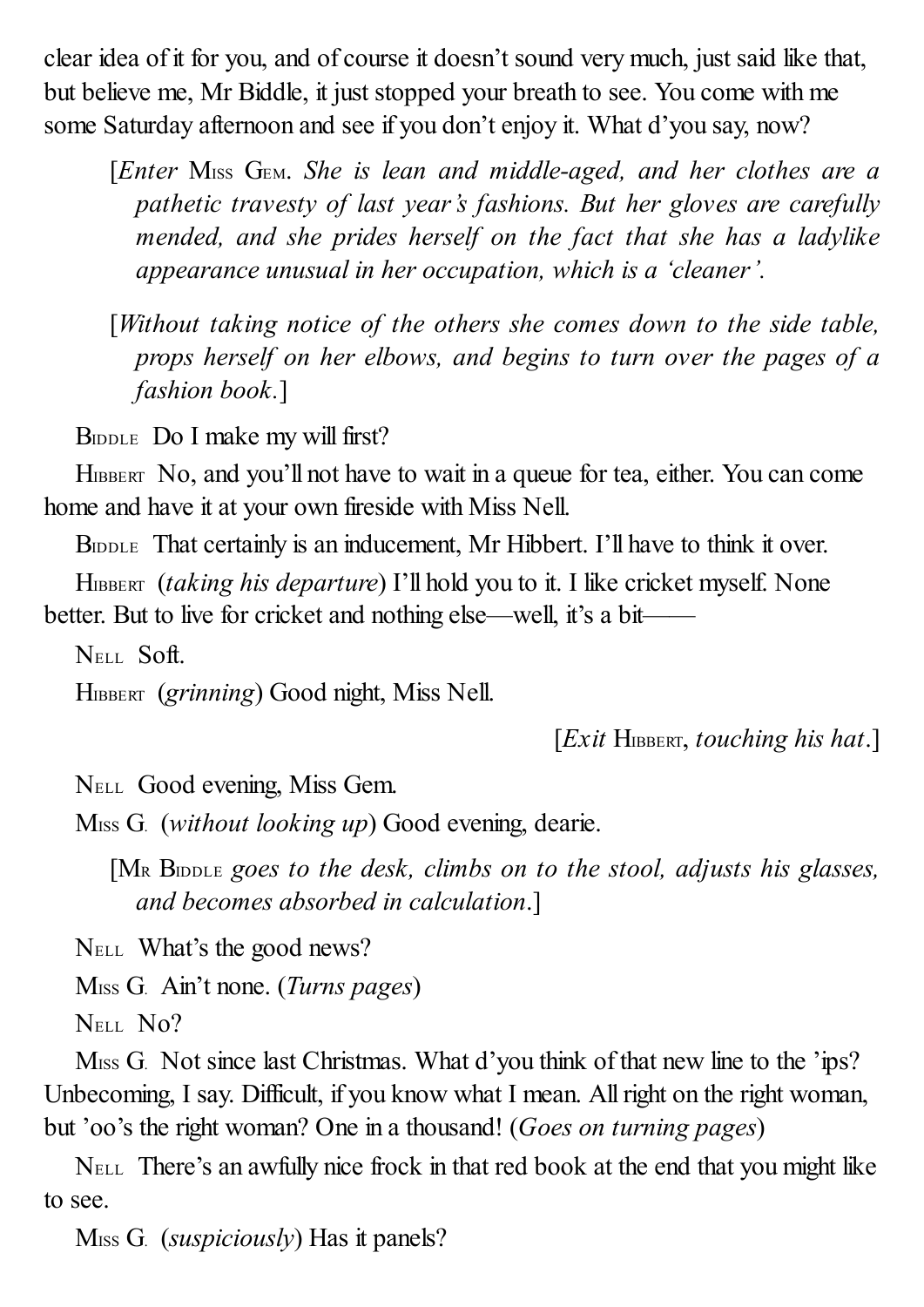NELL No, it's gored, with a bit of a spring to it.

MISS G. (*hunting in the red book*) I never was one for panels.

[*A* MAN WITH <sup>A</sup> MUFFLER *appears in the doorway*.]

MAN *'Standard'?*

NELL Sorry. Not in yet.

[*Exit* MAN.]

MR BIDDLE These papers are very late, aren't they? N<sub>ELL</sub> Don't worry, uncle. They'll be in any minute. (*To* M<sub>ISS</sub> G<sub>EM</sub>) Found it? M<sub>ISS</sub> G. Yes. I expect this is it. Bit on the youthful side for me, I'm afraid. NELL Oh, I don't know. You're not just falling to pieces yet, you know. M<sub>ISS</sub> G. No? Well, it's a blooming miracle if I'm not. Life's a business, ain't it? NELL Things been going wrong?

MISS G. You might say so! There was me goin' to the Honourable Mary's wedding this morning, and then they 'ad to send a boy round from the office to say they wanted an extra job of work done. 'Avin' a Board meetin' unexpected like. As if the kind of men who sit on Boards ever notice what a floor's like! Why, they can't see over themselves to begin with. It's a long time since some of them saw a floor near enough to criticise. So there's me puttin' on my old togs and toddlin' off round there instead of goin' to the wedding. I'd got a new 'at for it, too. And I know a fine bit on the railin's, just at the corner, where you can see lovely and it don't matter 'ow they shove they can't move yer. I was there at the Sills-Aberdon wedding, and it was as good as 'avin' an invite. 'Member that one? It was the one where they carried candles. Electric lights, they were, of course, but made to look like candles. Very chick and original.

NELL They're getting divorced now, that couple, aren't they?

MISS G. Yes. (*Judicially*) His fault, I should think. I thought he looked a bit prim, at the time.

[*A* YOUTH WITH <sup>A</sup> MAUVE TIE *appears in the doorway*.]

YOUTH *'News'?*

NELL Sorry. Not come yet. We're just waiting for them.

YOUTH Know what won the Spring Cup?

NELL Dark Marine.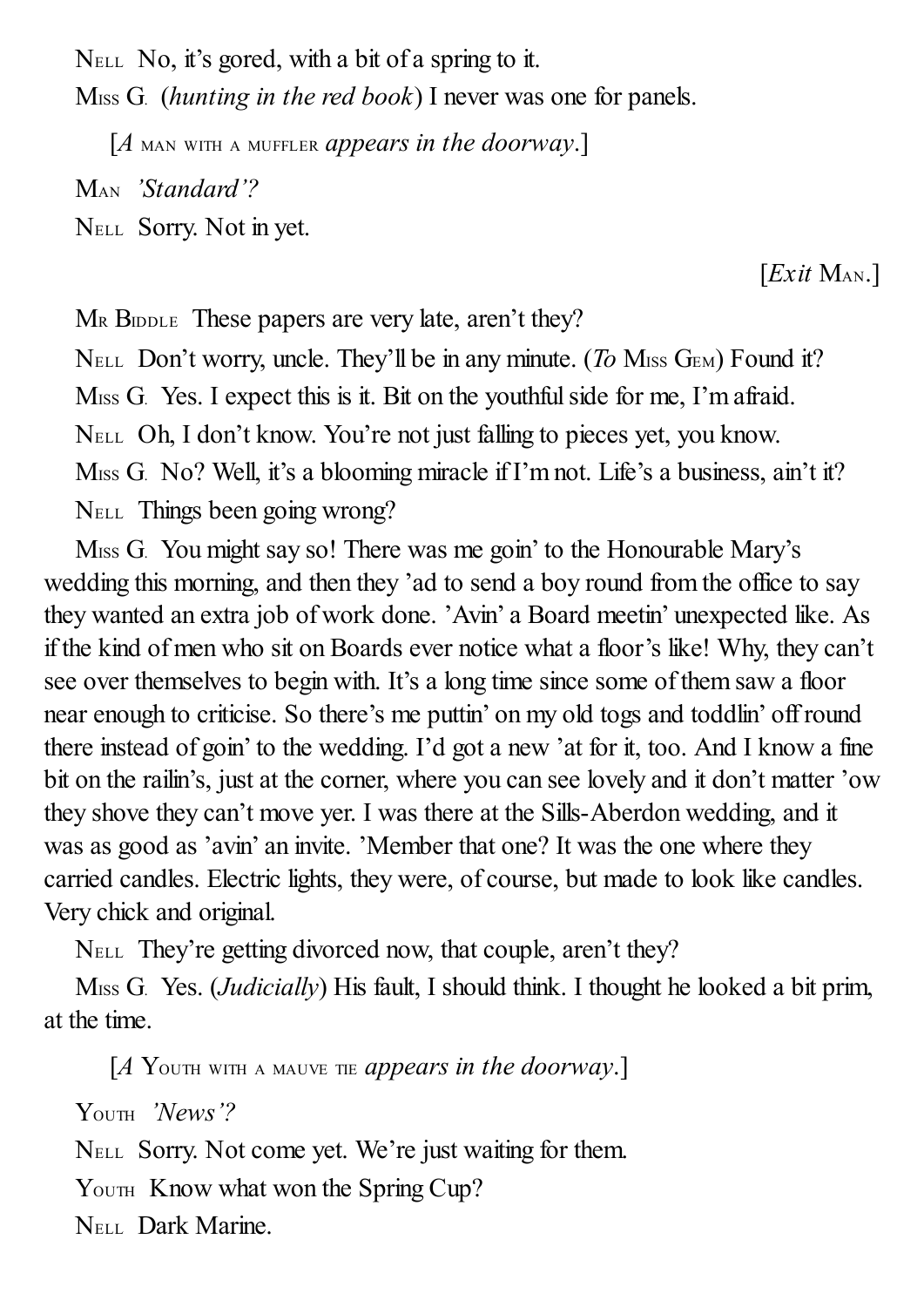[*The* YOUTH *clicks his tongue with a backward jerk of his head, and having thus expressed his views on the result and life in general in unmistakable fashion, disappears*.]

BIDDLE What can be keeping those papers?

NELL Don't worry, uncle. They'll come. As sure as Judgement.

M<sub>ISS</sub> G. She's a sweet girl, that Honourable Mary, ain't she?

NELL Yes, awfully pretty. And I like the way she dresses. Tailormades.

MISS G. You know the way she does her hair? With that little lick down on the forehead? That's what makes her so fetching. Seen he gave her a chinchilla coat? I thought chinchilla was out, but it seems to be coming in again.

[*A motor stops in the street outside; a* BOY *staggers in with a pile of papers and slaps them on the counter*.]

BIDDLE What is the matter tonight? We thought you were never coming. We'll be losing our customers if you can't deliver up to time.

Boy *(amiably)* Aw, put a sock in it, gov. You'll be ruining your own trade if you keep on wanting the papers earlier and earlier. Morning and evening papers'll meet, and then where'll *you* be?

[*Exit* BOY, *and the motor drives away*. NELL *opens the top paper idly*.]

MISS G. (*without coming away from the far more fascinating fashion papers*) Anything new?

NELL No. (*Reading*) Beaverbrook begins Crusade.

M<sub>ISS</sub> G. That ain't new. D'you think a coat looks better three-quarters or full length?

NELL (*reading*) Don't know. 'Pends.

M<sub>ISS</sub> G. Ain't there anything about the wedding?

NELL I expect there must be. (*Finds it*) Yes, here it is. 'Mm. 'The bride looked lovely in pink.'

MISS G. Well, I may be old-fashioned, but I always think nothing beats white for a bride. Virginal, you know. Not but what white would be a kind of a joke on some of them Society girls. It's a long time since some of them was virgins. But that Honourable Mary, she's a nice girl. She'd have looked allright in white. I think it was a pity to 'ave the pink. What did the bridesmaids 'ave?

NELL Sunset yellow, it says.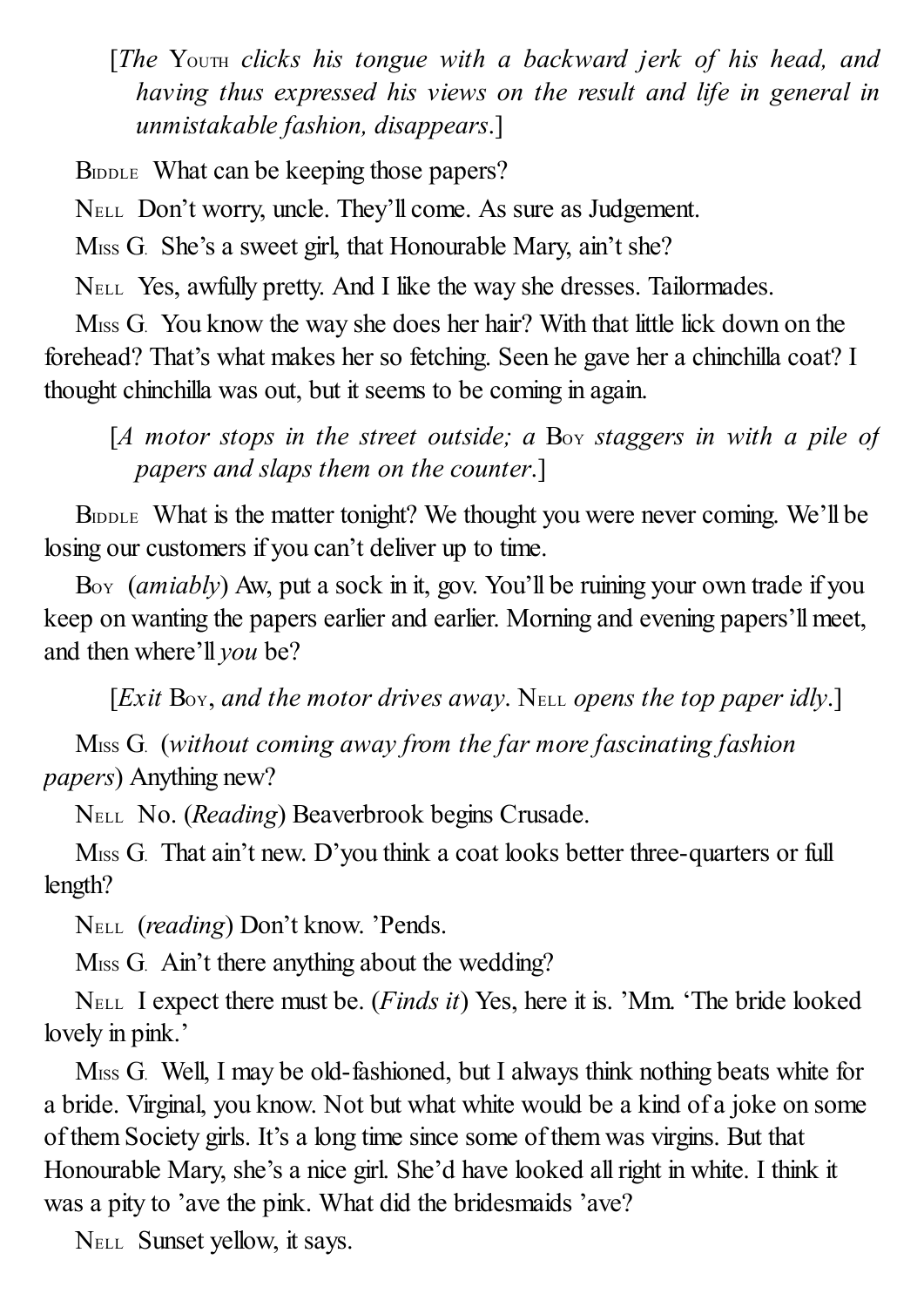MISS G. Yellow! With a pink bride! They must 'ave looked like a vanilla-andstrawberry ice. That's 'er mother's taste, bet you anything. She was a Tarranter, you know. Nobodies. Tarranter's Dress Fasteners. She wouldn't dare wear them now. Only hooks and eyes'd stand the strain.

NELL The crowd broke the railings, it says.

M<sub>ISS</sub> G. *(indignant)* What! Not *my* bit of railin', I hope!

NELL It says 'at the south corner'.

MISS G. (*mollified*) Oh, no. I know where that is. Down where the bobby stands. I expect 'e leaned against it 'imself. (*Flipping the pages disconsolately*) I don't see one 'ere that I just fancy.

NELL (*putting down the paper*) Is it a coat you're thinking of, Miss Gem?

MISS G. That's what. Something that'll do for everything. Meetings, and weddings, and christenings, and going to Brighton on Bank 'Oliday, and everyday, and goin' to the office in—eventual, that is.

NELL (*sympathetically*) It's difficult when it's got to do for a lot of things, isn't it?

M<sub>ISS</sub> G. Not arf! If I ever wanted anything in my life it was to 'ave separate clothes for everything. But I never 'ad even the prospect of it. And I never will. Not this side ofshopliftin'. That's life, that is! Well, I'll leave it for today, any'ow. There isn't anything I'm just in love with, as you might say. Nothing else in the papers? Well, I'll be off. You know that girl that lives two doors down from me? Well, she's got one of the coats with the new line. You 'ave a look at it next time you meet 'er, and tell me what you think of it. A bit long in the waist, I think, but see what you think. Good night, Mr Biddle. Toodle-oo, dearie.

[*Exit* MISS G. NELL *folds up the paper neatly, and in the silence* M<sup>R</sup> BIDDLE *peers over his glasses after* MISS GEM *in a puzzled way*.]

BIDDLE Is the good lady *continually* engaged in the construction of garments? NELL Her? Why she practically never makes anything.

BIDDLE But she is continually here consulting the fashion papers.

NELL Yes, but that's just a kind of amusement for her, poor old dear. She likes to make-believe she's going to have something new. You wouldn't grudge her that.

BIDDLE Oh, I don't. Certainly not. (*He considers* NELL *kindly over his glasses*) I never see you hanging over that table, Nell. And yet you're young, and I suppose ought to be interested in clothes.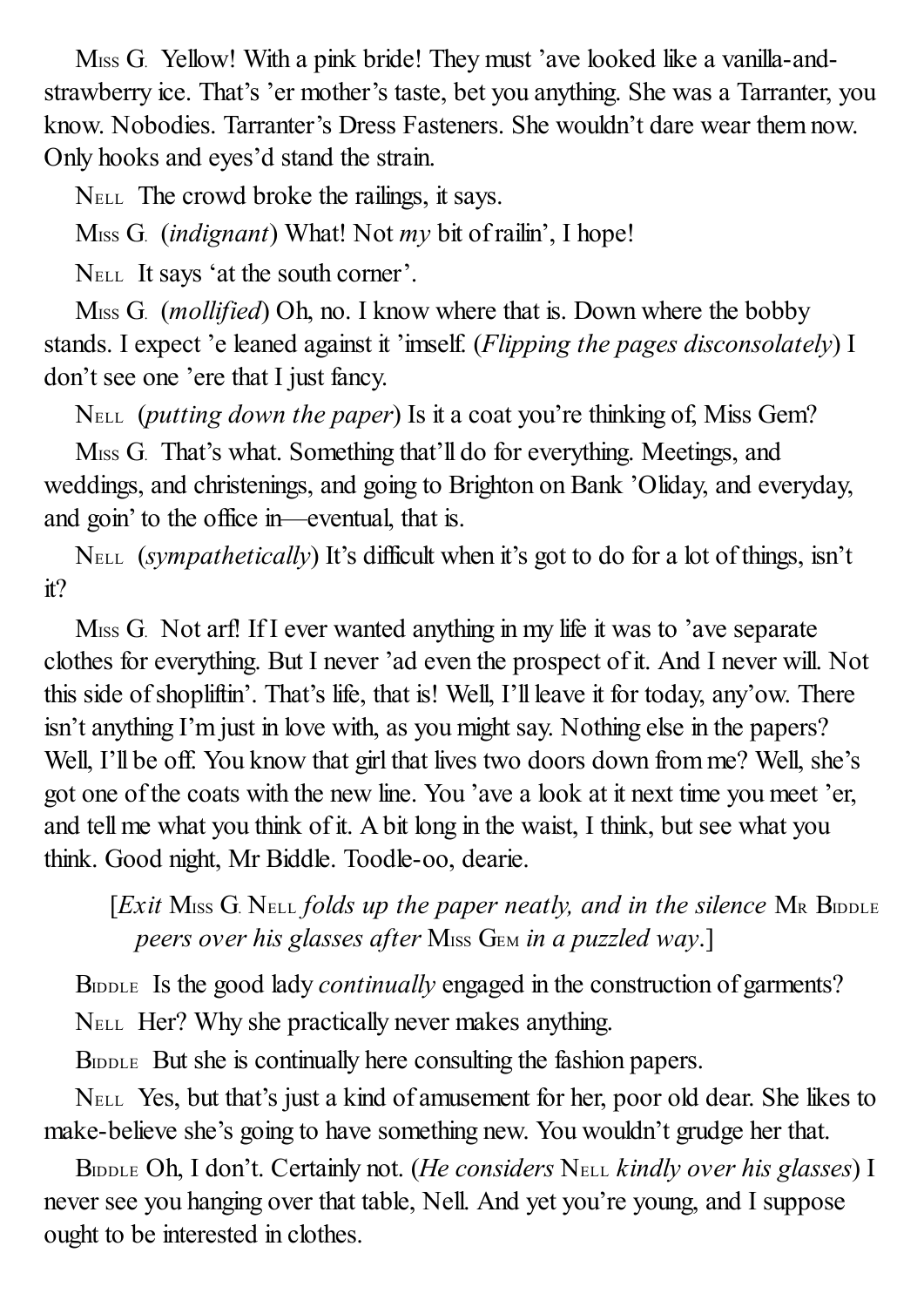NELL But I am interested. Don't say I look as if I wasn't!

BIDDLE I never notice how you look, except that you look washed. It just occurred to me that it might be more natural if it was you that looked at fashions, and not Miss—Miss——

NELL Gem.

BIDDLE —Miss Gem, because you're young.

NELL But that's just why I don't. There are so many other things for me, see? But there isn't for Miss Gem, poor old rag-and-bones.

[*Enter a* MAN. *He is young and slight, quietly dressed and quiet of manner, clean-shaven, with a fair, small-boned, well-modelled face. He smiles at* NELL *and lifts his hat*.]

NELL (*welcoming*) 'Evening, Mr Williams.

WILLIAMS 'Evening, Miss Biddle. 'Evening, Mr Biddle. Going to be a fine weekend.

BIDDLE (*rather frigidly*) Yes. (*He turns back to his desk and continues to work.* NELL *hands* WILLIAMS *a paper*)

WILLIAMS And a packet of State Express, please. How are you tonight, Miss Nell?

NELL All right, thanks.

WILLIAMS I thought this was your day off.

NELL It is usually, but I had it yesterday so that I could go to the special matinée they had at the Palladium.

WILLIAMS Oh, yes. Variety, wasn't it? Was it good?

NELL Yes, the Queen was there, you know.

WILLIAMS (*smiling*) Well, that's a guarantee.

NELL Yes. I saw you, opposite Liberty's, but you were too much up in the clouds to look at me, and I was late, so I couldn't stay to point myself out.

WILLIAMS Oh, I'm sorry. I was late for my show, too. I suppose that's why I was star-gazing.

NELL Better than looking round for birds. Where were you bound for? Amovie? WILLIAMS No, I was going to Oueen's Hall.

NELL Oh, yes. Ragatzy.

WILLIAMS (*surprised*) You fond of music, then?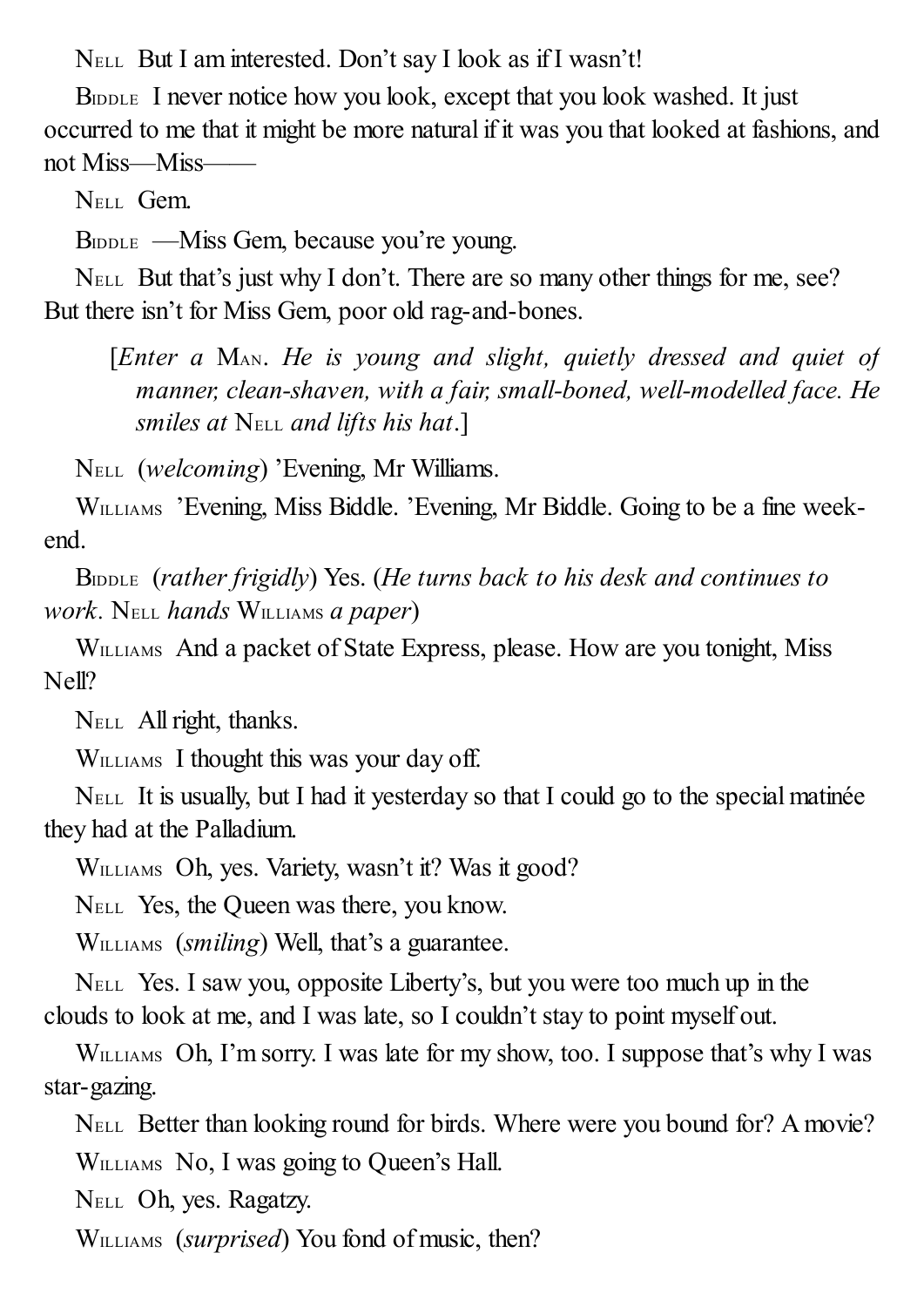NELL I like a fiddle playing alone, but I'm not very keen on orchestras and choirs. It's just a mess ofsound, to my mind. But Uncle and I sometimes go to Queen's Hall. Did you like Ragatzy?

WILLIAMS Well—I nearly burned my fiddle when I went home.

NELL Oh, I forgot you played the fiddle. Do you play by ear?

WILLIAMS Yes. I never had any lessons.

NELL I like a fiddle, but my favourite instrument's a drum. Don't laugh, will you? It makes me all curled up and tight inside so that I want to get up to the top of a hill and yell. I expect that sounds mad to you.

WILLIAMS No, it doesn't. I don't feel like that, but I think I know what you mean. Do you put up with the orchestras for the sake of the drums, then?

NELL Yes. I often wish they would all die all of a sudden, and leave the drums playing alone.

WILLIAMS Bloodthirsty, aren't you! That's what a drum does. I'd never have said you had savage tastes, Miss Nell. You look like—well, I nearly said 'carpet slippers of an evening', but perhaps you wouldn't think that complimentary. Well, I must be getting on. What was the Variety like? You had Betel Nut, I see.

NELL Yes, but she did the same old things. Not that I minded very much, but it made me sorry for her.

WILLIAMS Yes. They say she lost a lot of money in that Macaulay swindle. Tough luck having to go on ifshe doesn't want to, isn't it? Well——(*To* M<sup>R</sup> BIDDLE, *who has come down from his stool and is evidently searching for something*) This a quiet evening for you, Mr Biddle. All your clients out of town for the week-end, 'm?

B<sub>IDDLE</sub> (*not smiling*) Yes, we are not very busy tonight.

[WILLIAMS *says good night and goes*.]

NELL (*after a pause*) You weren't very chatty to Mr Williams.

BIDDLE (*back at the desk, and not greatly interested*) No.

NELL Don't you like him?

BIDDLE I don't know him. I don't like his associates, that's all.

NELL How d'you mean?

BIDDLE Well, he's a friend of Ted Hanna's.

NELL (*surprised*) And what's wrong with Ted Hanna?

BIDDLE Hanna is a crook, and I expect Williams is too.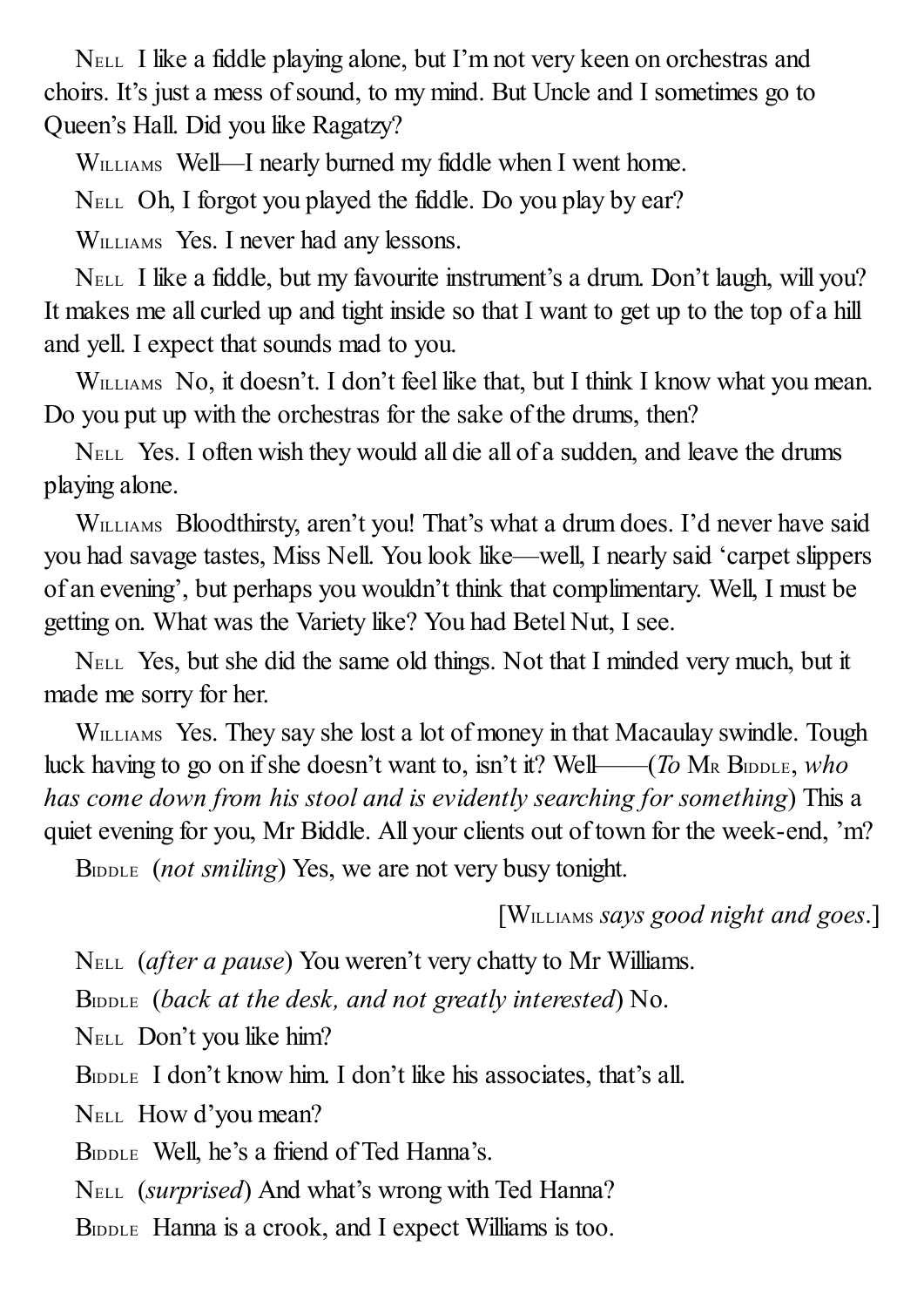NELL Hanna! The Ted Hanna that comes in here? How, a crook? BIDDLE Just the ordinary sort. I think it was burglary he was in for. N<sub>ELL</sub> In for? Where?

BIDDLE In prison, of course.

NELL (*after a short pause*) Has Ted Hanna been in prison?

BIDDLE Yes. At least once to my knowledge. Probably oftener. That is why he honours this district with his presence. I think Brixton was his previous home. Or it may have been Camberwell. That is the fashion with these people, I believe. They change their place of residence after each sojourn—er—abroad. That is one comfort. We shallsoon be rid of them. That kind never stay out of prison for long at a time. Then when they come out they'll go somewhere else.

NELL How do you know all that? How do you know that it's true?

BIDDLE My dear child, it's common knowledge in the district. You have only to ask Sergeant Withers next time he is in. He'll tell you all about them. It is most unfortunately true! And we used to be such a respectable district.

NELL But they're not a bit like that! Why, they're just as respectable-looking as you or me.

BIDDLE You don't expect the modern craftsman—I think he calls himself—to go about in a muffler, do you? You read so many books, my dear, that I thought your knowledge of the world would have been more extensive.

NELL (*roughly*) My knowledge of the world's allright. I could pass an exam in it before I was ten. And not book-learning, either. But I never met anyone like—like these before. Are you sure it's true, uncle?

BIDDLE (*arrested by the urgency in her voice*) Why do you want it not to be true?

NELL (*controlling herself*) Me? I don't, not particularly. (*Leading him instinctively away from the thing that matters*) But it seems a pity that a nice quiet boy like Williams shouldn't be all right. Fluff, they call him, you know. I think it's because of his hair—so light and fair. And he's always so pleasant and nice to talk to. You couldn't imagine him doing anything really bad—like beating a woman, or something like that. That's what I call bad. It seems an awful pity that he should be off the straight any other way.

BIDDLE Oh, yes, he's pleasant enough. But pleasantness is cheap, my dear. You wouldn't expect him to go about growling with a knife between his teeth by day just because he breaks into houses at night.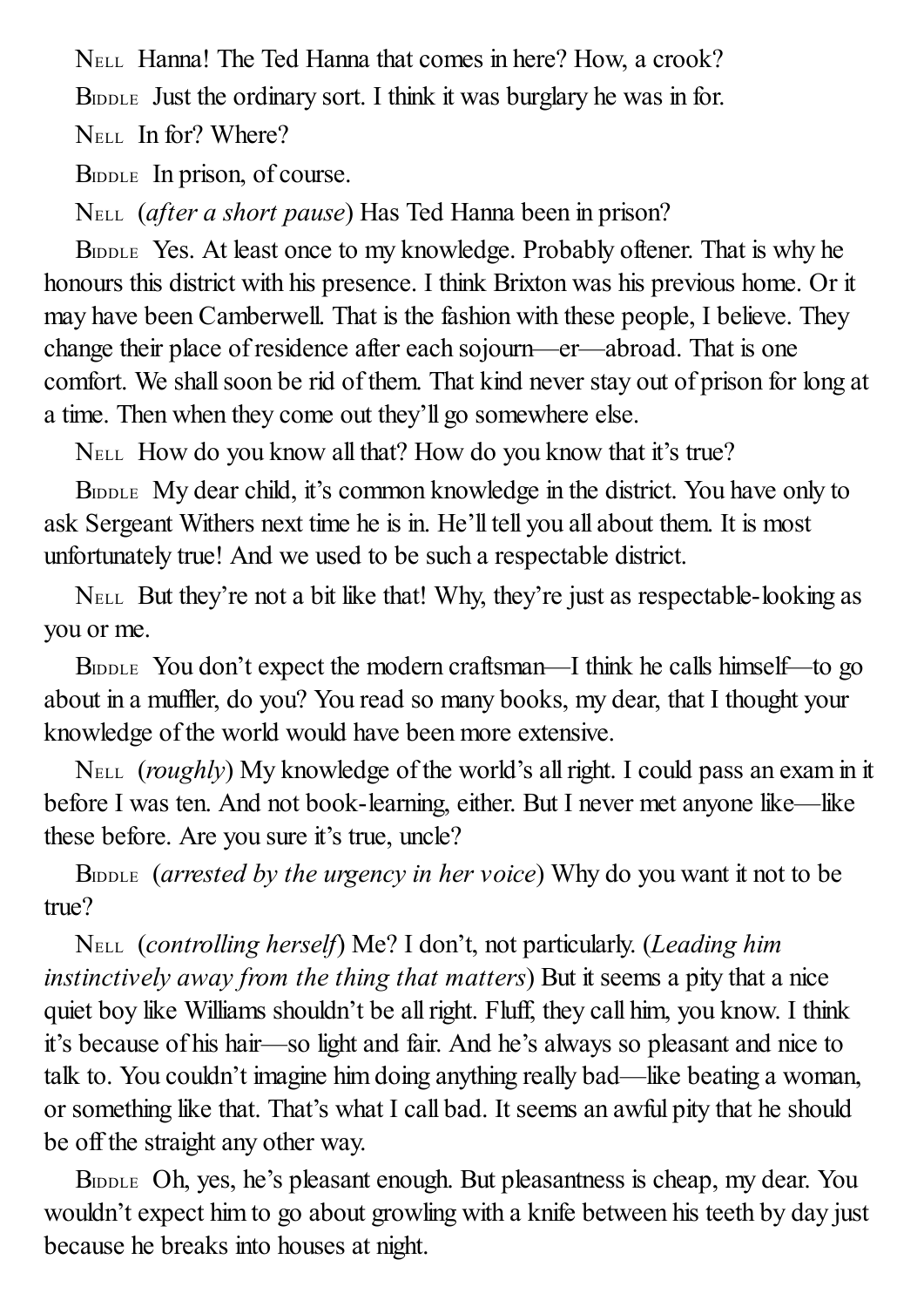NELL But Williams gave old Rogers the money to pay for his room one week when he was broke. Rogers told me himself.

BIDDLE My dear, I never accused him of meanness.

NELL Well, I think meanness is a lot worse than burglary. So there!

BIDDLE Yes? Well, that may be true. An excessive love for one's own property may be as degrading as an excessive love for the property of others. But that doesn't make burglary a desirable proceeding, or burglars admirable people. I hope you won't become too interested in Mr Williams, my dear. (*He smiles a little at her*)

NELL In Fluff Williams? Keep your hair on. Not me!

BIDDLE I *have* heard that women find the modern criminal extremely—extremely ——Have you seen my red-ink pen anywhere?

NELL (*coming over to look for it*) It's probably in the little drawer. There you are.

BIDDLE Oh, thank you. Is this account of Markinson's correct, do you know?

NELL Yes, I think so. They haven't put in the new lot of shilling copies we got, but perhaps that's going on to the next quarter.

[*Enter* M<sup>R</sup> MOSTYN. *He is a plump little man with a pointed beard, a curious mixture of a naval petty of icer and an East London Jew. He has a buoyant, teasing manner, which covers a shrewd understanding.*]

MOSTYN Now then, now then! Poring over figures and print when life is short and the Sun keeps good beer! Shocking! Shocking! Miss Nell, you shouldn't allow it. On a Saturday evening, too, when the awful abyss of the Sabbath is already yawning. Shocking! Shocking!

NELL Go along with you, Mr Mostyn. You're a riotous-liver, you are. And that's what you'll have tomorrow morning, too, and serve you right.

MOSTYN Ah, Miss Nell, if I could only have your good wit as well as your uncle's company at the Sun what happy evenings they would be.

NELL If Uncle weren't unspoilable you'd have made him as flighty as yourself long ago.

MOSTYN Flighty! Delicious word. God keep us all flighty in this most weighty of worlds. Eh, Mr Biddle? My dear Miss Nell, you'll find if you don't bounce the world up and down lightly that it falls on your chest with an enormous thud. And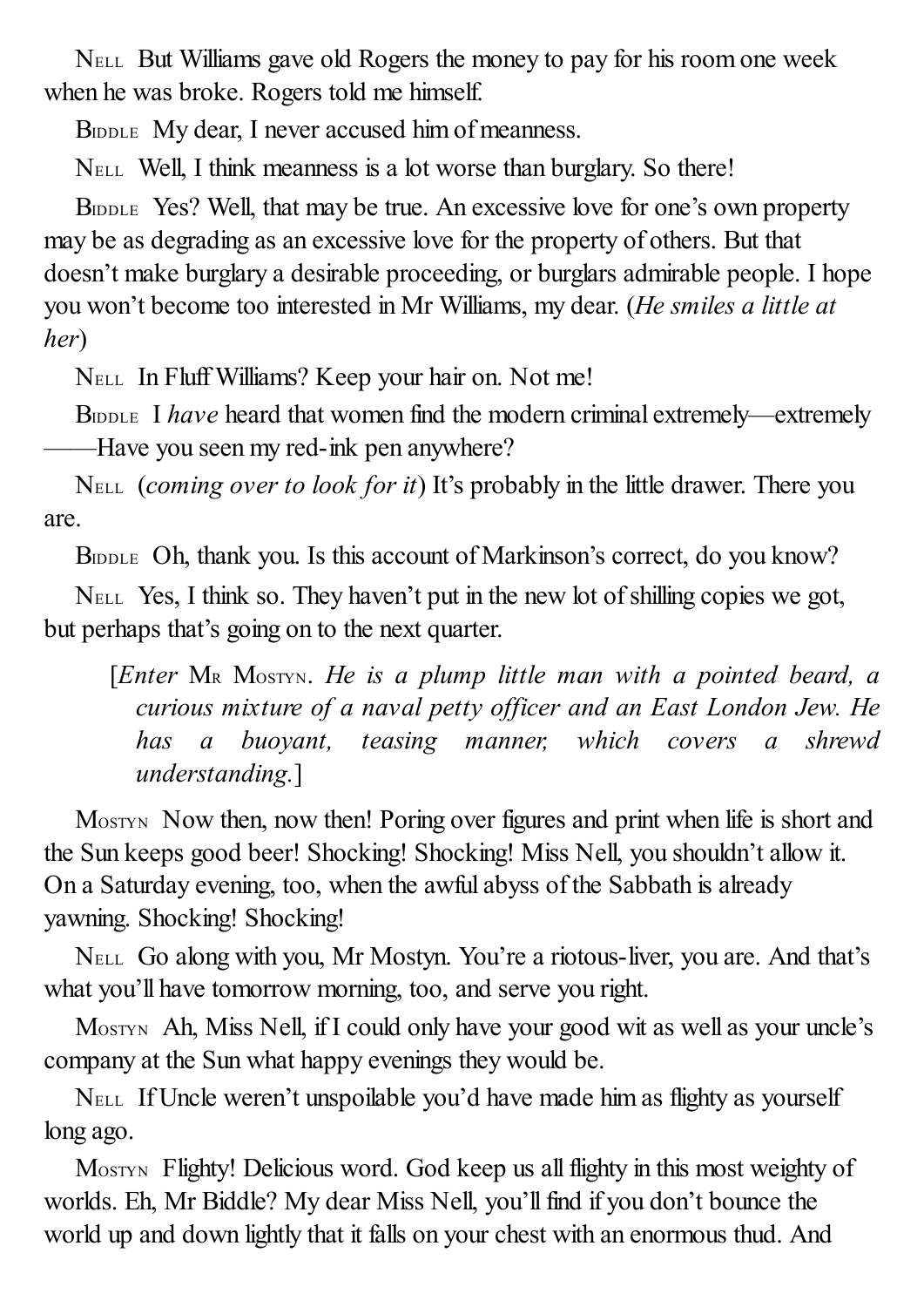stays there! (*Leaning forward and stabbing the counter with his forefinger at each word*) And stays there!

NELL (*considering him*) You wouldn't think that watching people popping their spare pants all day long would give a person that nice frivolous feeling.

MOSTYN Ah, that's just what does it. That's just why!

NELL Oh, well. I suppose it's human nature to feelsuperior about other people's worries.

MOSTYN (*horrified*) Miss Nell! You misunderstand me completely! Completely!

NELL Well, what? You don't want me to believe that you feel all nice and noble because you lend someone sixpence on a waistcoat worth five bob, do you?

MOSTYN No, my dear young lady, you misunderstand me completely. I don't imagine myself a Providence at all. I only wish I could be. It is because I am continually dealing with people who haven't a sixpence that I must look at the bright side of things. If I didn't I should be in an asylum. Nothing bears looking at too closely in this world, my dear Miss Nell. That way madness lies, eh, Mr Biddle? Look at things lightly, and look away again. Take things lightly, and go lightly on. That's the only way to be happy in this mistake of a world. Bounce it! Chuck it up in the air and laugh at it. Otherwise you'll have it on your chest. Eh, Mr Biddle?

BIDDLE I think your method is more like cowardice than philosophy.

MOSTYN Ah, Mr Biddle, it's only fools and saints that can see things straight in this world and be philosophical about it. Now you put away the ledgers and let's resume our argument about protection.

BIDDLE (*without conviction*) I'm really very busy tonight, you know. I had thought I would stay in tonight and finish these accounts.

NELL Oh, go along, Uncle. You haven't been out of the shop today. And since Mr Mostyn can't do you any harm it's quite on the cards that you may reform him a little. You'll be putting your evening to good use then, see?

BIDDLE Sophistry! Sophistry!

NELL I don't know what that is, but you go and get your hat, and I'll look after things for a while. Go along now. I'm a very good manager, though it's me that's saying it.

BIDDLE I know it, my dear, I know it. But I really should stay and straighten out these——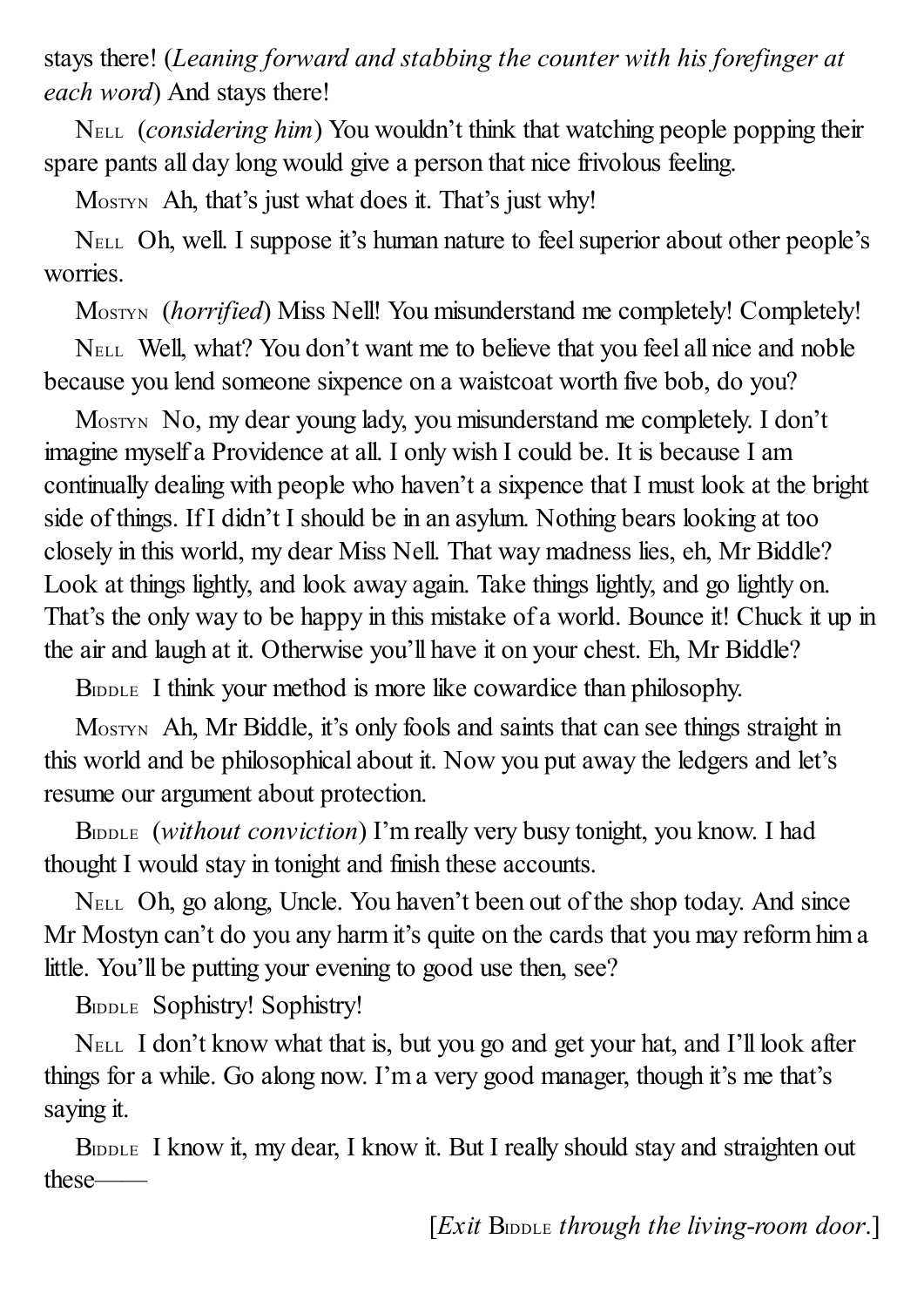MOSTYN And how is life with you, Miss Nell?

NELL I don't know, but judging by the feel it's on my chest.

MOSTYN Bounce it, my dear, bounce it!

NELL (*curiously*) What do you do when it doesn't bounce?

MOSTYN (*after a pause of consideration*) I go down to the Sun, I think.

NELL That seems to be easy. Not much good for me, though.

MOSTYN No. Well, if I were you I should go in for something. Take up something. That is to say, if the feeling is chronic, so to speak. Take up theosophy, or crosscountry running, or something like that. Something new and interesting.

NELL I don't think running through puddles in drawers and a vest would make life look any nicer.

MOSTYN Well, get a crush on a movie-star. I know you have heaps of boyfriends, so I don't suggest that. But girls nowadays seem to get more emotion out of watching a chap kiss someone else.

NELL *That's* a fool's game, isn't it? Besides, you don't imagine that makes them happy, do you? Bless you! You know Miller the baker's youngest girl—the one with the green beret? Well, she drank a bottle of disinfectant when she discovered that John Gilbert had got married.

MOSTYN No! Dear goodness me! What for? What happened? Was she very ill?

NELL No, it was cough-mixture in the bottle. But she didn't know that. She did her damnedest. I expect she was quite glad afterwards about the cough-mixture, though.

MOSTYN Goodness gracious me! I must take back what I said about a movie crush. It doesn't seem to provide a bright outlook on life.

NELL No, it's only for people who haven't enough worries of their own.

MOSTYN What's worrying you, Miss Nell? Too many admirers? I should choose one and settle down, if I were you.

NELL (*moving abruptly*) That's a nice prescription for a happy life!

MOSTYN Do I hear a trace of cynicism in that remark? Surely not!

#### [*Enter* M<sup>R</sup> BIDDLE *with his hat and coat on*.]

BIDDLE Well, my dear, I suppose you'll be all right without me for just an hour? NELL Don't you worry. I'll be allright for even one of *your* hours.

BIDDLE If you have time you might just look at the Brinkley account. I've very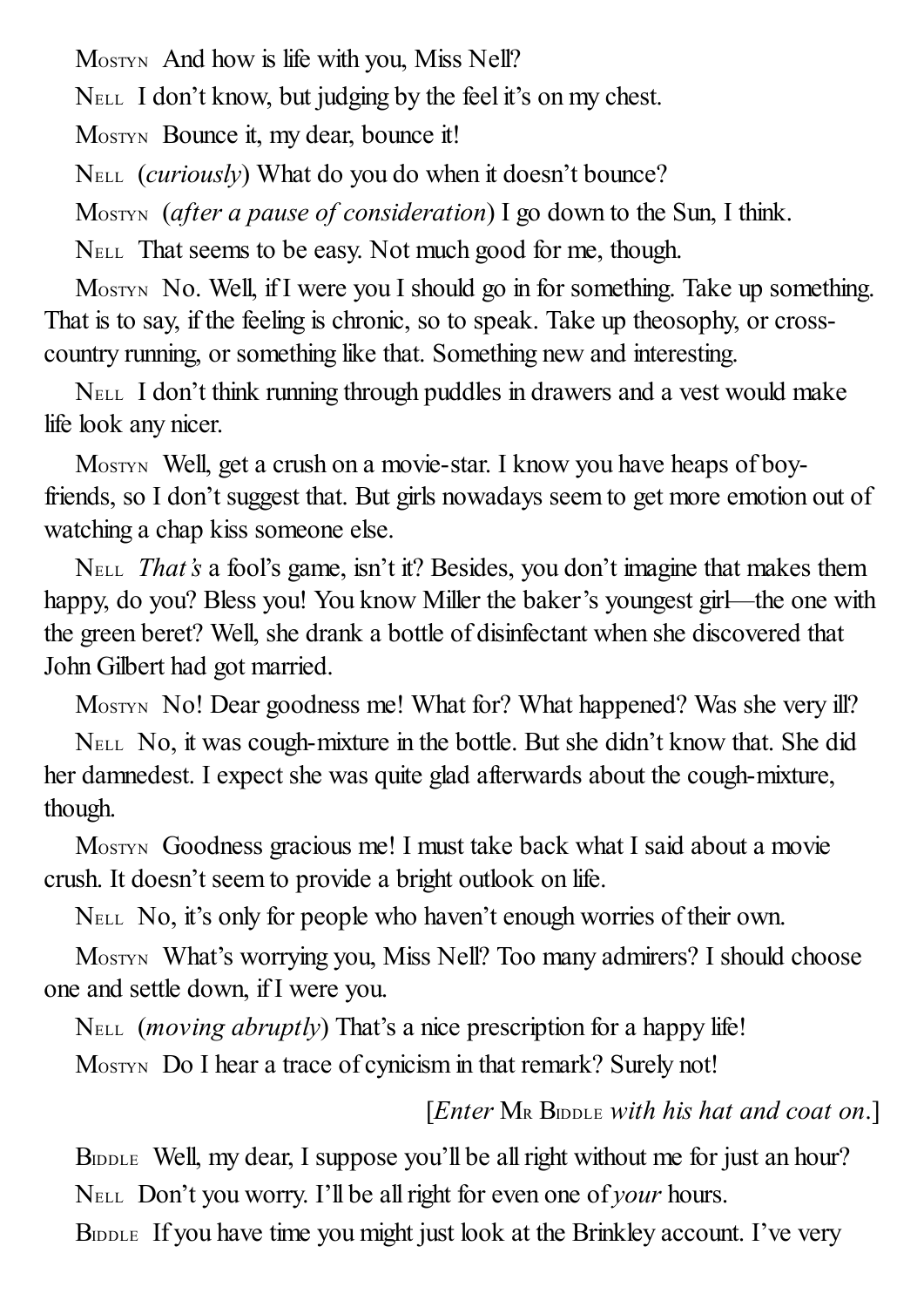nearly finished it, but you might just see what they mean about six quires of Postal Bond credited, will you? That is, if you aren't too worried by customers.

NELL Allright, I'll look at it. It's those faded ones we refused, I expect. Have a good time. And remember, only one pint!

MOSTYN Oh, come, Miss Nell! Beer makes the heart young.

N<sub>ELL</sub> Yes? And the arteries old.

MOSTYN (*shaking his head*) I never get the better of you. I wish you were coming to the Sun with us.

[*He lifts his hat as he goes out with* M<sup>R</sup> BIDDLE.

[NELL *stands quite still staring after them, her thoughts free to race about without the need for dissembling. She puts out her hand and straightens the papers, lets her hand fall and stands gazing unseeingly. Then the spell breaks. She seems to be possessed of restlessness and suspense. She moves round the shop without purpose, going here and there to stare at things for a moment in a distracted fashion. While she is down by the table of fashion books a* MAN WITH <sup>A</sup> RAINCOAT *comes in*.]

MAN '*Standard*', please.

NELL (*jerking her head at the counter and not turning round*) Take it.

MAN (*taking the paper and looking at her curiously*) What's biting happy Nell tonight? Backed the wrong horse?

NELL You know quite wellI don't bet.

M<sub>AN</sub> Oh, there's more horses than those with four legs. You just looked like you'd backed a loser. Anything wrong?

NELL Yes. Indigestion.

MAN (*going out*) Well, that's almost worse than backing the fourth, blamed if it isn't. 'Night!

[NELL *moves back behind the counter. She tries to hum a little tune, out of bravado, but gives it up because her voice breaks in spite of herself. She turns with an abrupt gesture away from the counter. A moment later she hears footsteps in the quiet street outside. She turns back to the shop and stands waiting.*

[*A* MAN *swings in at the doorway, and comes to a halt halfway to the counter, smiling at her. He is of middle height, dark, of a slightly*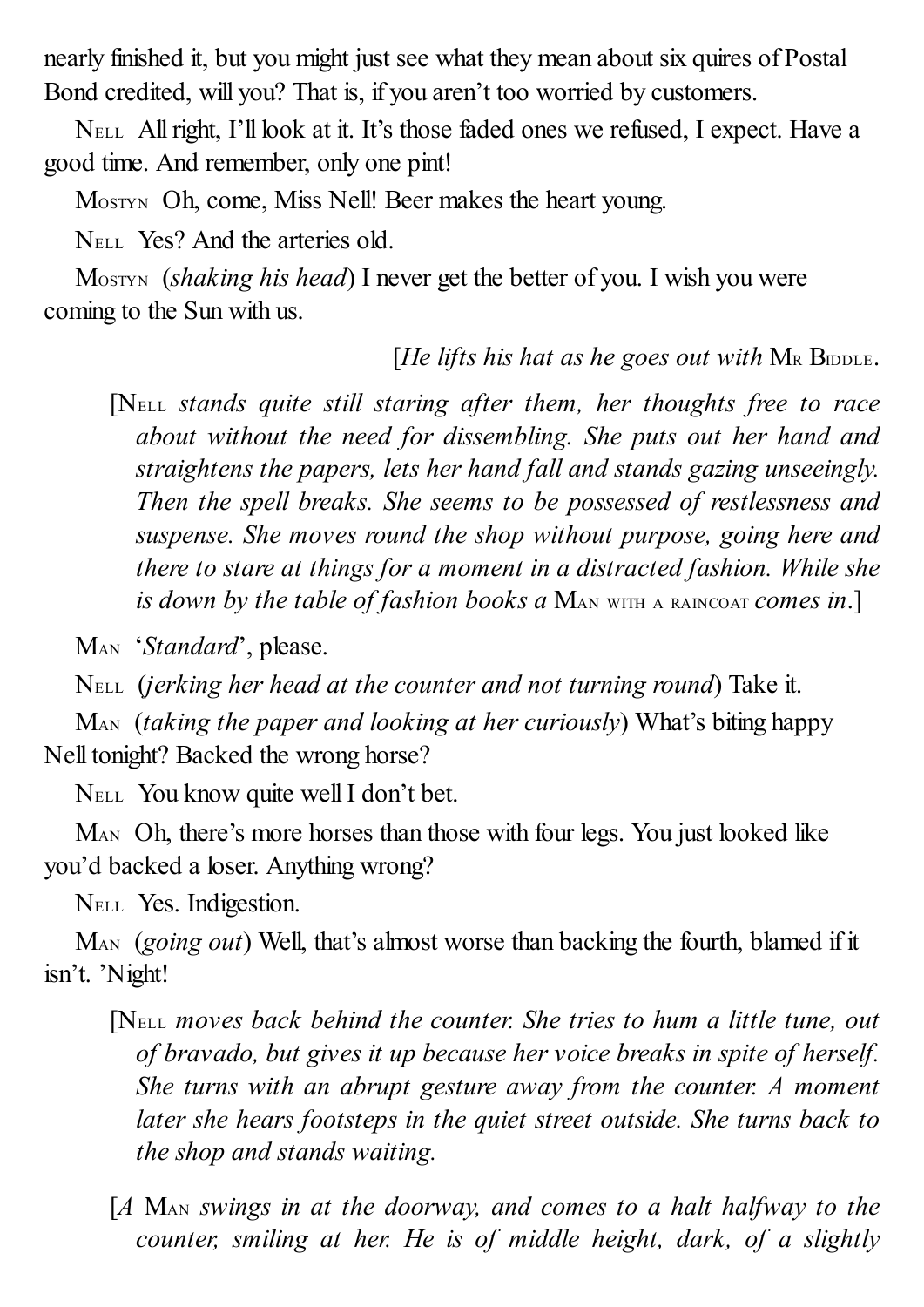*stocky build, and his most notable features are his abnormally watchful, bright dark eyes. He wears his clothes with an air, and carries himself well.*]

HANNA Hullo. All alone?

NELL (*staring at him*) Yes.

HANNA Where's the old boy? Down at the Sun?

N<sub>ELL</sub> Yes.

HANNA (*coming over to her and putting his hat on the counter*) Chatty little person, aren't you?

[*She does not answer, but continues to stare at him.*]

HANNA What's the matter? Have I got a smut anywhere? (*Runs his hand over his excellently shaven chin*) Or are you choosing the spot where you'll kiss me?

NELL (*almost to herself*) I shan't do that any more. Funny, isn't it?

HANNA (*amused*) Who says so?

NELL I do.

HANNA Ah, but there's two sides to the kissing game. And I'm the other one.

[*He leans over and putting an arm round her neck draws her swiftly to him and kisses her. She is roused in a moment from her quietness to a blind fury. She pushes him away from her with a blow across the face, which staggers* HANNA, *who has been unprepared for any such demonstration*.]

HANNA (*gripping his face and staring*) What the hell? Nell! What's the matter? NELL I said I'm through with kissing. And what I say goes, see?

HANNA But what on earth's the matter with you? Flying out at a chap without any warning like that. You seem to have changed your mind very sudden. You liked my kisses last time I saw you, all right. What's eating you now?

NELL (*quietly*) Why didn't you tell me you had been in prison?

[HANNA *looks slightly taken aback, but recovers himself*.]

HANNA (*drawling slightly*) Oh, that's it, is it?

NELL Why didn't you tell me?

HANNA Apropos of what, I'd like to know! Just as a nice little tit-bit to keep the conversation going, eh? 'I was in Rome last month, and the weather was simply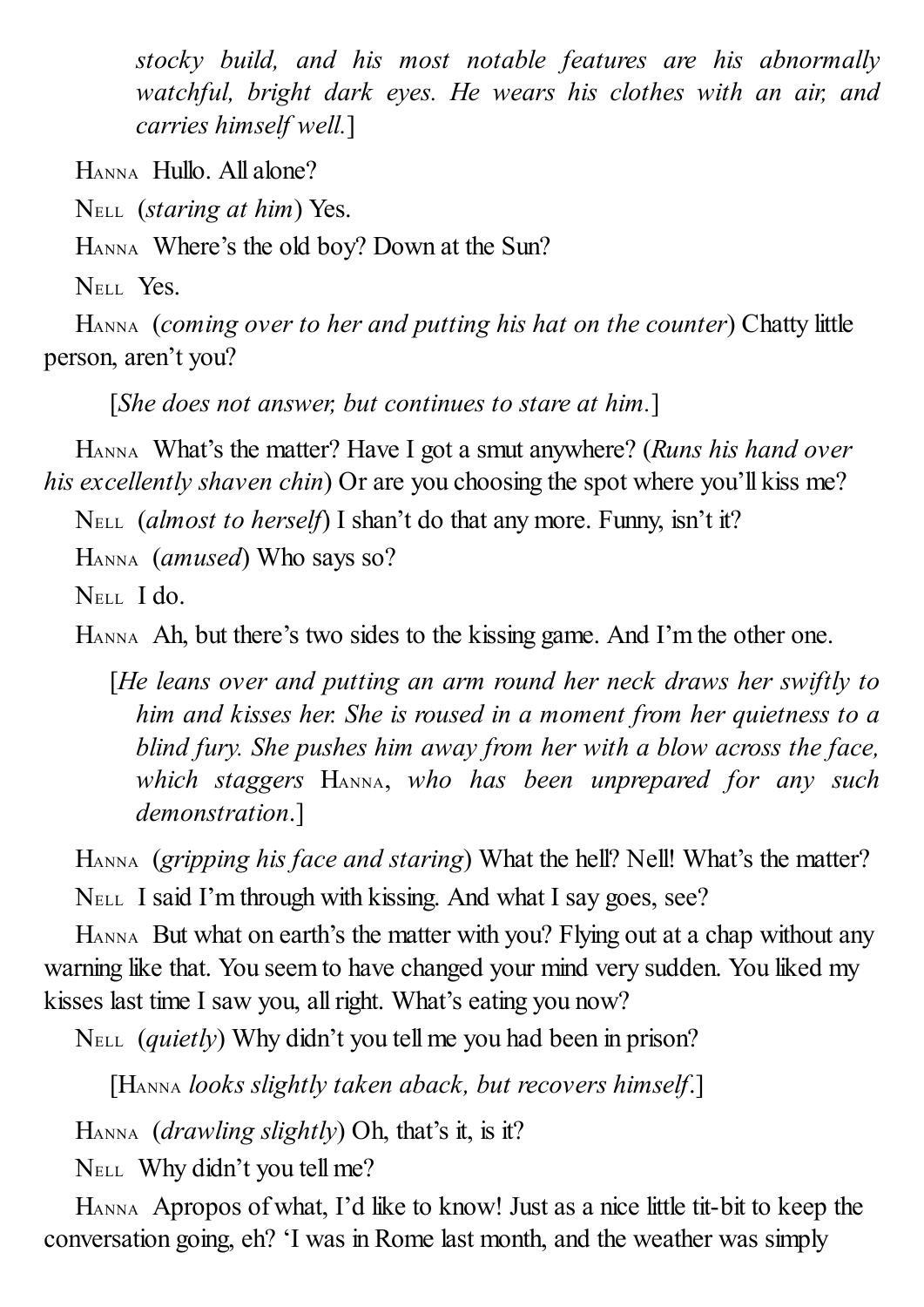unbearable.' 'I was in Wandsworth last year, and the food was absolutely vile. Quite a scandal!' Don't be silly. Anyway, there's no secret about it.

NELL So it's true.

HANNA (*hugging his face*) Strewth, you don't seem to've been in any doubt about it.

NELL (*considering*) No. Just at first I didn't believe it, but the minute I got a bit used to it I knew it was true.

HANNA Who's been doing the Dear Teacher business? Sergeant Withers?

NELL No, Uncle told me.

HANNA Oh! Keep away from that bad young man, or be cut off with a shilling!

NELL No, nothing like that. Uncle thought I had enough sense to know what you were. I wasn't brought up in a glass case. It didn't occur to him that I'd fall for a crook.

HANNA Well, you fell for me when you didn't know I was one. What's the difference? I'm still me, aren't I?

NELL Yes. But I'm still me. You changed into a crook, but I'm not changed into anything. I'm still me. That's why it's all off. That's why I'm biting myself that it was ever on. When I think of all I thought of you! And all you are is a jail-bird!

HANNA (*roused*) Stop that! You don't have to be insulting, do you, just because you happen to have made a mistake?

NELL (*quiet again*) Why is it insulting to call a jail-bird a jail-bird? What do you call yourself? A hero?

HANNA No, but I'm no worse than most of the men who go to church every Sunday. And a darn sight better than lots of them. I get found out now and again. That's all.

NELL Do you think that saying you're no worse than other rotters makes you any better?

HANNA Oh, see here, Nell. Why all the righteous indignation? Everyone's a rotter some ways. And breaking into houses is as decent a way of being rotten as I know.

NELL You don't seem to have any shame about you.

HANNA (*genuinely surprised*) Why should I be ashamed? We've just got different ideas about things, that's all, see? If I was an M.P. you'd probably throw your arms round my neck. Wouldn't you? Well, I wouldn't shake hands with an M.P. You see!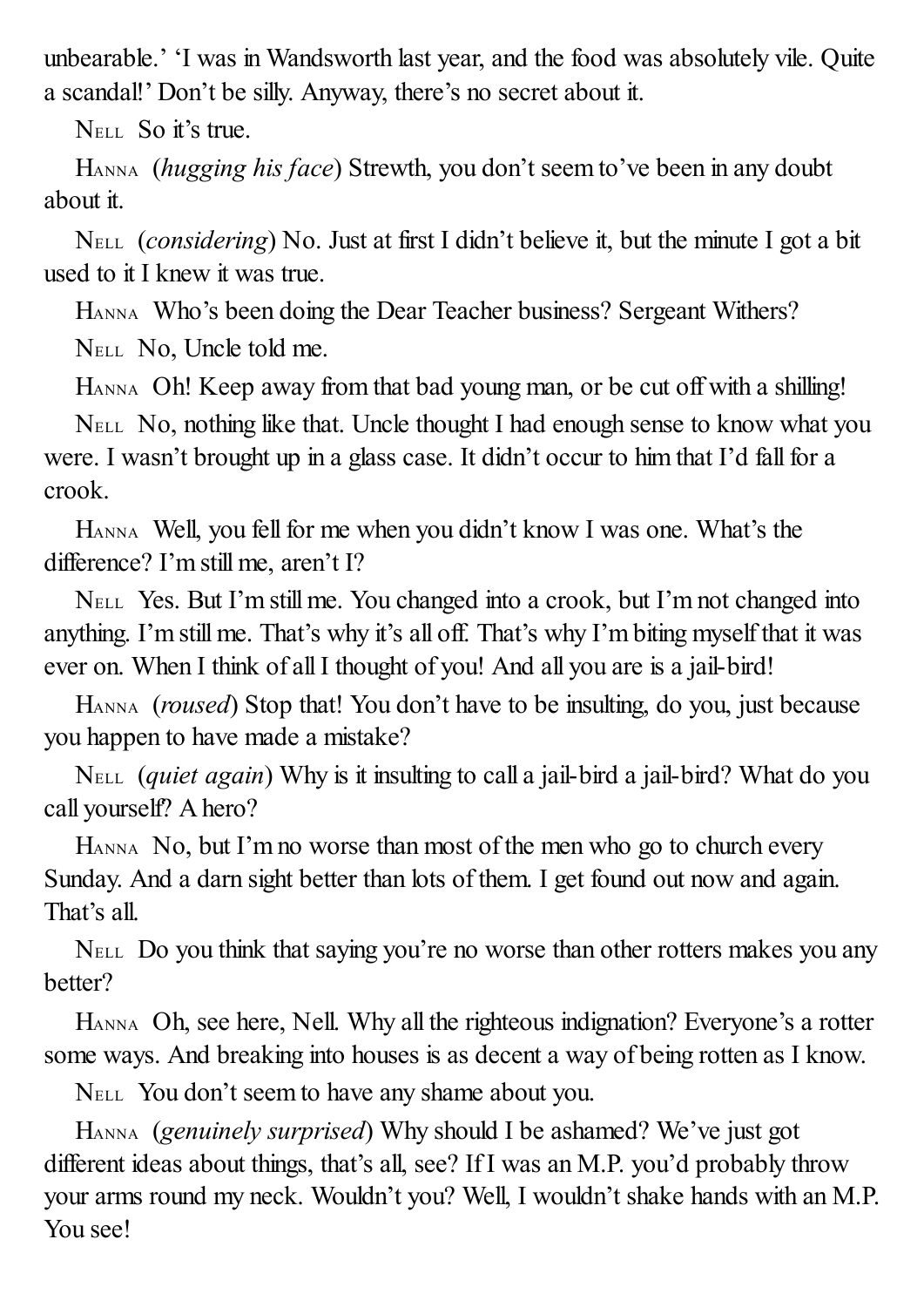NELL You're just talking. And all the talking in the world won't make what's wrong into what's right. (*She pauses and leans forward, pleading*) I say, Ted, won't you give it up and go straight?

HANNA (*watching her earnest face in amusement*) You're lovely when you look allstained-glass like that. (*With a change in his voice, and a slight movement forward*) Only your mouth isn't stained-glass, is it?

NELL (*disappointed*) Ted!

HANNA You don't know what you're talking about, kid. No one'd give me a job to begin with. And even if they did I don't see myself being the perfect little nine-tillsix hero five days a week for the princely sum of three quid. Forget it!

NELL But Ted, where will it all end? What are you heading for? Are you going on doing this all your life? You can't be! What is there in it?

HANNA What is there in it? Money! And fun! What more do you want?

NELL But there's more. There's prison.

HANNA Only when you're unlucky. Better get it in the neck after a good time than a poor one.

NELL Oh, give it up, Ted! It's a mug's game.

HANNA That's what the people who aren't in it say. I think it's a mug's game to work for another man from nine till six for three pound a week, see?

NELL (*pleading again*) Wouldn't *anything* make you give it up?

HANNA D'you know, Nell, you've got Garbo beaten the length of the straight.

[NELL *draws back in disappointment just as a* MAN IN PLUS-FOURS *comes in*.]

M<sub>AN</sub> Navy cut, please. Nice evening.

NELL (*in her cheerful business voice*) Yes, lovely. Going to be a fine weekend?

MAN Looks as if it might be for once. Hardly seems possible, does it? Thank you. Good-night.

[*Exit* MAN.]

HANNA Go on trying to reform me. You don't know how fetching you look when you're on the repentance stunt. It's a mercy you never joined the Salvation Army, or the C.I.D.'d be out of work.

NELL Doesn't it matter a bit to you, Ted, that it's all over? HANNA What is?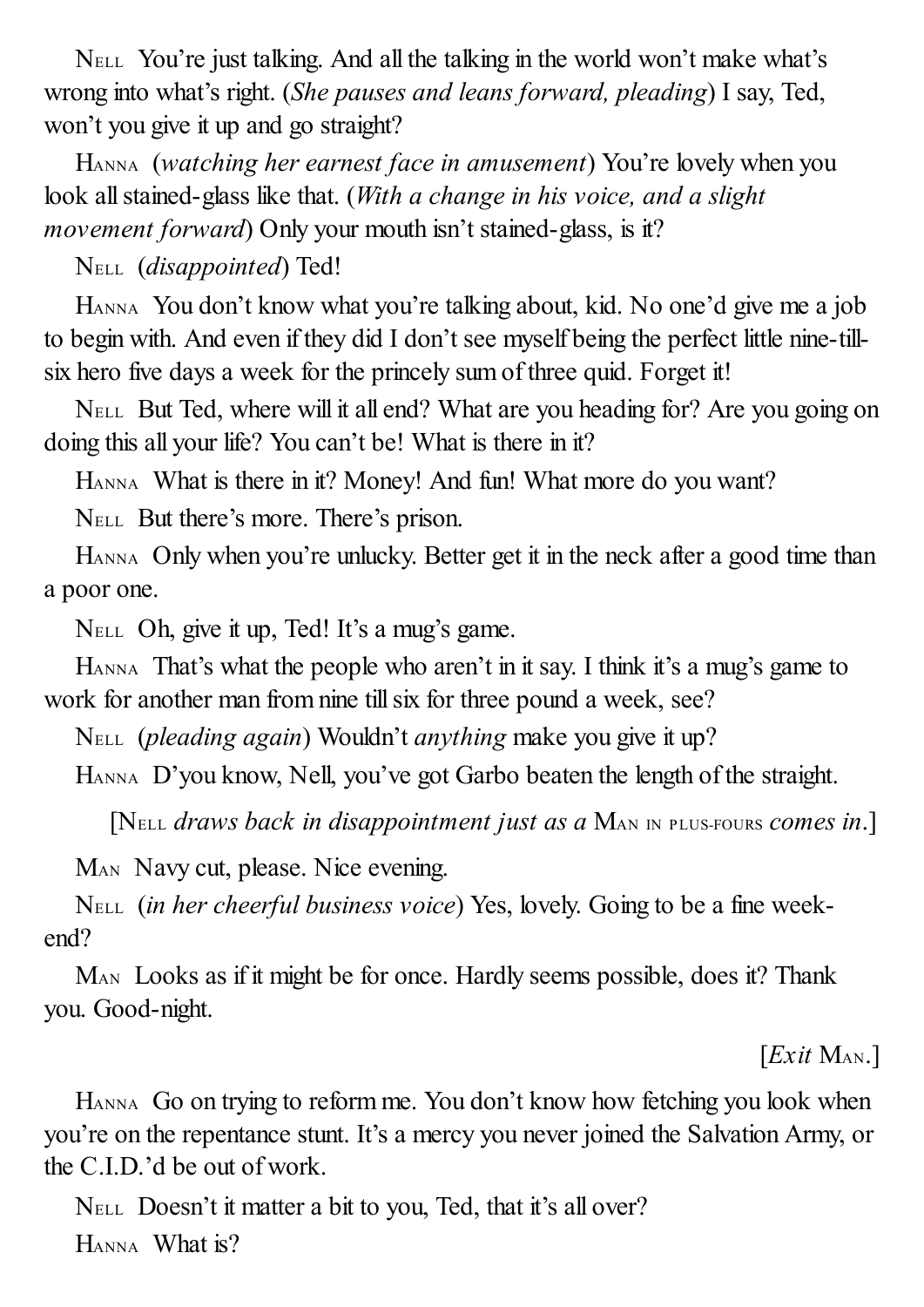NELL You and me.

HANNA (*in mock dismay*) What! Am I getting the push, then?

NELL Yes. Unless you give up this sort of thing and go straight. I'm not having anything to do with a crook.

HANNA Well, Fluff Williams will be out of the running too. That's one comfort. Poor Fluff thinks quite a lot of you. It was a race which of us got to you first. If I'm disqualified so is Fluff. That's a comfort.

NELL (*marvelling*) It's difficult to believe that Fluff isn't on the level.

HANNA Mother's blue-eyed baby boy! Fluff's a long sight better at the business than I am. Fluff's a toff at breaking into houses.

NELL Listen, Ted. This is your last chance. Mine too. Change your mind and give it a trial. Just a trial. You don't know how easy it would be if you just gave it a trial.

HANNA I know too much about trials. You're wasting your sweet breath, lovely.

NELL Allright then. You'd better go now. I was a fool, that's all. I'm not blaming you. It was my own fault. I wasn't brought up in a bandbox, and I should have known. Get out now, and don't come back.

HANNA (*taking his hat*) Meet me outside the Empire at nine, and let's go on arguing.

NELL I'll never meet you anywhere again.

HANNA No? Well, I'll be in tomorrow afternoon. You can think up some more arguments and try them out on me. I'm going to get you used to arguing with crooks.

NELL You won't come back here tomorrow afternoon, or ever again if you're wise. I'm going to tell Uncle whenever he comes in what a fool I've been. There's not going to be any going back in this business, Ted Hanna. This is the finish.

HANNA (*arrested*) Nell! (*Coming back*) Don't be silly, Nell. You're only feeling sore just now. Things'll look quite different in the morning. Don't do anything foolish that you'll be sorry for afterwards.

NELL No, I won't do that.

HANNA Nell. Nell, I say, don't be so hard on a chap. Who are you to sit on the bench and condemn?

NELL I'm not condemning you. I'm only deciding what's right for myself.

HANNA Yes, but you are! I can't do without you, Nell. You don't imagine I can do without you now, do you?

NELL If you cared for me like that you'd go straight.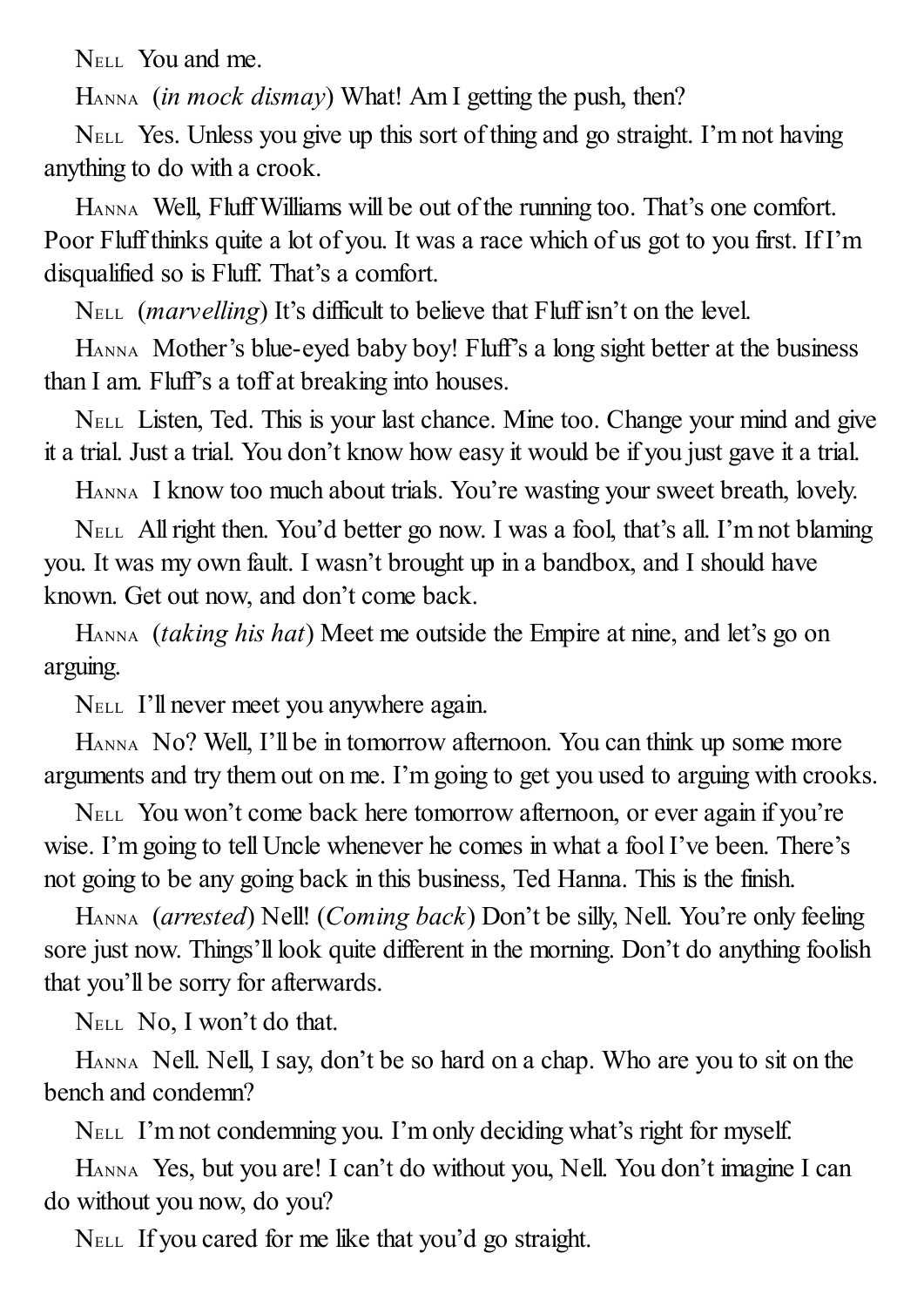HANNA But the two things aren't connected. You don't understand. I couldn't go straight if I tried. But I'm crazy about you, Nell. Just crazy. I'd do anything for you but that. Don't turn a chap down just because his ways aren't your ways. (*Puts a hand on hers, and she does not withdraw it*) Don't you think I can be just as good to you as a chap that adds two and two all day for a living? I'd be awfully good to you, Nell.

NELL (*withdrawing her hand with an ef ort*) It's no use, Ted, it's no use. You're only prolonging it.

HANNA Listen, kid. Just listen. You want me, and I want you, and what does anything else matter?

NELL Lots of other things matter. Even if I could love a crook, there's Uncle. It would break Uncle's heart if I had anything to do with you, and I wouldn't hurt him for the world.

HANNA He needn't know anything about it.

NELL How d'you mean—needn't know?

HANNA Let him think you've reformed me. He won't believe that anyone wouldn't be reformed by you, Nell. If I wasn't such a hopeless case you'd have actually done it. So why let him worry. Don't turn me down, Nell. Think of not seeing each other any more. Think of living close to each other every day and not seeing each other. You can't think of that and turn me down deliberately. Can you? Nell!

[*He puts his hand on her arm, and seeing the sudden indecision in her eyes seizes his chance. He leans nearer and puts one hand against her cheek, running it up so that it brushes her hair from her ear. As she does not shrink from his touch, he leans forward and buries his face in the hair he has disarranged, bringing his other arm up to embrace her. Her face quivers like that of a child who has failed in something it has tried greatly to achieve.*]

NELL (*in a despairing cry*) Oh, Ted, I love you! Isn't it awful? I love you!

#### **CURTAIN**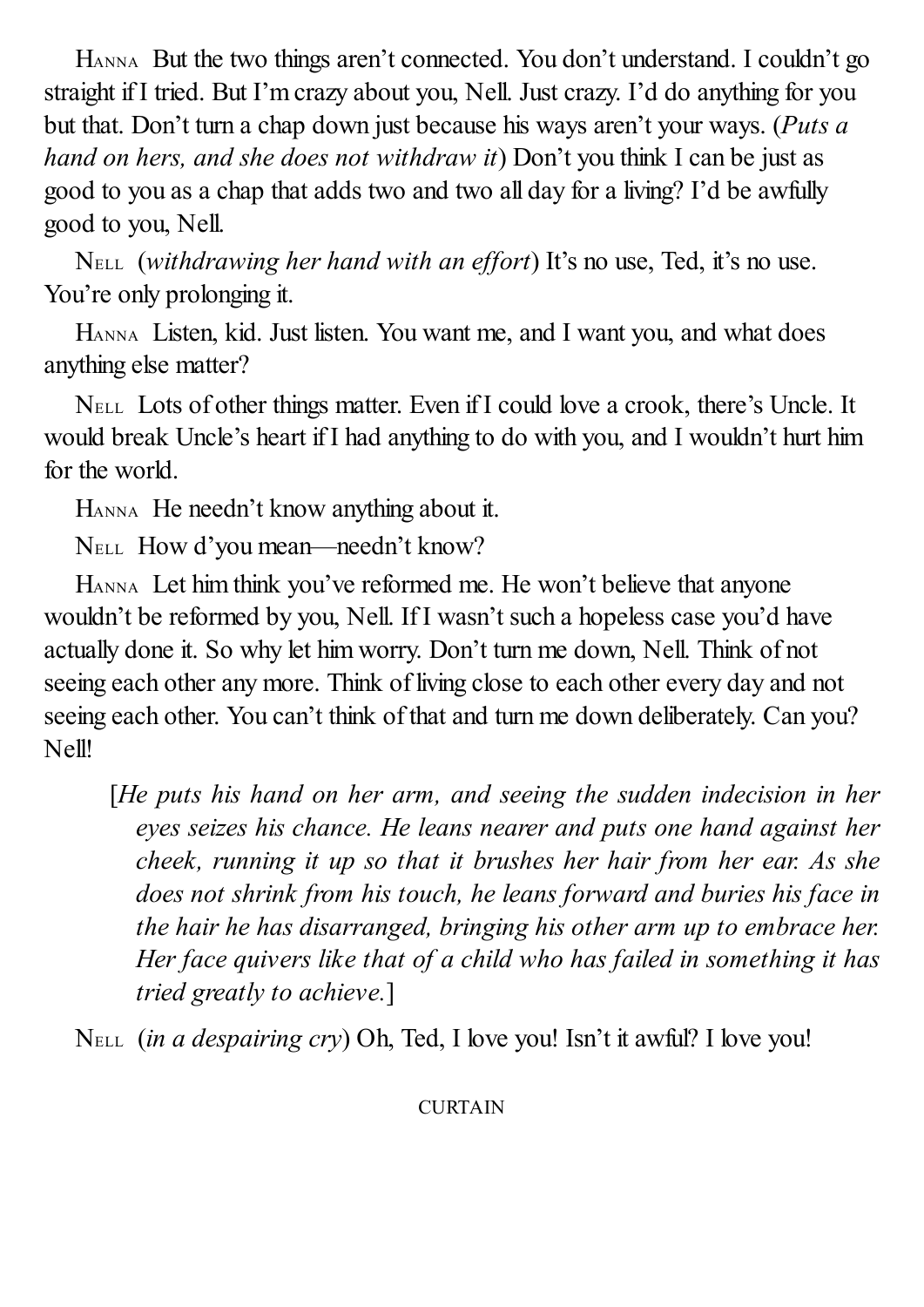### ACT II

*The living-room of a small flat fifteen months later. In the left wall is the door to the tiny hall, and down from it the door to the kitchen, at the back a tall window, and in the right wall the fireplace and down from it the door to the bedroom. The furniture is of the kind that is delivered in a plain van, but there are evidences of* NELL'S *taste in the details. The shade of the electric lamp on the side table above the fireplace matches the curtains and the cover of the divan below the window. In the corner between the window and the hall door is a combined bookcase and desk, and between the hall door and the kitchen door a sideboard. There are three easy-chairs covered in synthetic leather. The table, which occupies the middle of the floor, is circular and gate-legged. At the moment a supper-party is in progress.* NELL *is sitting to the left with her back to the kitchen door, to her left is* M<sup>R</sup> MOSTYN, *to her right* M<sup>R</sup> BIDDLE *and* FLUFF WILLIAMS, *and opposite her* HANNA. *There is a burst of laughter as the curtain rises, and a thumping of hands on the table.*

WILLIAMS (*as the laughter dies down*) That's a good one, Mr Mostyn.

MOSTYN You like that one? I made that one up myself. The jokes you make up yourself are much better than the ones you read.

HANNA Maybe, but you've got to have the gift. You'd have made a fortune on the halls, Mr Mostyn. Why didn't you try it?

MOSTYN For two reasons, my boy:(*a*) I don't like Sunday travelling, (*b*) I inherited the family business. They say a family business is a millstone, but I found it a cushion—and a very comfortable one at that. Your turn to tell a good one now, Mr Biddle.

BIDDLE I'm afraid that's not much in my line. (*His tone is very dry, and his remark is succeeded by a little silence. It is obvious that* M<sup>R</sup> BIDDLE *is not being the shining light of the party*)

WILLIAMS (*breaking into the awkwardness*) Do you know the one about——

[*The electric bell shrills. There is an instant silence, and on the part of* WILLIAMS *and* HANNA *a sudden immobility. After a swift glance at each other they avoid each other's eyes.*]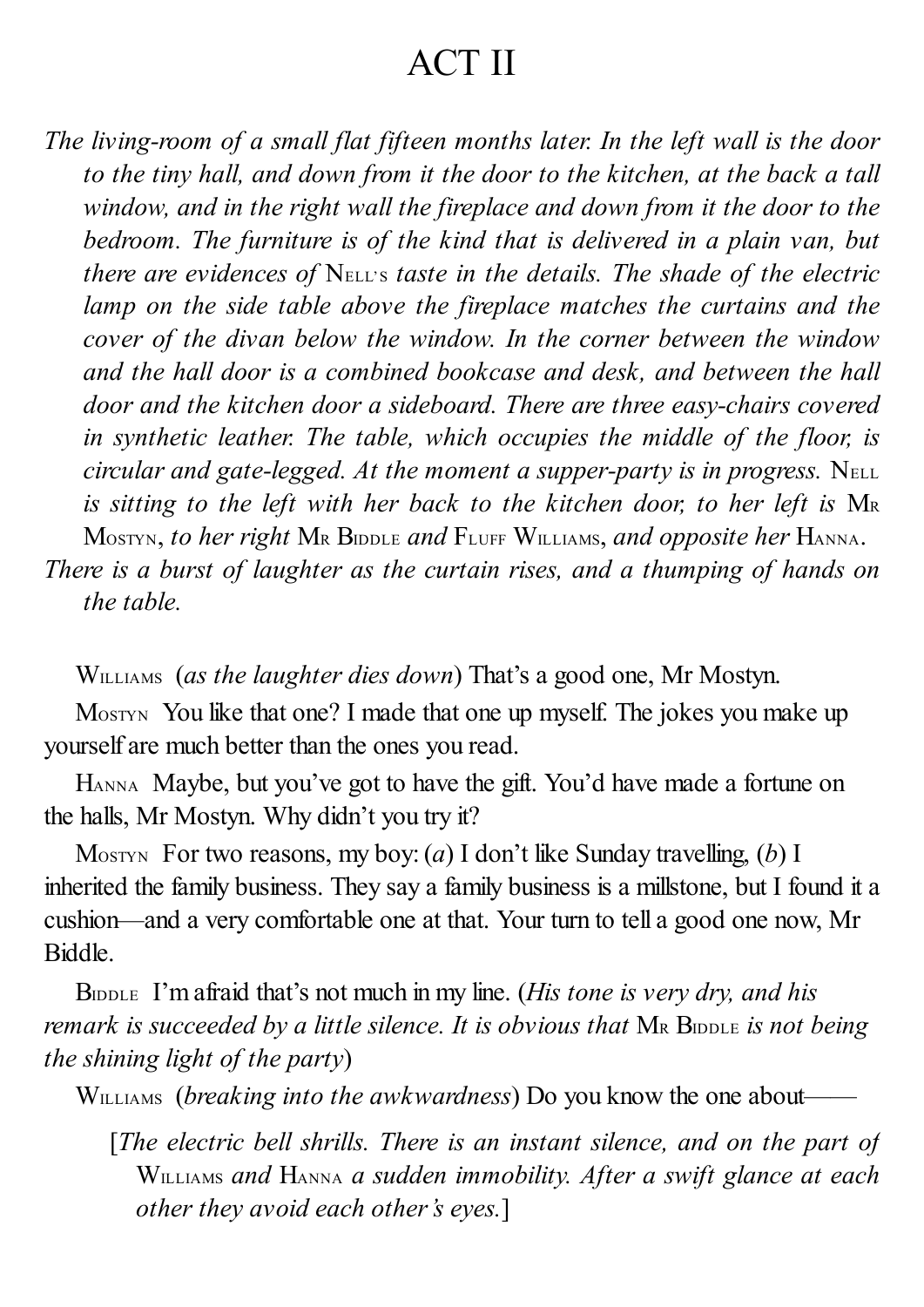HANNA (*seeing* NELL *about to go*) Don't you go, Nell, I'll see who it is.

[*Exit* HANNA.]

MOSTYN Someone else for your party?

NELL More likely it's the wrong number. I'm not expecting anyone, but we're always having wrong numbers. Tell us the story, Fluff.

WILLIAMS I forget what it was now. Oh, yes, I know.

[*He tells his story, and as the laughter dies* HANNA *comes back leading in* MISS GEM. MISS GEM *is in her very best, and is bearing with great care a bunch of yellow tulips*.]

HANNA Look who's here. (*He casts a comical glance at* FLUFF *as the others turn to* MISS GEM)

M<sub>ISS</sub> G<sub>EM</sub> Oh, dearie, I didn't know you 'ad a party, or I wouldn't 'ave butted in. I just came to wish you all the best and many happy returns.

NELL Oh, isn't that lovely of you! Fancy you remembering the day. And the flowers! Oh, Miss Gem, you shouldn't have. Such lovely flowers. (*On a sudden impulse she kisses* MISS GEM, *who looks considerably startled*) You know everyone here, don't you. Oh, no, perhaps you don't know Fluff. Mr Williams, Miss Gem. Take off your coat and sit down. You're just in time.

M<sub>ISS</sub> G<sub>EM</sub> Oh, but I didn't come to eat. No, no. I just looked in to wish you all the best. I couldn't be at your wedding, but I can be at your anniversary, dearie.

HANNA *(taking off Miss GEM's coat)* Come on, Miss Gem, sit down and taste Nell's ice-cream.

NELL She's going to have some of the turkey first. She can have the ice-cream afterwards. You just wait. It's still hot.

[MISS GEM *makes noises of protest, but* NELL *disappears into the kitchen with the flowers and* MISS GEM *is given a seat beside* M<sup>R</sup> MOSTYN.]

M<sup>R</sup> BIDDLE This is very nice of you, Miss Gem. Very nice indeed of you.

M<sub>ISS</sub> G<sub>EM</sub> It's not a case of being nice at all, Mr Biddle. I miss that girl so you wouldn't believe it. She was always that pleasant and cheery it was a treat just to see 'er now and again. I'm not saying anything against that boy you got, but in comparison 'e gives me a pain in the neck. (*To* HANNA) I 'ope you realise your luck, young man.

HANNA You bet I do!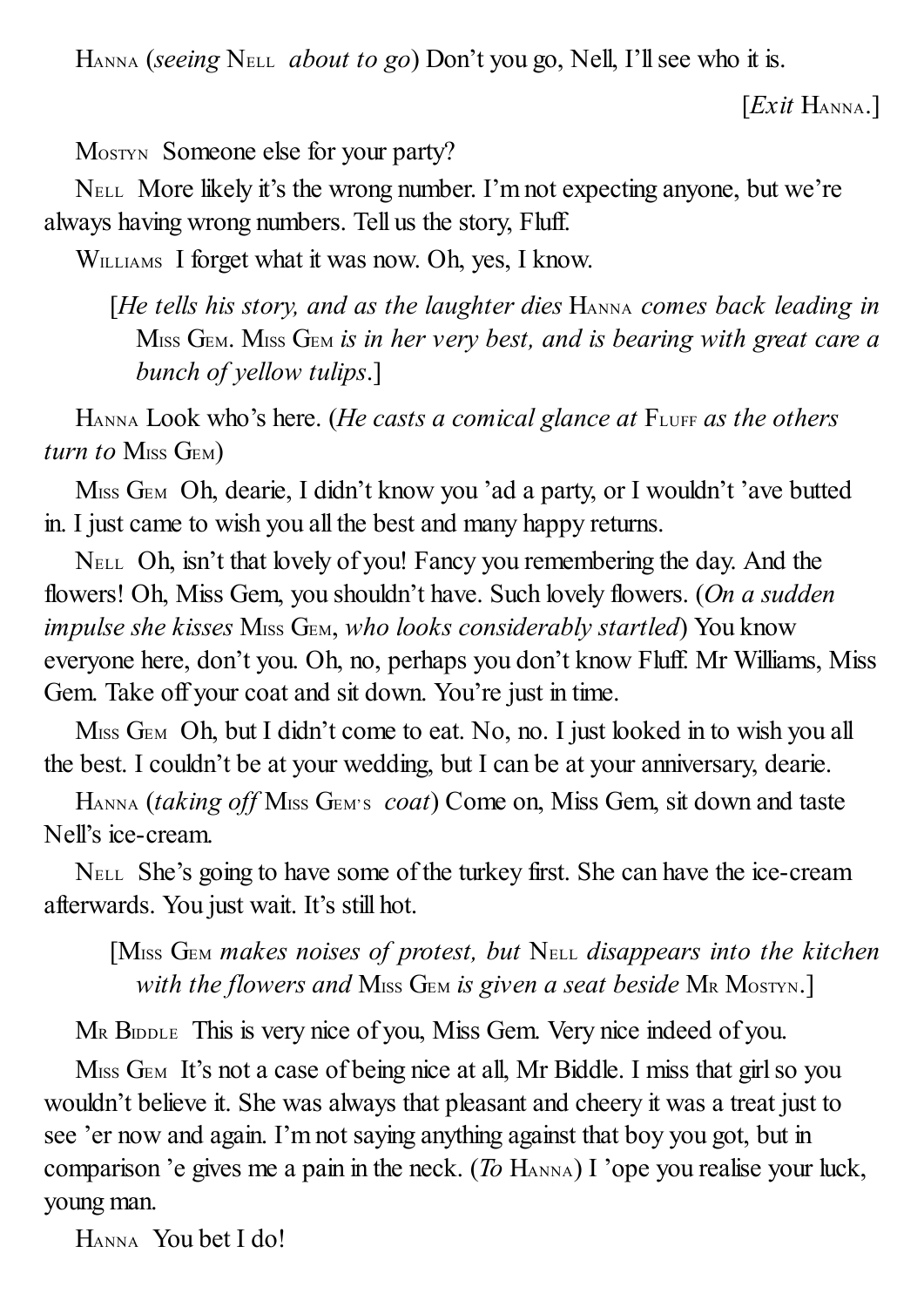M<sub>ISS</sub> G<sub>EM</sub> Well, you'd no business to run away with 'er and prevent 'er friends from bein' at 'er wedding. I bin at more weddings than I can count. Weddings of people I didn't care tuppence about. And then when it comes to someone I'm real fond of you do me out of it. To say nothing of Mr Biddle there. Inconsiderate, I call it!

HANNA Quite right, Miss Gem. It was a mistake. But we'll not do it again.

M<sub>ISS</sub> G<sub>EM</sub> Oh, it's all very well to joke.

[*Enter* NELL, *bearing in one hand the tulips in a bowl and in the other a generously supplied plate of turkey. She sets the plate in front of* MISS GEM.]

MISS GEM What! Am I supposed to eat all this?

NELL Every bit of it.

MISS GEM (*looking round at the other plates*) Oh, but dearie, I couldn't, and everyone else at the pudding!

MOSTYN Don't mind us, Miss Gem, we're still busy.

HANNA And we'll leave lots of pudding for you, so don't be afraid.

MISS GEM Cheeky!

NELL Lovely flowers! It was lovely of you to think about it. Lovely! (*She is strangely rapturous over the incident. She puts the tulips on the table in place of the roses which have been there*)

M<sub>ISS</sub> G<sub>EM</sub> Oh, but dearie, the roses!

NELL The roses are only Ted's. I can have them any day.

MOSTYN That's you put in your place, Hanna.

HANNA Would you like some bread, Miss Gem?

M<sub>ISS</sub> G<sub>EM</sub> I would now you mention it.

[HANNA *fetches bread from the sideboard and* FLUFF *pushes the salt over to her*.]

MISS GEM Bread on the sideboard, and everything! You *are* getting toney.

NELL And how's everything with you, Miss Gem?

M<sub>ISS</sub> G<sub>EM</sub> Oh, just the same as ever. Life's a business, ain't it! Biddle's used to be the bright spot in the street for me, and now it's as dull as all the rest. With all respect to Mr Biddle there.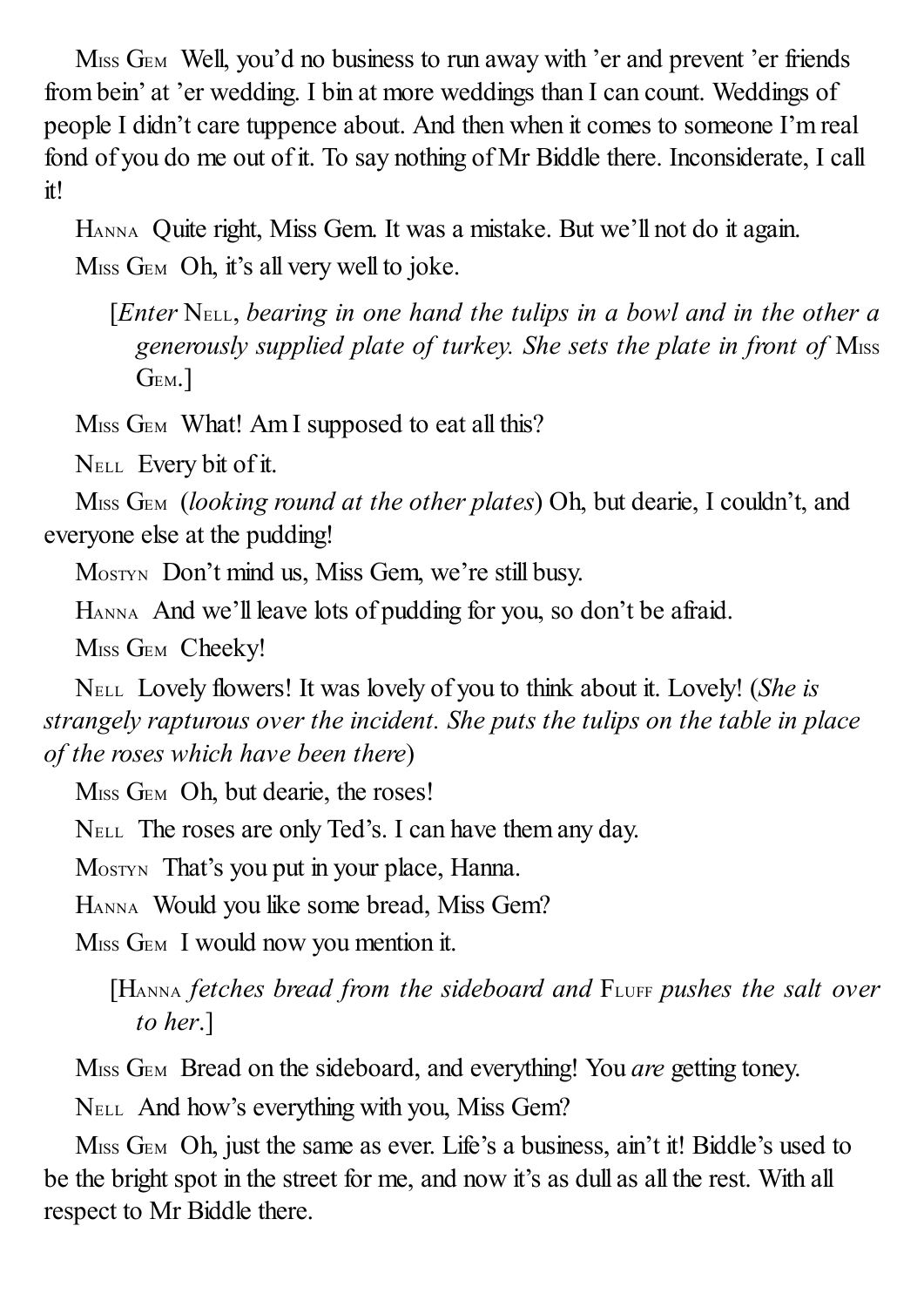BIDDLE Oh, I agree with you, Miss Gem. I most heartily agree with you.

M<sub>ISS</sub> G<sub>EM</sub> It isn't that there's anything wrong with the shop, you know. It's just that there isn't anyone to chat about things to any more. That boy—well, 'e's just as much good as a slot-machine. My, this is fine turkey, ain't it?

MOSTYN You come along and have a chat with me now and again, Miss Gem, and we'll comfort each other.

M<sub>ISS</sub> G<sub>EM</sub> I ain't got to that state yet, thanks all the same.

Mostyn Don't be cruel. Do you think I don't think of anything but business? Nell there thinks I don't think enough of it.

M<sub>ISS</sub> G<sub>EM</sub> Oh, no. But what would the neighbours say if they saw me in and out of yours? I don't look like one that would be looking for curios, do I! No, nobody'd give me the benefit of the doubt if you and me was to get thick, Mr Mostyn. They'd say inside a week that I 'adn't a stick left in the 'ouse, and they'd all be coming round with excuses to 'ave a peep in. Don't I know them! You're a fine cook, dearie. Ain't she, Mr Hanna?

HANNA (*smiling at* NELL) Not bad!

B<sub>IDDLE</sub> No one could cook a steak and onions like Nell.

NELL Listen to Uncle getting sentimental over his stomach! You know, these two call themselves philosophers, but if anyone cut off their beer for one night they'd be bally Bolsheviks.

MISS GEM Well, if I 'ad a little money I'd be a Bolshie myself.

NELL Money! What for?

M<sub>ISS</sub> G<sub>EM</sub> To pay me fines and tip the police.

MOSTYN You'd find tipping the police about as dangerous as being a Bolshevist. The only time I tried to tip a bobby he threatened to charge me.

WILLIAMS I suppose it wouldn't be tactful to ask what you were tipping him for?

MOSTYN No, it wouldn't, young man. But he gave me to understand that if I ever tried it again I'd be for it. My five bob threatened the British Constitution, it seemed.

HANNA Oh, well, you saved your five bob.

MOSTYN Saved! Oh, dear, no. He had pocketed the five bob before he gave me the lecture.

NELL Well, I expect you got off lightly, if everything was known. Have some more greens, Miss Gem?

M<sub>ISS</sub> G<sub>EM</sub> No, dearie, I'm doing fine. I never thought when I came out tonight I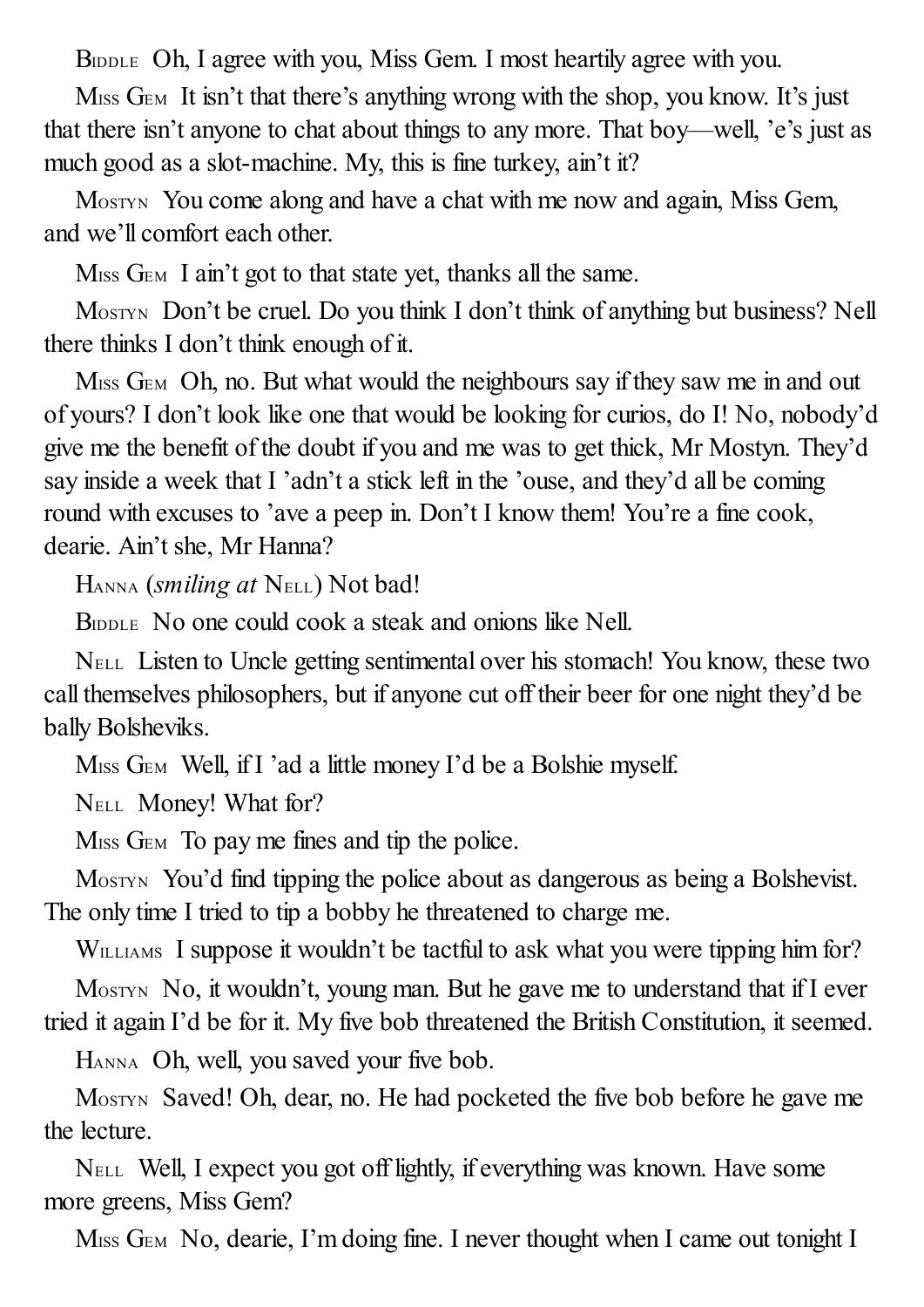was going to get a Ritz dinner like this. Matter of fact, I was sort of afraid to come in case you might be out. I thought to meself, young couples nowadays don't stay in and 'old 'ands on their anniversaries. I made sure you'd be out at a show, or something, and I nearly turned back once or twice. You could 'ave knocked me over with a feather when I found you were 'aving a family party. Girls don't think of their families nowadays. But it's just like you, dearie. I might 'ave known it, but I didn't give you the credit, more shame to me.

NELL Oh, well, you see, we went to a show last night, Ted and me. We went to The Purple Parasol, everyone said it was so good.

M<sub>ISS</sub> G<sub>EM</sub> Good! Well, I should say so. I walked round there last night just to 'ave a look at the queues. All down the street and round the corner, they were. It's a wonder you got in. Could you see?

HANNA Oh, yes.

 $M_{ISS}$  G<sub>EM</sub> Well, there may be a seat in that pit that 'asn't got a pillar in front of it, but I've never been lucky enough to sit in it. 'Ow long did you queue for? Or perhaps you go to the upper circle, nowadays!

HANNA Yes, we booked this time.

M<sub>ISS</sub> G<sub>EM</sub> Well, the upper circle ain't much better. I been there too. If you don't keep your toes tucked in you can't see the stage for them.

WILLIAMS That's right. Gives you the jim-jams.

NELL See anyone interesting in the queue, Miss Gem?

M<sub>ISS</sub> G<sub>EM</sub> No, but I went round to see the nobs go in. Falling over themselves, they were. 'Ave you noticed that 'air's getting longer again? Most of them 'ad it curly at the back like the year before last. Guess 'oo went in, though.

NELL Don't know. Duchess of York?

M<sub>ISS</sub> G<sub>EM</sub> No, not quite as good as that, but very nearly. Give it up? Lady Gollanfield! Ursula Boore, that was. And 'im with 'er!

NELL No! But guess who sat next us! Gladys Cooper!

M<sub>ISS</sub> G<sub>EM</sub> (*gaping*) In the upper circle!

NELL (*after a dismayed pause*) No. You see, we were in the stalls for once. MISS GEM Stalls!

HANNA Yes, it was a celebration, you know, Miss Gem. You only have a first anniversary once, so we thought we'd do things in style.

MISS GEM Well! You're *some* commercial traveller, to be able to take your wife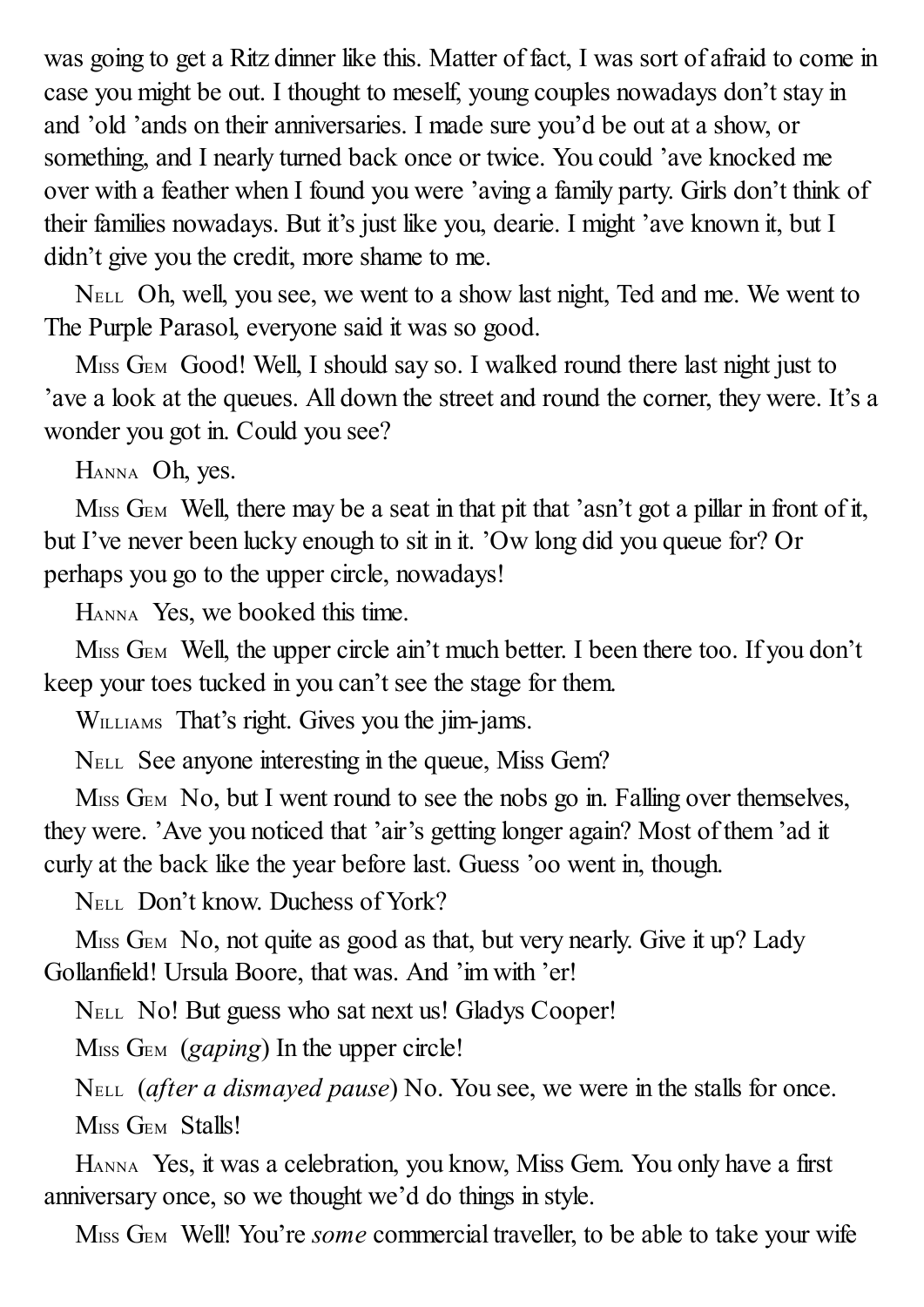to stalls.

HANNA (*improvising*) It was either that or a day at Brighton, and I couldn't get away to Brighton, so we went to stalls instead.

M<sub>ISS</sub> G<sub>EM</sub> Well, well! You are getting on in the world, dearies.

[*There is an awkward pause, and* WILLIAMS *breaks it by rising*.]

WILLIAMS I don't want to break up the happy party, but I'm afraid I've got to go, Mrs Hanna. I got a date.

NELL Oh, must you go, Fluff? It's early yet.

WILLIAMS Yes, I know. But I've got to go, worse luck. Don't anyone move. I'll slip out by myself, and nobody need be upset. I've enjoyed my evening awfully, Mrs Hanna. Don't you bother to come out with me. I'll find my own way. Good-night, everybody.

NELL Good-night, Fluff. It's been nice to see you. And thanks again for my lovely brooch.

WILLIAMS Oh, that's nothing.

HANNA I'll just see that he doesn't take the umbrellas.

[*He takes* WILLIAMS *by the elbow, and they go out together. There is a pause as the door shuts behind them.*]

BIDDLE I thought you didn't see Williams nowadays?

NELL Neither we do. But he's an old friend of Ted's, and he came to wish us luck just the way Miss Gem did. He didn't know anything about a party.

BIDDLE Then Hanna is still friendly with him?

NELL Yes, of course. You don't change your friends because you change your job, do you?

BIDDLE It depends on the friend and the job, doesn't it?

MISS GEM Oh, come on, Mr Biddle, don't you nag at 'er. She couldn't 'elp the man bein' 'ere ifshe didn't ask 'im, could she? Any more than she could 'elp me bein' 'ere. And 'e may be a bad lot, but I must say 'e looks as a nice young man as ever I see. Real polite, with 'is Mrs Hanna, and all.

NELL (*reflectively*) Yes, he always calls me that.

 $M_{ISS}$  G<sub>EM</sub> Shy, is 'e?

NELL (*abruptly*) A bit, perhaps. Have some more turkey now, Miss Gem?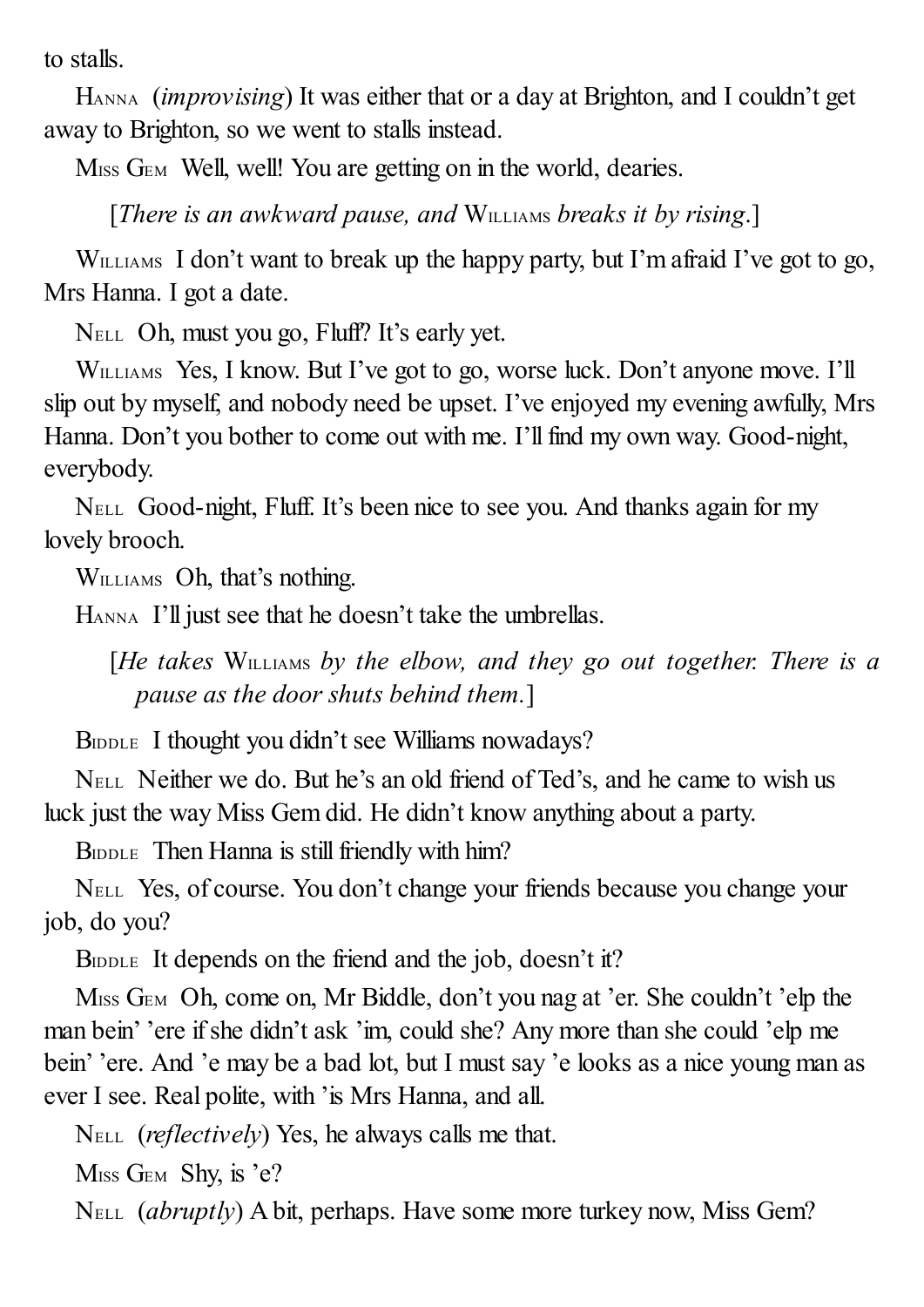M<sub>ISS</sub> G<sub>EM</sub> Not me, dearie. Thank you all the same.

NELL Just a little bit?

M<sub>ISS</sub> G<sub>EM</sub> No, dearie, that was a helping, that was.

NELL Come, just an atom.

M<sub>ISS</sub> G<sub>EM</sub> Not an electron!

NELL Well, I'll get you some ice-cream. You won't mind if Uncle and Mr Mostyn smoke, will you?

M<sub>ISS</sub> G<sub>EM</sub> Not me! I'm sorry, I'm sure. I didn't notice they weren't smoking. I bin kippered long ago, you see.

[*Exit* NELL.]

MOSTYN Do you smoke yourself, Miss Gem?

MISS GEM No. I thought of starting when it got fashionable, you know. But I decided it was silly to get to like something I'd never miss if I didn't 'ave it. Throwing money away. I'd rather 'ave a 'at I could wear than a lot ofsmoke to blow through my nose for no earthly reason.

MOSTYN I wish I could get back to the point of making my choice again!

BIDDLE Do you flatter yourself that you would be an abstainer?

MOSTYN I do—and don't dash me; please not dash me. I like to think I'd do everything differently if I had a second chance. And since no one can put it to the proof, no one can contradict me. That's very comforting.

BIDDLE How can it be comforting when you know it's nonsense?

MOSTYN But I don't know it's nonsense. At this moment I am quite sure that if I could choose again I'd go on the halls, make a fortune and a name for myself. Get married and have a family of four, two boys and two girls, and a wife who'd stay at home and bring them up to be a credit to me while I went round the world on farewell tours.

M<sub>ISS</sub> G<sub>EM</sub> Sheek!

BIDDLE But you are necessarily presupposing that the knowledge——

[*Enter* HANNA.]

M<sub>ISS</sub> G<sub>EM</sub> 'Ere, Mr Hanna, come and save me. They've started physiology or something. Make them stop.

HANNA Arguing, are they? Well, let them. It's their idea of enjoyment. I'd have thought you'd like a good argument yourself.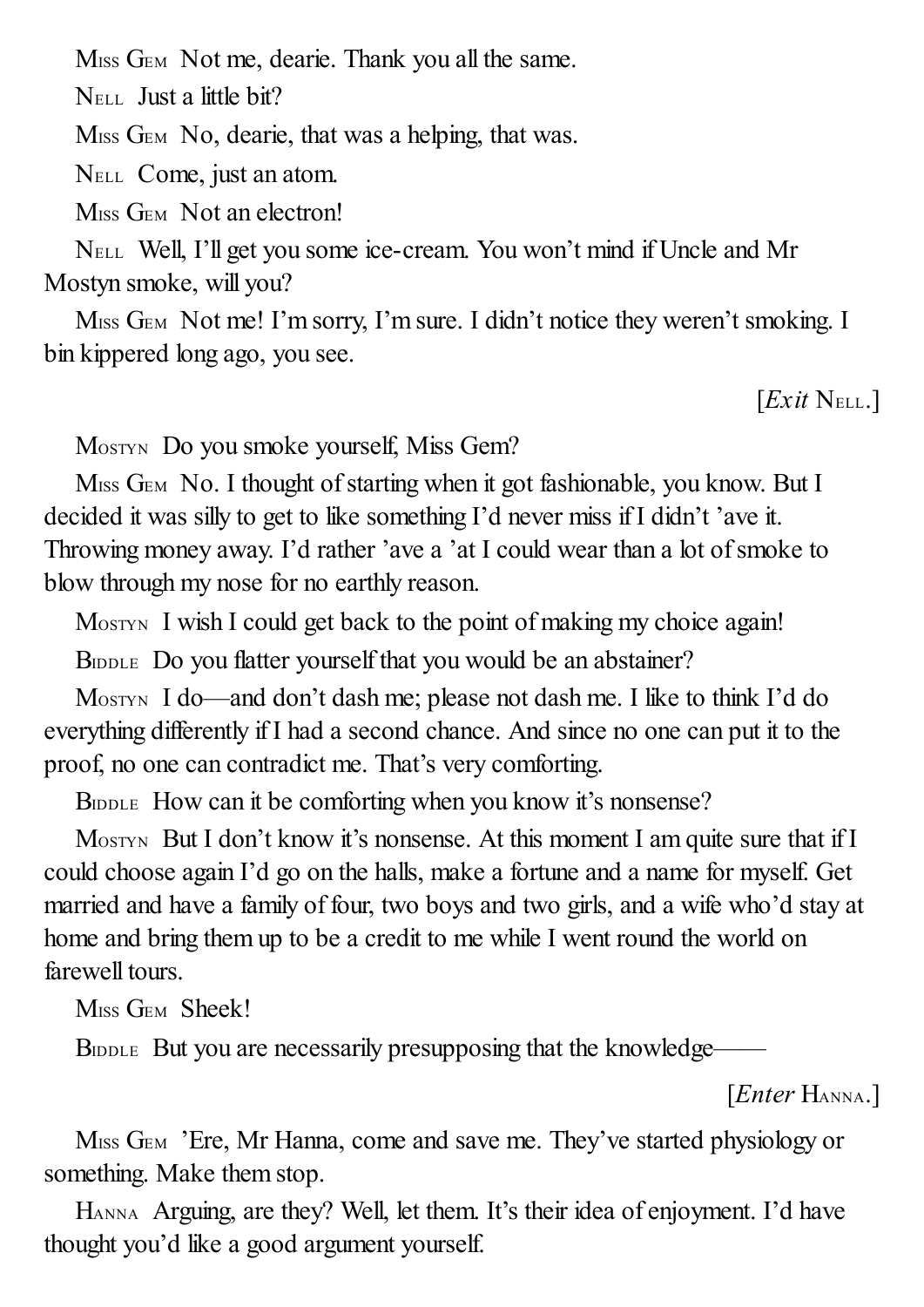M<sub>ISS</sub> G<sub>EM</sub> Oh, none better. But you don't know what them two are like when they're well away, or you wouldn't be encouraging them. They're so learned, it makes me sweat to listen to them.

MOSTYN I thought it was you who mentioned electrons a minute ago?

MISS GEM You don't call that learned, do you?

MOSTYN You can't know about electrons without reading, anyhow.

MISS GEM Read! Not me! I got a crystal set.

[*Enter* NELL.]

NELL Still going strong, is it? (*She sets down a plate of ice-cream before* MISS GEM)

MISS GEM I should say so. I just love to 'ear——Oh, dearie, what a lovely ice! —I just love to 'ear——Such a colour! Peach, is it? I just love to 'ear Big Ben. You know, I lived all my life in London, and I never 'eard Big Ben till I got a wireless. Nice friendly sound it's got.

HANNA But you don't pay ten shillings a year just to hear Big Ben?

M<sub>ISS</sub> G<sub>EM</sub> Don't imagine it! But that's the thing I like best. It's always the same, and it doesn't try to be funny.

NELL Don't you like the Variety, then? I'd have thought you'd like that best. It's awfully good some nights.

M<sub>ISS</sub> G<sub>EM</sub> Oh, I like Variety all right. It isn't that kind of funniness I mean. It's the gent 'oo tries to put a laugh into telling you 'ow tadpoles legs come out, or why the kettle gets black. It's coves like that that get my goat. Lettin' you down gentle. That's what they think they're doin'. And only making fools of themselves.

NELL But they're only trying to make dry subjects interesting.

M<sub>ISS</sub> G<sub>EM</sub> Why 'ave dry subjects?

MOSTYN But some people like dry subjects.

M<sub>ISS</sub> G<sub>EM</sub> Then they're not dry! Ah, ha! That's just what I was sayin'. If you *want* to find out why the kettle gets black you listens and 'ears about it, and you don't want to be patted on the back for listenin', either. You don't expect the gas man to be funny about the meter.

M<sup>R</sup> BIDDLE I think you are rather ungrateful, Miss Gem. There are so few jokes in the world that we should be grateful for anything that adds to the gaiety of nations.

M<sub>ISS</sub> G<sub>EM</sub> I don't like bein' patted on the back. A good old laugh's a different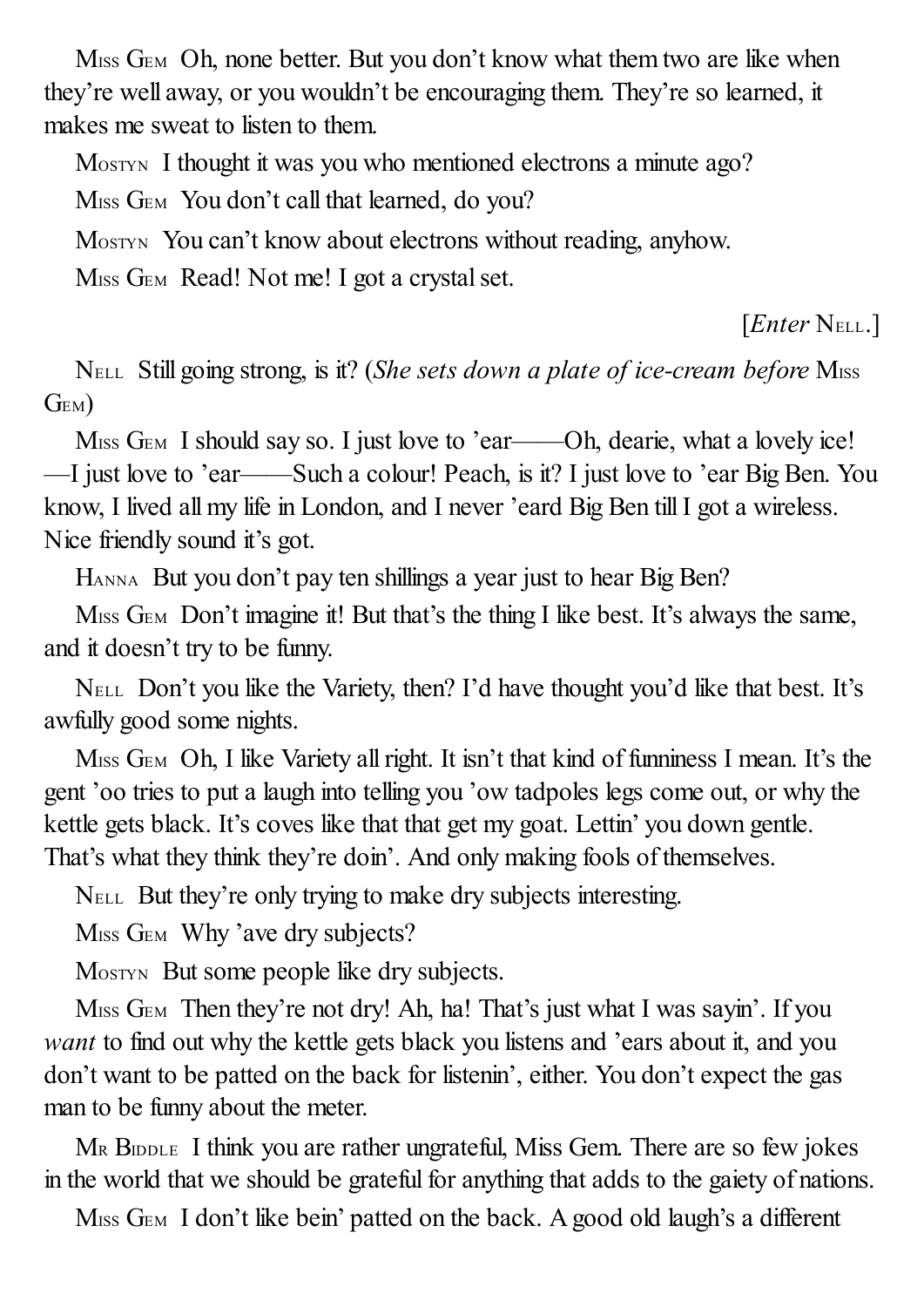thing. I like Variety allright. But Big Ben's the pick of the bunch. Big Ben and the Specials.

NELL Specials?

M<sub>ISS</sub> G<sub>EM</sub> Yes. Would Mr So-and-so go to such and such a place, and gale warnings, and people wanted by the police. That's life, that is. (*Becomes aware of a self-consciousness in the atmosphere*) Perhaps I shouldn't 'ave said that. There's two sides to everything, I suppose.

HANNA It's allright, Miss Gem. I'm not wanted by the police any more.

BIDDLE But you *are* still friendly with Fluff Williams.

HANNA Yes, of course.

BIDDLE It hardly seems consistent, does it?

HANNA Consistent? How?

BIDDLE Has Fluff Williams given up his old method of living?

HANNA I don't know anything about that. It isn't my business.

BIDDLE But if you are still friendly with him, you must know how he makes his living.

HANNA I don't, but even if I did what difference would it make?

BIDDLE I should expect it to make a lot of difference if you are determined to give up those ways yourself.

NELL I say, Uncle, don't let's——

HANNA Look here, Mr Biddle, Fluff's been my palfor six years, and we've had some pretty thin times and pretty hot times in those six years, and Fluff's never let me down once. You don't expect that I'm going to stop being chummy with him just because I've turned respectable?

MOSTYN That's understandable, Mr Biddle. Hanna couldn't very well ignore his friend, you know.

BIDDLE No, but he needn't see so much of him, when he knows how that friend makes his living.

HANNA I tell you I don't know anything about it. What Fluff does is none of my business.

BIDDLE But it should be your business. It should be your business to keep out of the company of practising crooks. You know perfectly well that Williams is wanted by the police, but they haven't enough evidence to arrest him.

HANNA Oh, indeed? What do they want him for?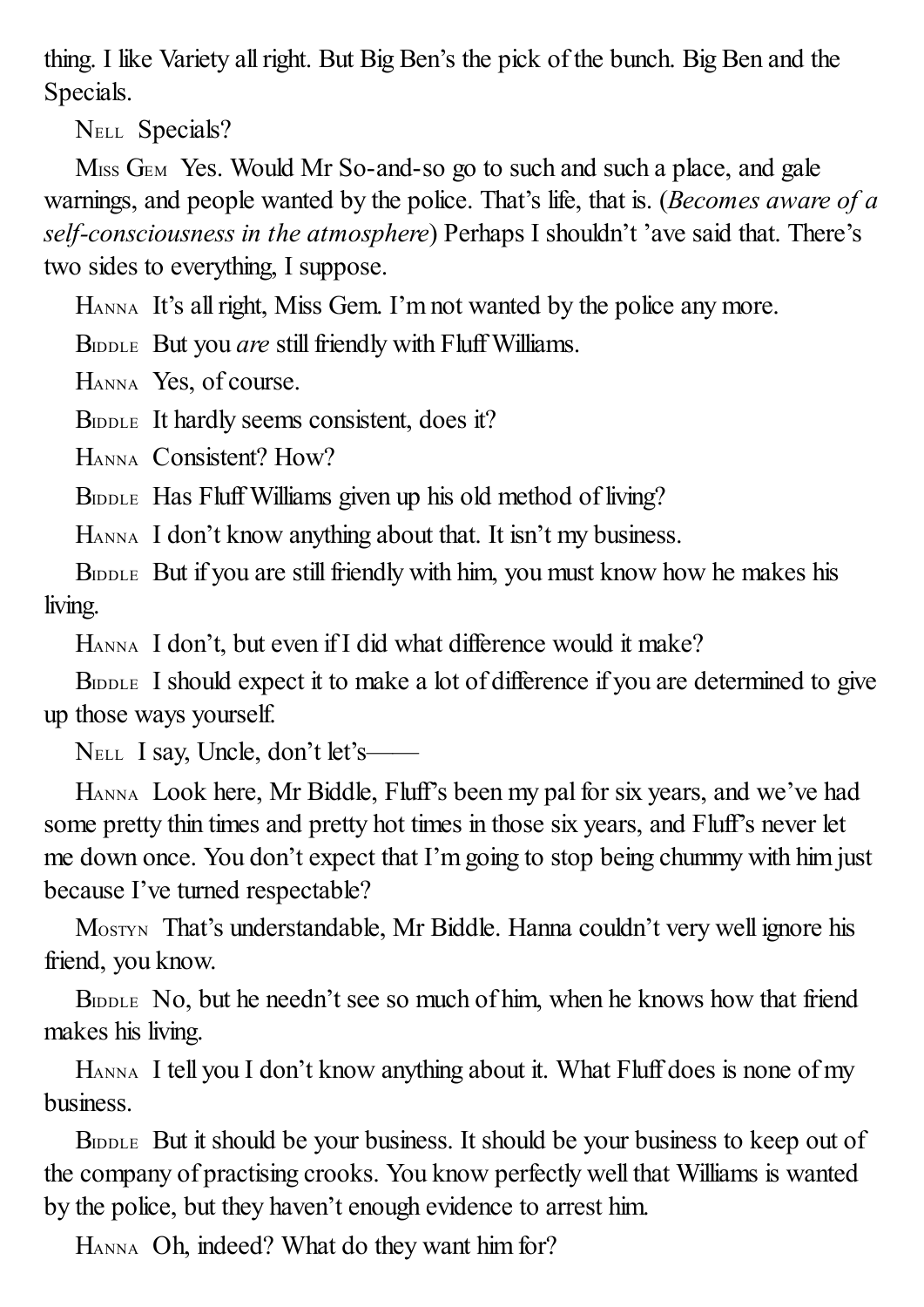BIDDLE For the Hill Street affair.

HANNA Oh? You seem to know a lot! A lot more than Fluff, I'll be bound.

BIDDLE I make it my business to follow his career, you see. Since Nell married you he's almost a connection, isn't he?

MOSTYN Oh, come, Mr Biddle, I think you're being too hard on Hanna.

BIDDLE I didn't expect to meet Fluff Williams when I came here tonight, and I am dismayed, to say the least of it.

M<sub>ISS</sub> G<sub>EM</sub> Well, I don't see what you're making such a fuss about, Mr Biddle, really I don't. Mr Williams may rob a bank now and then, but he looks a nice young man for all that. So what's the odds! I should worry!

BIDDLE I come to supper, meet a notorious crook here on friendly terms, find that he has given my niece a valuable brooch, and you expect me to be pleased about it!

NELL Oh, Uncle! I told you, Fluff only came here because it was our anniversary. He never comes here.

BIDDLE But he brought you a diamond brooch, and you took it.

NELL What was I to do with it if I didn't? Refuse it in front of everybody? Who am I to hurt his feelings? You must feel awfully sure of yourself, Uncle, to be so superior. Fluff's a good sort, whatever else he is—Miss Gem's right about that—and I wouldn't hurt him for the world. It isn't like you to want to hurt people. Being good seems to be going to your head. Didn't you ever do anything you shouldn't have? Didn't you ever steal jam when you were a kid?

BIDDLE That seems to be beside the point. What shocks me is not Williams' crimes but his friendly standing here.

HANNA I thought I explained that. Fluff is my friend.

NELL And I've told you that he never comes here, though he's my friend too.

BIDDLE What I'm trying to do is to convince you that it is disgraceful—disgraceful and dangerous—to have him here as a friend.

HANNA And all you are doing is spoiling Nell's party.

BIDDLE (*recollecting himself*) Am I doing that? I'm sorry, Nell. I didn't mean to do that.

MISS GEM (*in a sudden burst*) Well, you are a one! What did you think you was doin'? Just making things amusing? You oughter be ashamed of yourself, so you ought, bullying your niece and you full of her turkey and ice-cream. I'm surprised at you.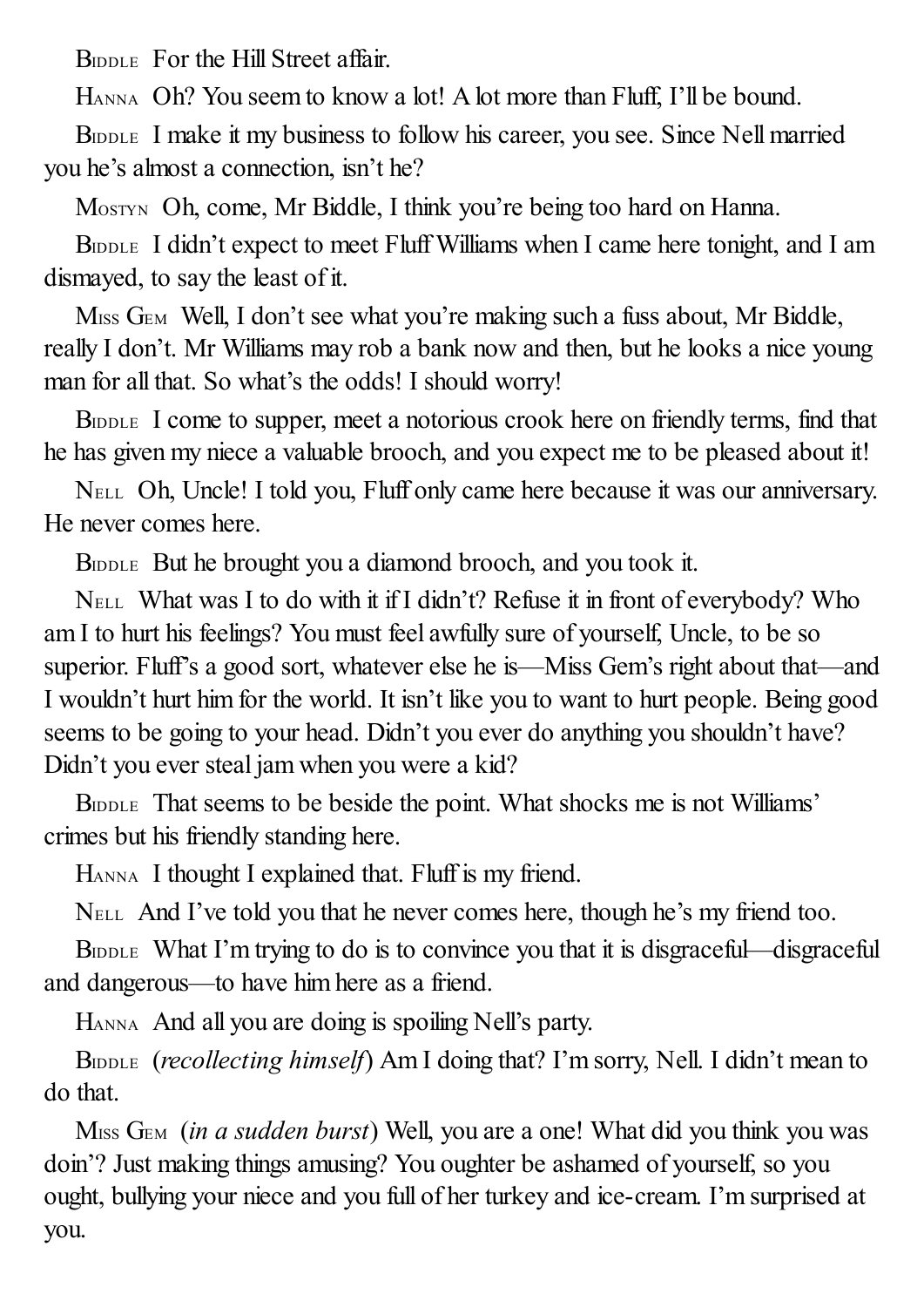BIDDLE Miss Gem!

M<sub>ISS</sub> G<sub>EM</sub> Don't Miss Gem me, old high-and-mighty! You oughter be ashamed of yourself. You don't deserve to 'ave a niece like Nell to find fault with just because she's nice to a crook! An 'ard 'eart is a deal worse than——

MOSTYN (*laughing*) Wo, Miss Gem, wo! Don't be so hard on him. It's only his anxiety for Nell that makes him so fault-finding, you know. Even Mr Hanna'll acknowledge that it was a bit upsetting for the good uncle to come to see the heroine and find the villain in possession. Eh, Mr Hanna?

HANNA Oh, granted.

BIDDLE (*watching* NELL'S *face*) I'm sorry, Nell. Williams being here did upset me, but I shouldn't have let it worry me like that. I should have trusted you more, I suppose.

M<sub>ISS</sub> G<sub>EM</sub> (*tartly*) Of course you should!

MOSTYN And now that you've worried everyone into fits with your fussing you're going to do penance by coming out to Streatham with me to see old Joe.

BIDDLE Oh, not tonight, Mr Mostyn, not tonight!

MOSTYN Yes, tonight, and that's letting you off easy. If I was dragging you all the way from Camden Town that would be what I call a penance. But it's only ten minutes from here. And it'll be a godsend to Joe. Not many penances are as much good to other people as this one'll be. (*To* HANNA) D'you know old Joe Miggs? Used to be a crack across a country.

HANNA That the man who won the Sefton with his saddle under the horse?

MOSTYN That's the man. They used to say the fences used to melt when he came to them. His language, I suppose. Then he met one that didn't melt, and he'd got so used to the melting that he met it about the bottom. He's been on his back ever since. His hobby now is Theosophy, though you mightn't credit it. It's Theosophy that we're going to talk tonight. Come along, Mr Biddle.

BIDDLE If I've been bullying you, my dear, my punishment is going to be very appropriate.

MOSTYN I suppose we can get a bus somewhere?

HANNA Yes, the bus route's the second turning on the left. I'll go down to the bus-stop with you, though, if you're really going. But won't you stop and have a game of cards or something?

BIDDLE I don't think it would be any good saying I would. I seem to be going to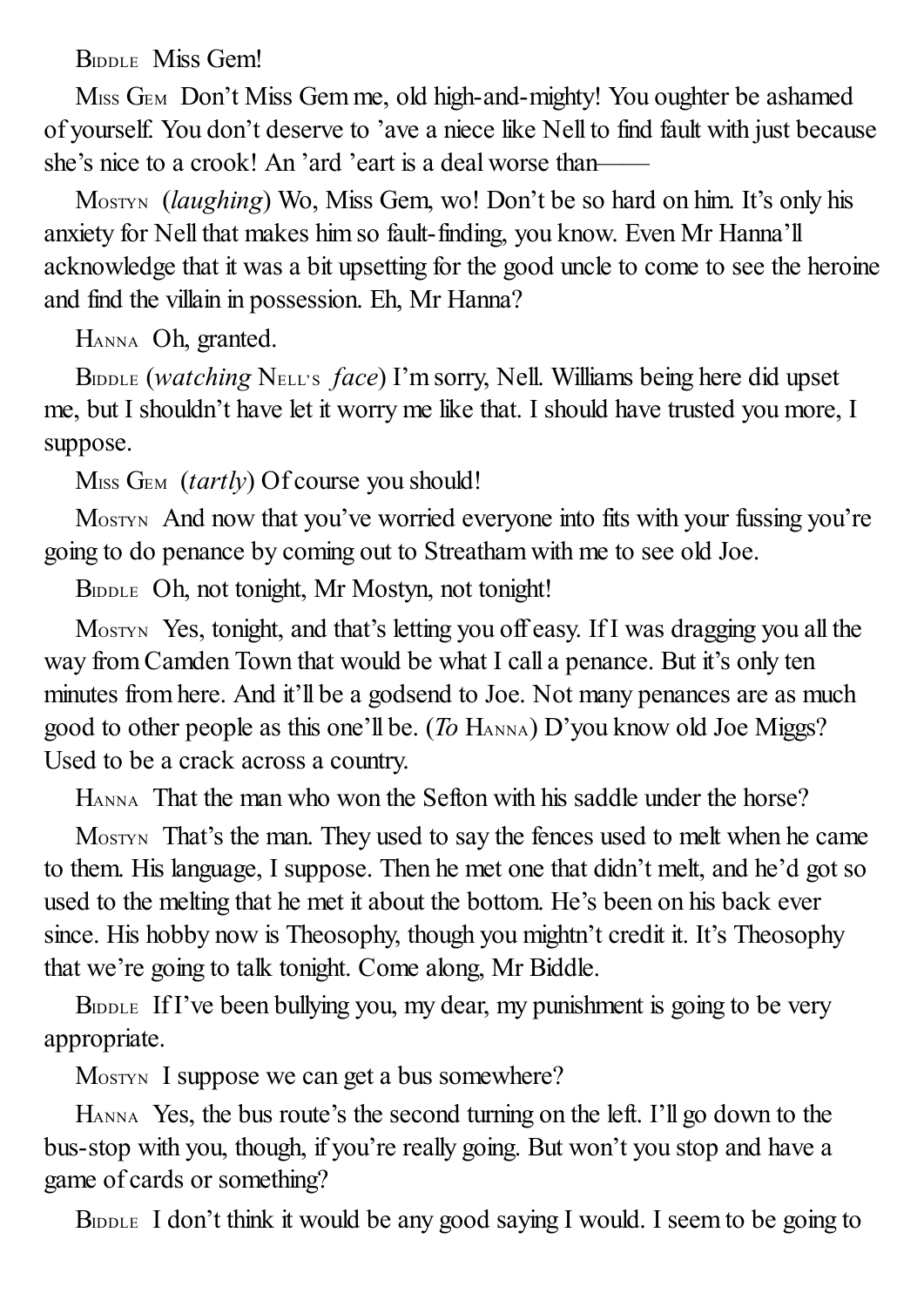talk Theosophy to old Joe. But anyhow, it will be late enough before we are back in Camden Town. Good-night, Miss Gem.

MISS GEM Good-night, Mr Biddle. No 'ard feelin', I 'ope?

BIDDLE No, no, certainly not. (*A little wistfully*) We are both a little mad on Nell, aren't we?

HANNA It's a way folk have. (*He goes out and comes back with overcoats*)

BIDDLE And you'll come over and see us a little oftener, Nell? And then we shan't be so anxious about you.

NELL I'll be over very soon. Perhaps the beginning of the week.

[*She takes her uncle's coat from* HANNA *and helps him to put it on, while* HANNA *assists* MOSTYN, *and* MISS GEM *continues to lick her ice-cream slowly and luxuriously from the spoon*.]

NELL Then I'll have another look at that boy that gets Miss Gem's goat and see if he's as bad as she makes out. (*Kissing him*) Good-night, Uncle. Take care of yourself. Good-night, Mr Mostyn.

MOSTYN Good-night, my dear. You're a wonderful cook. Thank you for my good dinner.

NELL And thank you for my lovely bag.

MOSTYN Good-night, Miss Gem. Look in and have a chat sometime.

MISS GEM (*waving her spoon airily*) I may, Mr Mostyn, I may.

HANNA When I come back I'll take Miss Gem to the Tube.

NELL But Miss Gem's not going for ages yet.

HANNA Isn't she?

M<sub>ISS</sub> G<sub>EM</sub> No, she's going to stay and help wash up.

HANNA And what about her beauty-sleep?

MISS GEM Go on with you!

HANNA You be ready when I come back! Washing up is my job.

MOSTYN Let the husband wash up if he wants to, Miss Gem. Washing-up husbands are scarce.

[HANNA *goes out with* MOSTYN *and* BIDDLE.]

M<sub>ISS</sub> G<sub>EM</sub> Would you be very offended, dearie, if I licked my plate? NELL Don't you go licking any plates! There's heaps more in the freezer.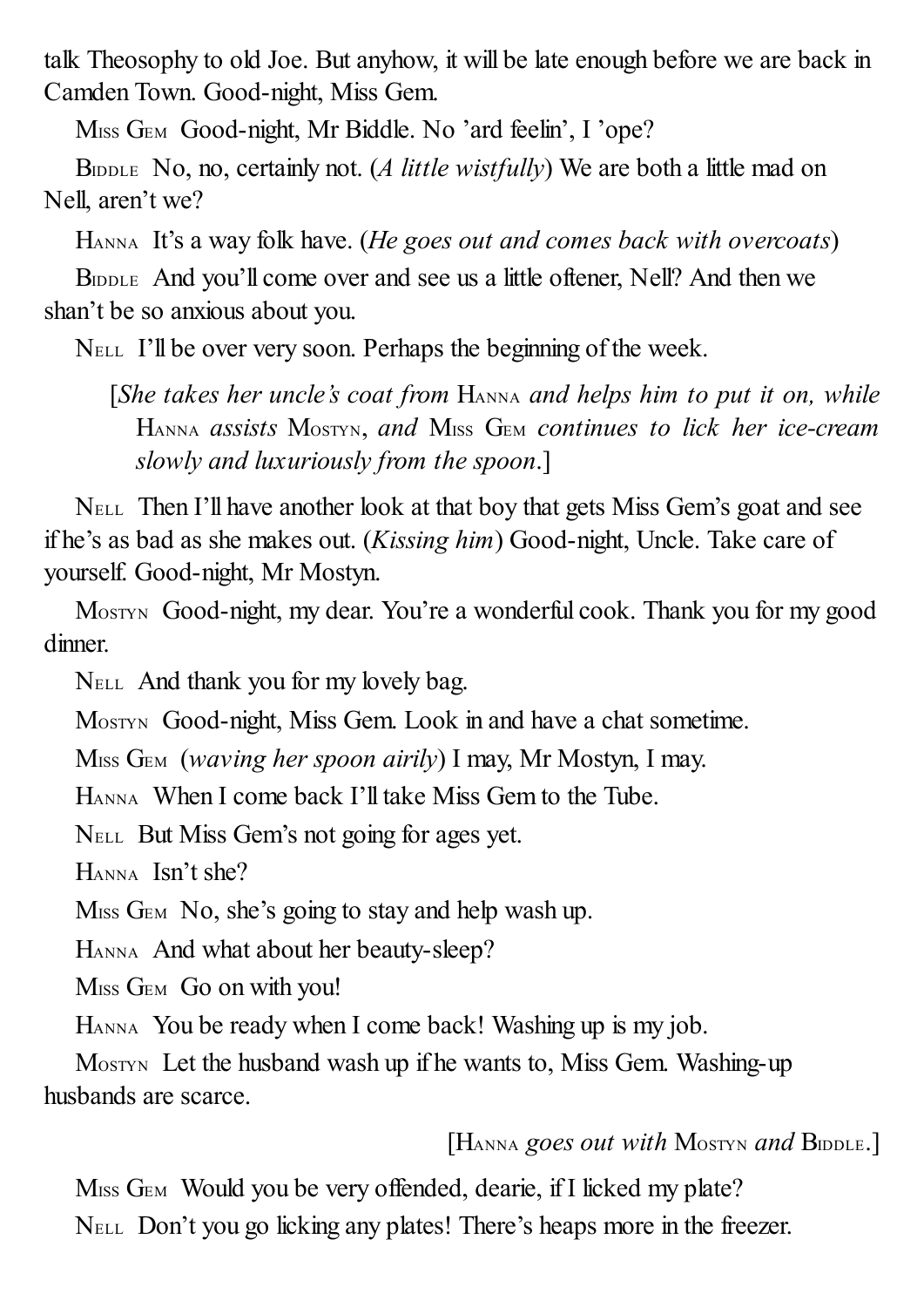M<sub>ISS</sub> G<sub>EM</sub> Yes, but any more in me might 'ave an awful effect.

NELL (*taking her plate and going into the kitchen*) Risk it.

M<sub>ISS</sub> G<sub>EM</sub> It's a long time since I was so greedy and took such a pride in it, so to speak.

NELL (*in the kitchen*) Well, you have my blessing.

M<sub>ISS</sub> G<sub>EM</sub> I always knew you could cook, dearie, but where did you learn all these frills?

NELL (*coming back*) Oh, love, I suppose.

M<sub>ISS</sub> G<sub>EM</sub> Don't you believe it. Love's an accident, but cooking's a gift. Oh, my, you do want me to be sick! Let me see your presents, dearie, won't you. Where's the brooch that Mr Williams gave you?

[NELL *takes a little box from the sideboard, opens it and shows it to* MISS GEM.]

MISS GEM Oh, my! My! Ain't that stunning. Simple, but awful good, eh? (*She twists it to look at the back and moves it so as to catch the light*) Between you and me, dearie, where d'you think 'e got it?

NELL He bought it, of course.

M<sub>ISS</sub> G<sub>EM</sub> Think so?

NELL Certainly. You don't think he'd give me anything that he hadn't come by honestly?

M<sub>ISS</sub> G<sub>EM</sub> (*after consideration*) Well, no. I shouldn't think so. 'E 'as a nice face. A lot nicer than your good 'usband's, if you'll excuse me sayin'so. But I suppose beauty's only skin-deep—a snare and a collusion. It's a pity, but there it is. And any'ow, that's the only consolation us plain people 'ave in this world. (*Indicating the brooch*) Ain't your 'usband jealous?

NELL (*a little sadly*) No. He knows only too well he hasn't any need to be.

M<sub>ISS</sub> G<sub>EM</sub> Don't you spoil 'im, dearie. You start the way you mean to go on. I never 'ad a 'usband, but I 'ad a father. And 'e was all the education in men that a woman could want. A university course, that man was. And my mother spoiled 'im, of course. That was the days when a woman 'ad to be married to be anything. And she was so thankful to 'ave 'im that she treated 'im like God Almighty for the first year or two, and then spent the rest of 'er life complaining that 'e thought 'e was. Don't you spoil'im, dearie. You bring 'im up the way 'e should go now while 'e's soft. (*Wistfully*) 'E's awfully keen on you, isn't 'e?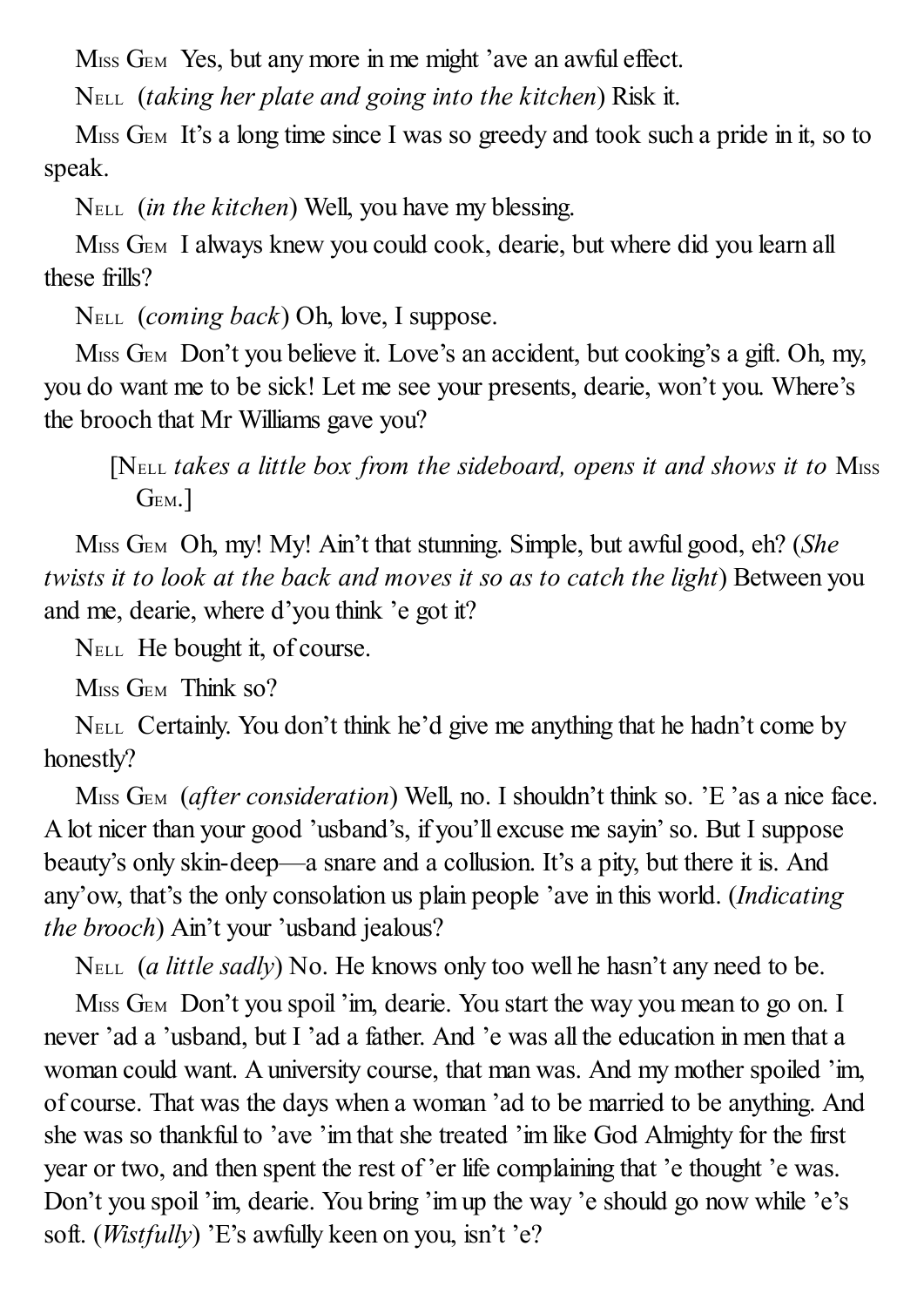NELL Yes, I suppose he is.

MISS GEM I should say so! I bin watching 'im. You know, these last years I got so as I was glad to 'ave a room of me own to go back to, and the wireless, and not even a cat to bother me 'ead about. But tonight, seein' the way your 'usband looked at you, I began to wish again I 'adn't been born plain. It's not so bad to be plain when you're oldish, but it's awful to be born that way.

NELL Don't, Miss Gem. What do looks matter!

M<sub>ISS</sub> G<sub>EM</sub> I know what you're goin' to say. 'It isn't the superficial beauty that matters, it's the beauty of the soul.' That's what all the women writers in the papers say in the articles they write between their beauty treatments! Believe me, the beauty of your soul don't matter a damn if you 'ave a face like a penny toy off a street barrow.

NELL But you haven't! And you have a nice figure. And a figure's awfully important.

MISS GEM (*slightly comforted*) Oh, my figure's not so bad. Perhaps it's just that I 'adn't I<sub>T</sub>. We didn't talk about I<sub>T</sub> when I was your age, and, as I said, I'd got to be glad that I 'adn't. But seeing you and your 'usband tonight—well, it made me wish I'd 'ad a bit of the movie stuff when I was young.

NELL You won't believe it, I know, Miss Gem, but you're the lucky one. To be free of all that. Just to be happy your own way and not be torn about inside with having to consider someone else. That's being really happy! I'd give anything to be like that. You don't know your luck. Being in love's not worth all the—all the—oh, I can't explain. There's no peace in it. It isn't being happy at all. Being happy is what I was when Uncle first took me to live with him and I was a kid of fifteen, and there wasn't anything in life but food and clothes and pictures twice a week and the shop and Uncle. That was being happy. Being in love's not being happy. They used to torture people by tying them to horses and making the horses pull different ways at the same time. That's what being in love's like.

MISS GEM You got it bad, dearie, 'aven't you?

NELL Yes—I've got it bad.

M<sub>ISS</sub> G<sub>EM</sub> Well, don't you spoil 'im. It may be difficult not to when you're like that about 'im and 'e's like that about you, but you'll be layin' up trouble for yourself if you fetch and carry for 'im now. Let's see the rest of your presents before 'e comes back.

NELL (*going to the sideboard*) There aren't very many. Uncle gave me a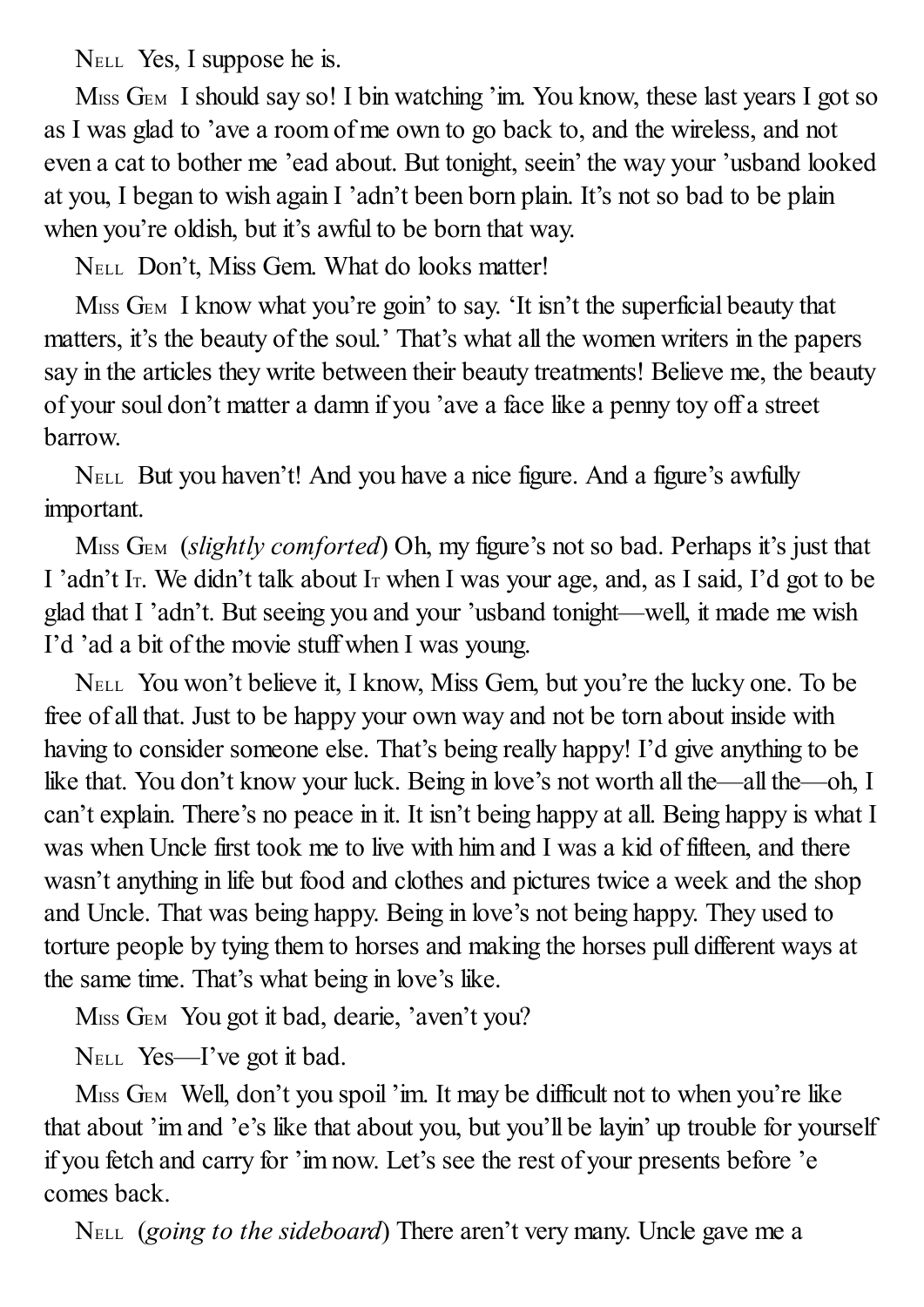cheque.

M<sub>ISS</sub> G<sub>EM</sub> A cheque, indeed! I 'ope it's as good as it sounds.

NELL Oh, yes, Uncle was always generous. Poor Uncle! I didn't treat him very well after all he did for me. *That's* what love does. Makes you a skunk. That's Mr Mostyn's bag. (*Hands a bag to* MISS GEM, *who opens it and examines it thoroughly inside and out*) He's a dear, Mr Mostyn.

M<sub>ISS</sub> G<sub>EM</sub> That's a bit of all right, ain't it? That never came out of Mostyn's!

NELL (*smiling*) You don't think he would lift something just as he was coming away and bring it along, do you?

MISS GEM Oh, well, you never know. Some are mean, and some are forgetful, but there's not many aren't one or the other. What did your 'usband give you?

NELL He took me to the theatre yesterday, you know.

MISS G<sub>EM</sub> (*dryly*) Took 'imself, too, I suppose!

NELL (*smiling*) Don't begin thinking Ted's mean, because that would be almost funny. The difficulty with Ted is to make him save anything for tomorrow morning.

M<sub>ISS</sub> G<sub>EM</sub> Yes, but what about tomorrow morning when 'e's got just twopence? Does 'e give you a fair 'alf?

NELL He gives me the whole of it, and says it's got to go as far as sixpence. It's difficult to believe you haven't been married, Miss Gem!

M<sub>ISS</sub> G<sub>EM</sub> I told you, I 'ad a father. But didn't you get anything from your 'usband, really?

NELL Not yet. He's taking me up town tomorrow to choose what I want.

MISS GEM (*settling down to it*) And what are you goin' to 'ave?

NELL (*in sudden weariness*) I don't think I'm having anything.

MISS GEM Are you sickening for something, dearie?

NELL There isn't anything I want. Nothing like that, I mean.

M<sub>ISS</sub> G<sub>EM</sub> What do you want, then, I'd like to know?

NELL I'd like to be a drop of dew and be sucked up by the sun tillI was just vapour. Light, and cool, and not caring.

MISS GEM (*setting down her spoon and looking at her in dismay*) You got some queer ideas, dearie. You're not——Are you——Is there anything the matter with you?

[NELL, *her thoughts far away, stares at her uncomprehending*.]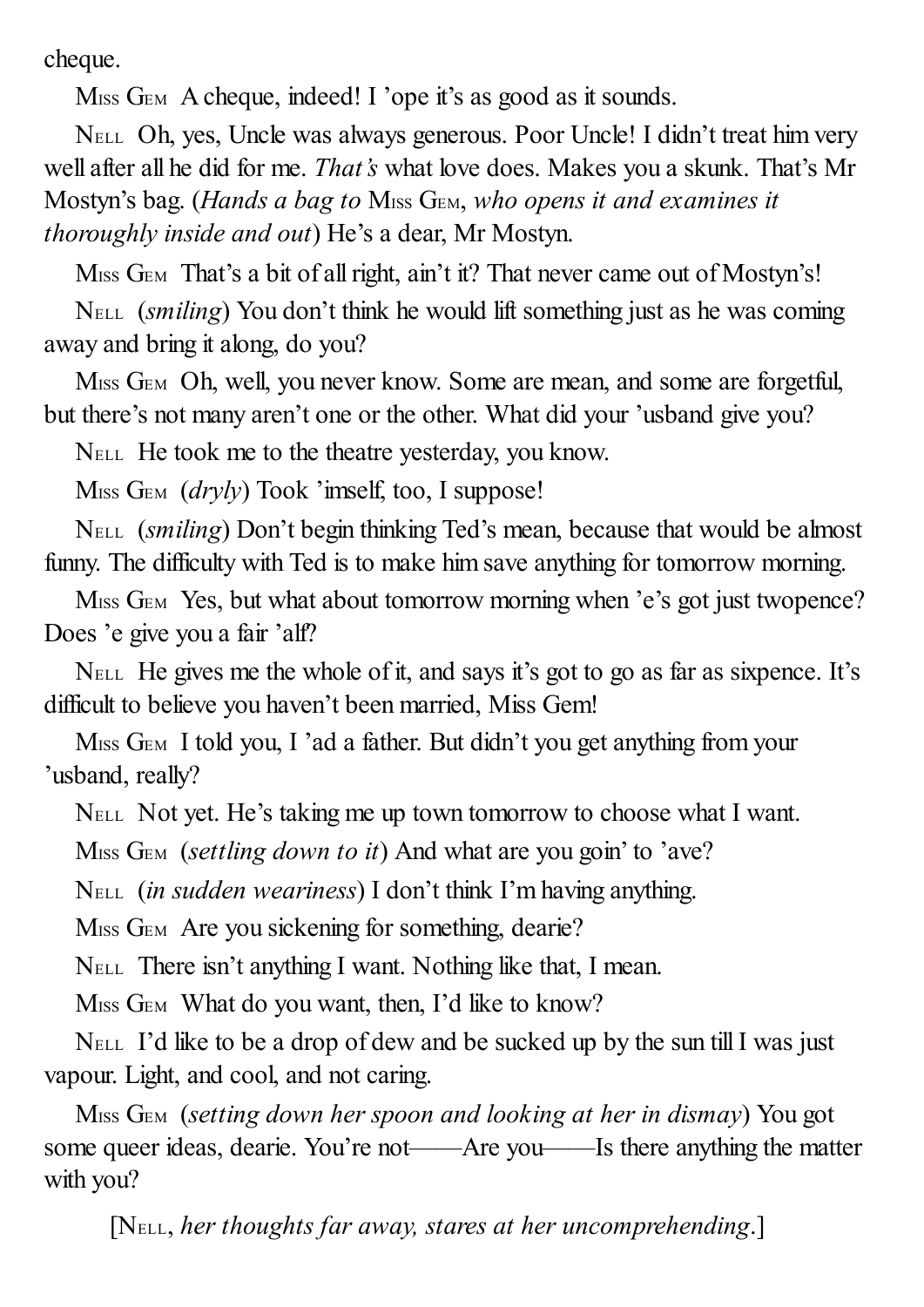M<sub>ISS</sub> G<sub>EM</sub> Women do 'ave funny ideas, you know, sometimes. Nothing to worry about, but just——

NELL (*light breaking on her*) Are you imagining I'm having a baby? Don't worry yourself. There's nothing like that, thank God!

M<sub>ISS</sub> G<sub>EM</sub> Why, thank God? It's a bit early as things go nowadays, but quite natural.

NELL Yes, a lot too natural. There'll never be anything like that.

M<sub>ISS</sub> G<sub>EM</sub> Oh, dearie, don't say that. I just thought to meself as I was coming up the stairs that the next time might be to a christening. You've got to pass on these good looks; you know. And with a 'usband doing so well it would be a shame——

NELL Stop it. Stop it!

MISS GEM (*surprised and of ended*) Oh, well, dearie, I beg your pardon, I'm sure. It isn't my business, I know, but I didn't mean any offence.

NELL Don't mind me, Miss Gem. Don't mind me. Uncle got me upset, about Fluff, and I lost my rag, that's all. Don't mind me. (*She brushes away a tear with the flat of her palm*)

MISS GEM (*rising and patting her shoulders*) There, there, dearie. I ain't offended. I know. It must make things a bit thick to 'ave a pack of men squabbling over you like a lot of hyenas. I'd sooner be a footballreferee. Thank God I ain't got no relations. There is something to be said for a room of your own and a crystalset. But don't take on about it. What does it matter as long as you and your 'usband's 'appy?

NELL Yes, but ifsomeone's happy, someone else isn't. You can't be happy all at the same time, ever.

M<sub>ISS</sub> G<sub>EM</sub> Life's a business, ain't it! But don't you spoil them eyes over it. Let's wash up before 'e comes back, shall we? (*Begins to collect the dishes on the table*) You get a tray.

NELL Oh, but you mustn't! You're a guest of honour, and it wouldn't do to—— MISS GEM Go on, dearie, buzz off and get the tray.

NELL No, but, Miss Gem, listen. I——

M<sub>ISS</sub> G<sub>EM</sub> If you don't buzz off and get that tray I'll stay and do the floors, ten o'clock or no ten o'clock.

[*Exit* NELL *to the kitchen*. MISS GEM *continues to pile plates together, pouring the dregs of beer into one glass and drinking it at a gulp.*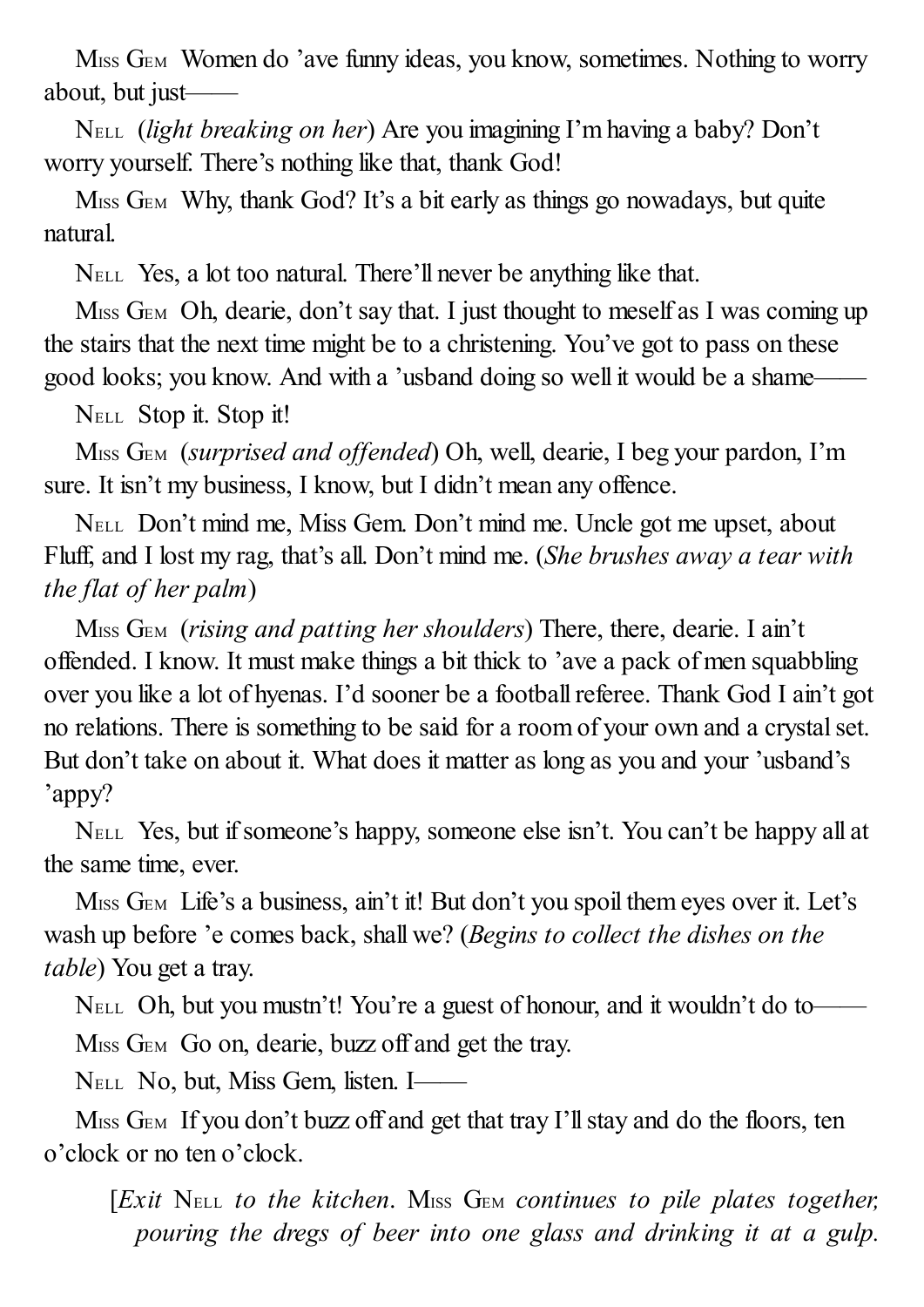*There are sounds of* HANNA'S *return. The brooch is still lying exposed on the table. She shuts the case, after a last admiring glance, and replaces it on the sideboard. She is back at the table when* HANNA *comes in*.]

HANNA Steady on! That's my job.

M<sub>ISS</sub> G<sub>EM</sub> Looks like you're going to lose it.

HANNA Am I? Who says so?

M<sub>ISS</sub> G<sub>EM</sub> I do.

HANNA What makes you think that?

M<sub>ISS</sub> G<sub>EM</sub> Possession is nine points of the law. That's what.

HANNA You put on your coat right now, and I'll see you down to the station.

M<sub>ISS</sub> G<sub>EM</sub> You're very anxious to see my back, aren't you? What makes you so keen to dry a few dishes?

HANNA Little hobby of mine.

M<sub>ISS</sub> G<sub>EM</sub> Hobby? Well, it's the passion of my life.

HANNA (*lowering his voice*) See here, Miss Gem, joking apart, this is the first time I've been alone with Nell today.

M<sub>ISS</sub> G<sub>EM</sub> Oh? Oh, that's it, is it? Well, why couldn't you say so before? What did you do with my coat? (*Calling*) Dearie, Mr Hanna's going to take me down to the Toob.

NELL (*at the door*) That's sensible, now. But thank you for wanting to clear up.

## [TED *comes back with coat and scarf*.]

NELL It won't take more than a few minutes, you know. Ted's a nib at it. Aren't you, Ted?

HANNA We'll get her over some day just to watch me. No account really does me justice.

M<sub>ISS</sub> G<sub>EM</sub> (*wistfully*) I'd like to come back someday, dearie, but it's a long way, and you mightn't be in, and——

NELL Yes, I wouldn't like you to come all that way for nothing. Suppose I write to you and make a date. That would be the best way, wouldn't it?

MISS GEM It's very kind of you, dearie. I 'ave enjoyed seein' you again—like a breath of Spring, it is. And my evening and the supper and everything. I'm sorry I butted in like that, but I 'ave enjoyed meself.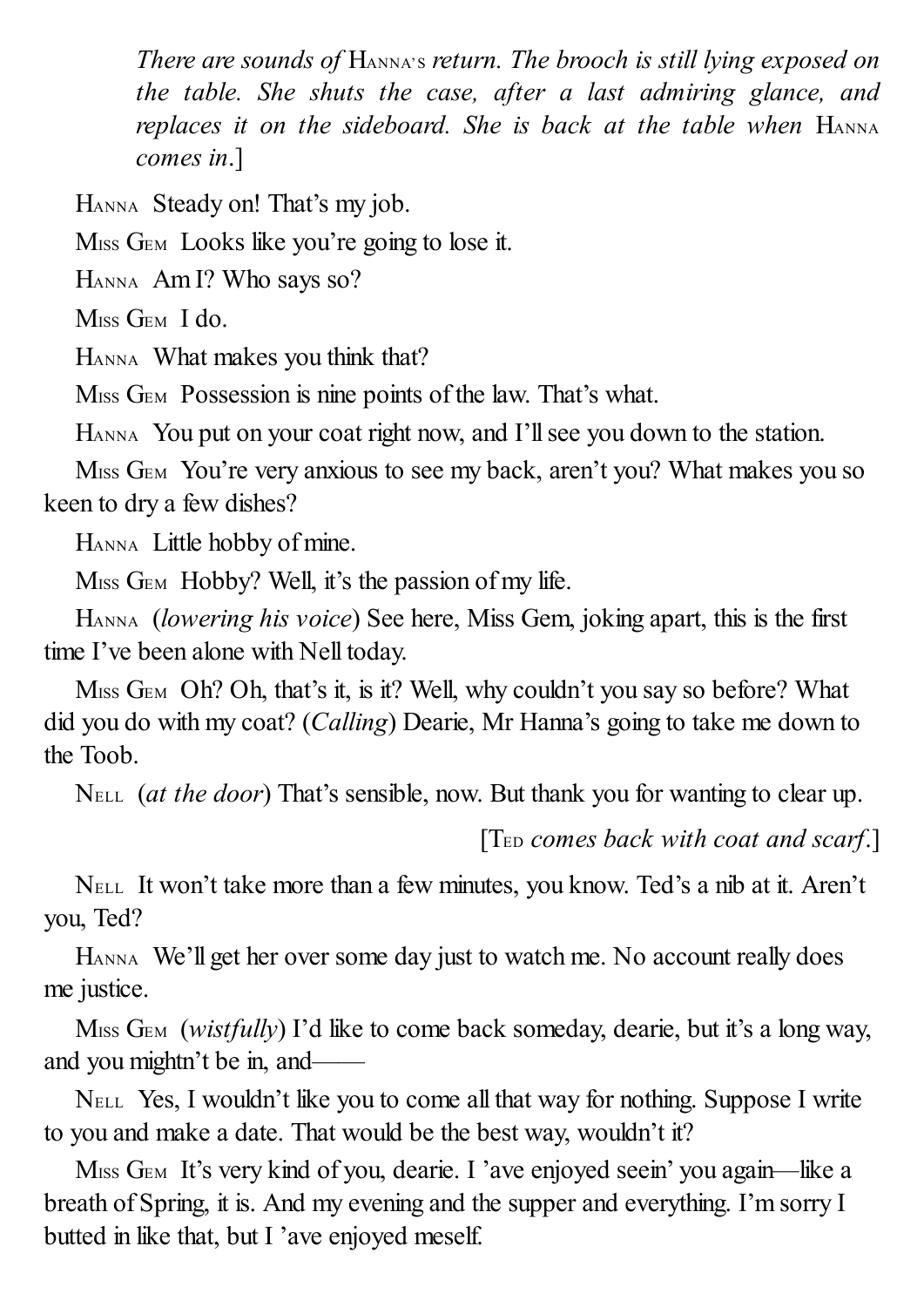NELL Well, d'you know what the nicest part of my evening was? The flowers you brought. So there!

MISS GEM Well, well. It's very kind of you to say so, dearie.

[*They move into the lobby.*]

HANNA I'll be back in five minutes, Nell. As soon as I've seen Miss Gem into her train.

NELL Righto. I'll have the water boiling.

M<sub>ISS</sub> G<sub>EM</sub> As if the likes of me needed to be seen into trains! Why, I could run the 'ole service. Good-night, dearie, and many 'appy returns!

NELL (*from the sitting-room door*) Good-night.

[*She comes back to the table, but before she has reached it the outer door opens again and* HANNA *is heard saying 'Just a moment, Miss Gem. I think I left them on the table.'*]

HANNA (*in a hurried undertone, as he takes his gloves from the table*) Three o'clock, probably. Don't wait up, beauty.

NELL Allright. But be careful, Ted. Promise!

HANNA Don't you worry! (*Gives her a long kiss without embracing her, and goes out.* NELL *begins listlessly to put the dishes on the tray*)

[*The curtain is lowered to denote the passing of three hours.*

[*The curtain goes up on the sitting-room in darkness except for the glow of the dying fire. A key is heard fumbling in the outer door, and the door opens and shuts quickly. There is a pause, and the living-room door opens very slowly and* HANNA *comes in. He shuts the door and stands there for a moment. Almost as an afterthought he switches on the light. He stands there staring a little, like one slightly drunk. He is still wearing his overcoat, and is still carrying his hat. His clothes are slightly but not noticeably dishevelled.*

[NELL *comes in from the bedroom in a dressing-gown, a comb in her hand*.]

NELL You're very early? Is anything wrong? (*As she looks at him*) What's the matter, Ted? What is it?

HANNA (*indistinctly*) ... made a mess of it.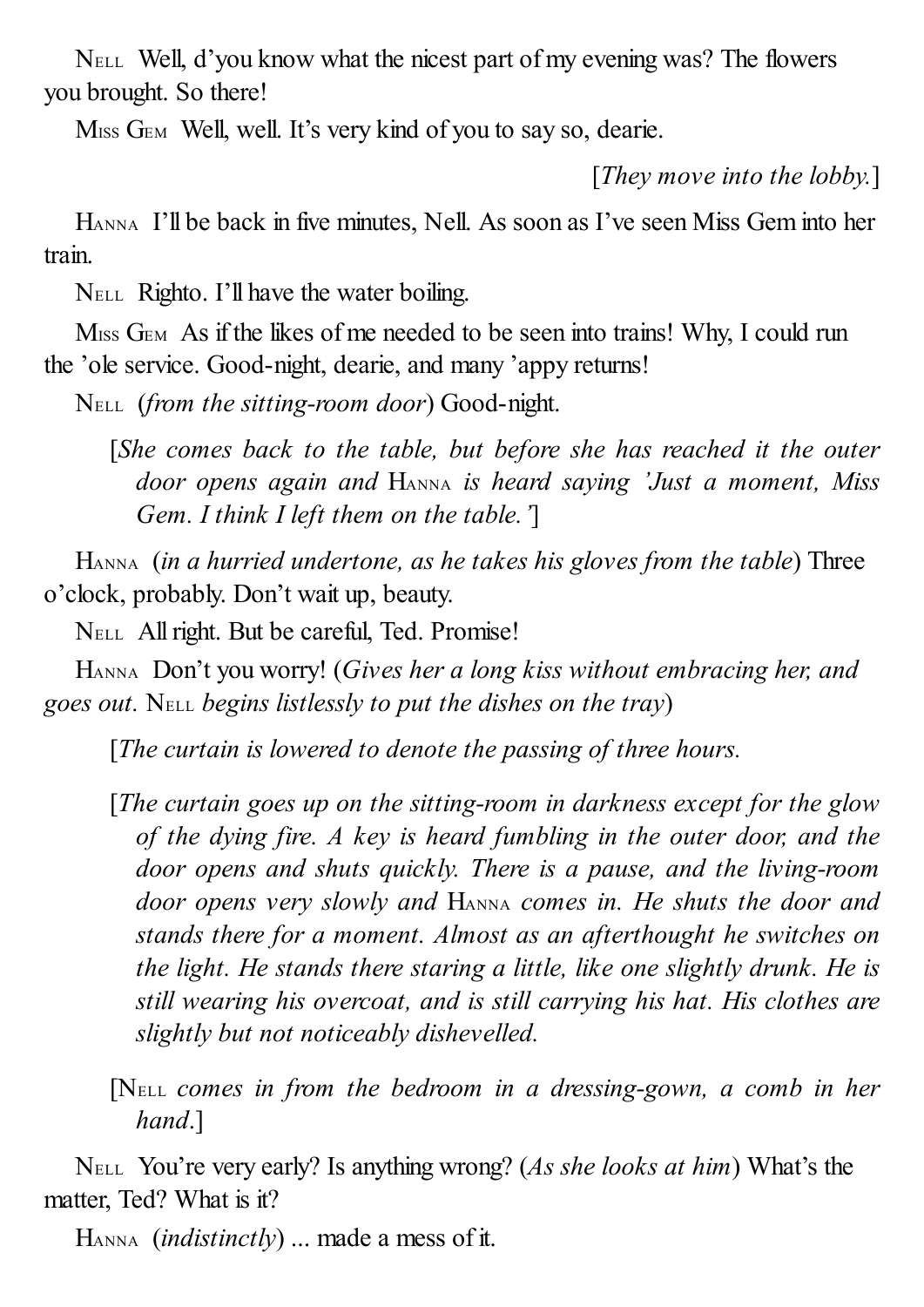NELL (*crossing to him*) What is it? What's happened? Tell me, Ted. For mercy's sake, tell me.

HANNA I never meant to do it. I swear I didn't.

NELL Do what? What is it?

HANNA ... just an accident.

NELL Oh, God! don't stand there like a talking doll! Tell me what's wrong.

HANNA Everything's wrong. Made a hash of it.

NELL Did you run into the police? Do they know it was you? What is it?

HANNA No, they don't know yet.

NELL What is it, then? Did you leave your kit behind?

HANNA Not my kit, but I——

NELL What then? You did leave something, then?

HANNA Yes, I left the revolver. I dropped it somewhere.

NELL But Ted! I never knew you carried a revolver.

HANNA I only bought it the other day.

NELL Is that all you left?

HANNA Yes. Quite enough. Quite enough.

[*After a moment's pause* NELL *turns away and pours him out a drink at the sideboard*.]

NELL (*giving him the glass*) Here! You're a lovely crook, losing your nerve for a thing like that!

[HANNA *tosses down the drink greedily. She takes his coat from him and his hat and goes out to hang them in the hall. He stands rubbing the backs of his hands slowly, as if cold, and as she comes back he moves over to the fire and stretches out his hands to it.*]

HANNA It's cold.

[*She sits down in the chair by the hearth and pokes the fire into a blaze.*]

NELL There you are! Now tell me about it. Let's hear the worst.

HANNA (*sinking down suddenly on the pouf e at her feet*) Oh, Nell, be nice to me. I'm scared to death. Be nice to me. Don't go back on me now, Nell!

NELL (*amazed*) But who's talking about going back on you? What's the matter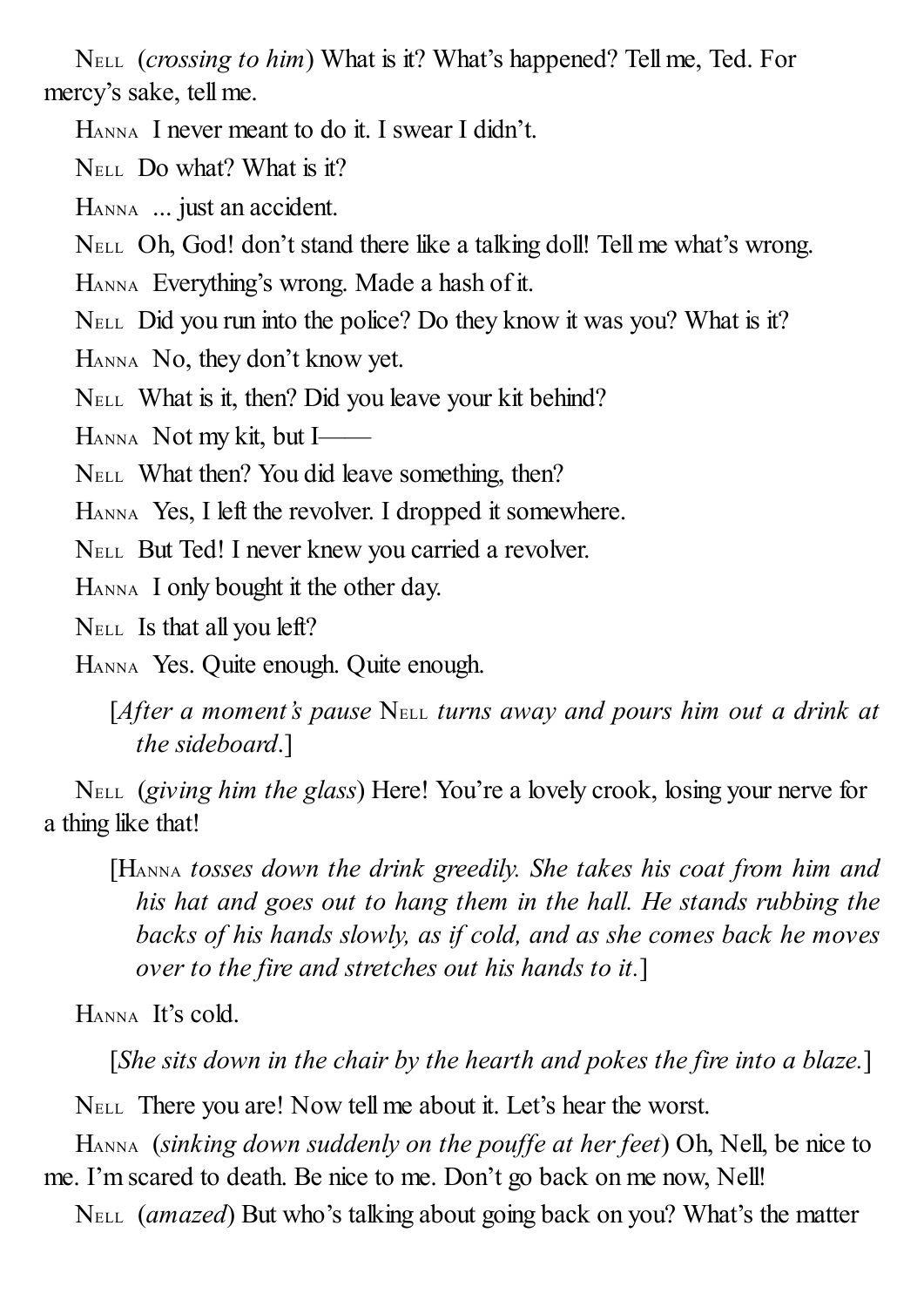with you, Ted?

HANNA I'm afraid, I tell you, I'm afraid. I've made an awful mess of it. I'm afraid.

[*He buries his head in her lap. Her face softens, and her hand plays with his hair.*]

NELL Poor, little frightened crook! What went wrong, Ted?

HANNA Well, I didn't know he was there till I turned round.

NELL Didn't know who was there? A flatty?

HANNA The owner.

NELL You mean the man who owned the house?

HANNA Yes. I thought he had a gun, you see. There wasn't time to think. I never meant to do it. The thing just went off. I thought it must have wakened everyone in the street it made such a row. And then-

NELL (*seizing him by the shoulder and pushing him up so that she can see his face*) What are you talking about! What are you talking about!

HANNA I tell you I didn't mean to do it! I thought he had a gun. I hadn't time to think. I didn't know I'd done it till he fell. Don't look at me like that, Nell. *Don't look at me like that!*

[*He throws out his arms and hides his face in her lap again. She does not move to repulse him, but draws the upper part of her body away from him, her elbows supported on either arm of the chair. He is sobbing now. She watches him for a moment without moving.*]

NELL (*in a slow whisper*) So that's what you've done!

HANNA (*looking up*) I didn't mean to do it. I swear I didn't, Nell. You've got to believe me.

NELL (*not listening*) God!

HANNA Nell! You believe me, don't you? (*Shaking her a little to force her attention*)

N<sub>ELL</sub> Believe what?

HANNA That I didn't mean it.

NELL What's that got to do with it? You've killed someone, haven't you?

HANNA Yes, but I never meant to. He shouldn't have threatened me. I wasn't out for any rough stuff. The bloody fool was asking for it. How was I to know he was behind me! I just turned round, and there he was. No warning or anything. What did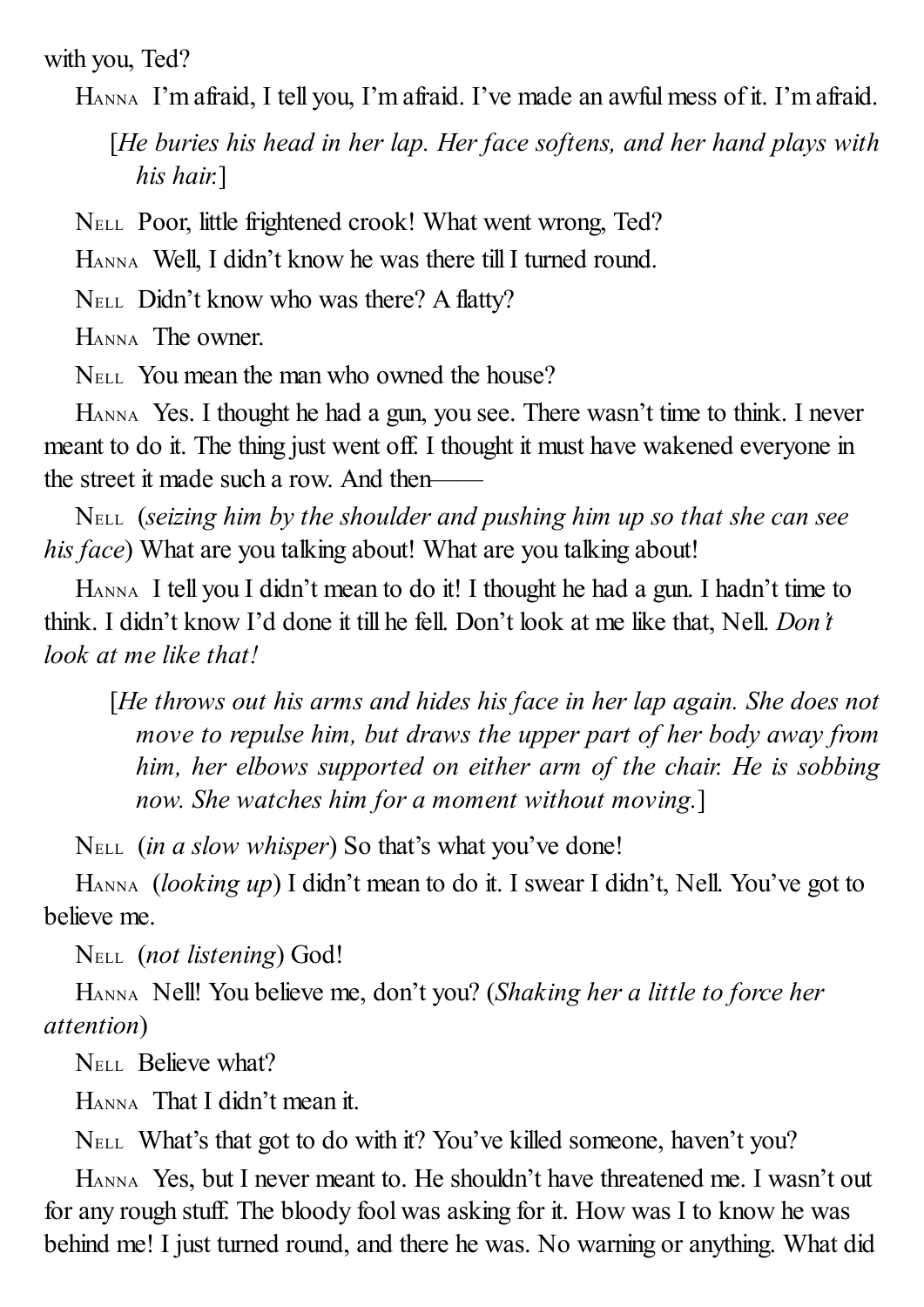he expect? I didn't know I'd shot him till I'd done it. I'd never have done it if he'd given me time to think.

NELL Are you blaming him for getting in the way of your gun?

HANNA Nell, don't! I didn't have time to think, I tell you.

NELL You shot him because you had the wind up?

HANNA Nell, don't go back on me! Don't go back on me just because I've made a fool of myself.

NELL Is that what you call it?... What's going to happen now?

HANNA Listen, Nell, if you say I was here all the time they can't do anything to me. They can't touch me. You've only got to swear that and I'm safe.

NELL But you said you left the revolver there.

HANNA Yes, I know. But I don't think they can trace it to me.

NELL Who will they trace it to, then?

HANNA I don't mean that. I mean it might be anybody's. It hasn't any marks on it. NELL Then why did you mind that you'd left it?

HANNA Oh, I was all rattled. I couldn't think straight. Even if they suspected it was mine they couldn't get past your testimony, see? See? The chap I bought it from wouldn't say anything. I'll be all right if you say I wasn't out of here all night.

NELL But what if other people saw you? Saw you go or come, I mean?

HANNA There wasn't anyone, and it's foggy. They'd not be able to swear to me. But you could, see? See? You'll do it, won't you?

NELL But supposing ...

HANNA Supposing what! Oh, Nell, don't go on swithering. You couldn't not do it, could you?

NELL It isn't much good swearing to something they can prove a lie, is it? And what about the man you bought it from? How do we know he'll be all right about it? What's to hinder him splitting?

HANNA Because he won't want to have anything to do with the police. I know him. He hadn't a licence for it himself. That bit's safe.

NELL But is it allsafe? It sounds too simple, Ted. There must be a snag somewhere.

HANNA (*on his feet*) I don't believe you want to save me. I believe you're just making excuses. What is it? Are you tired of me? Do you want to go to Williams? Is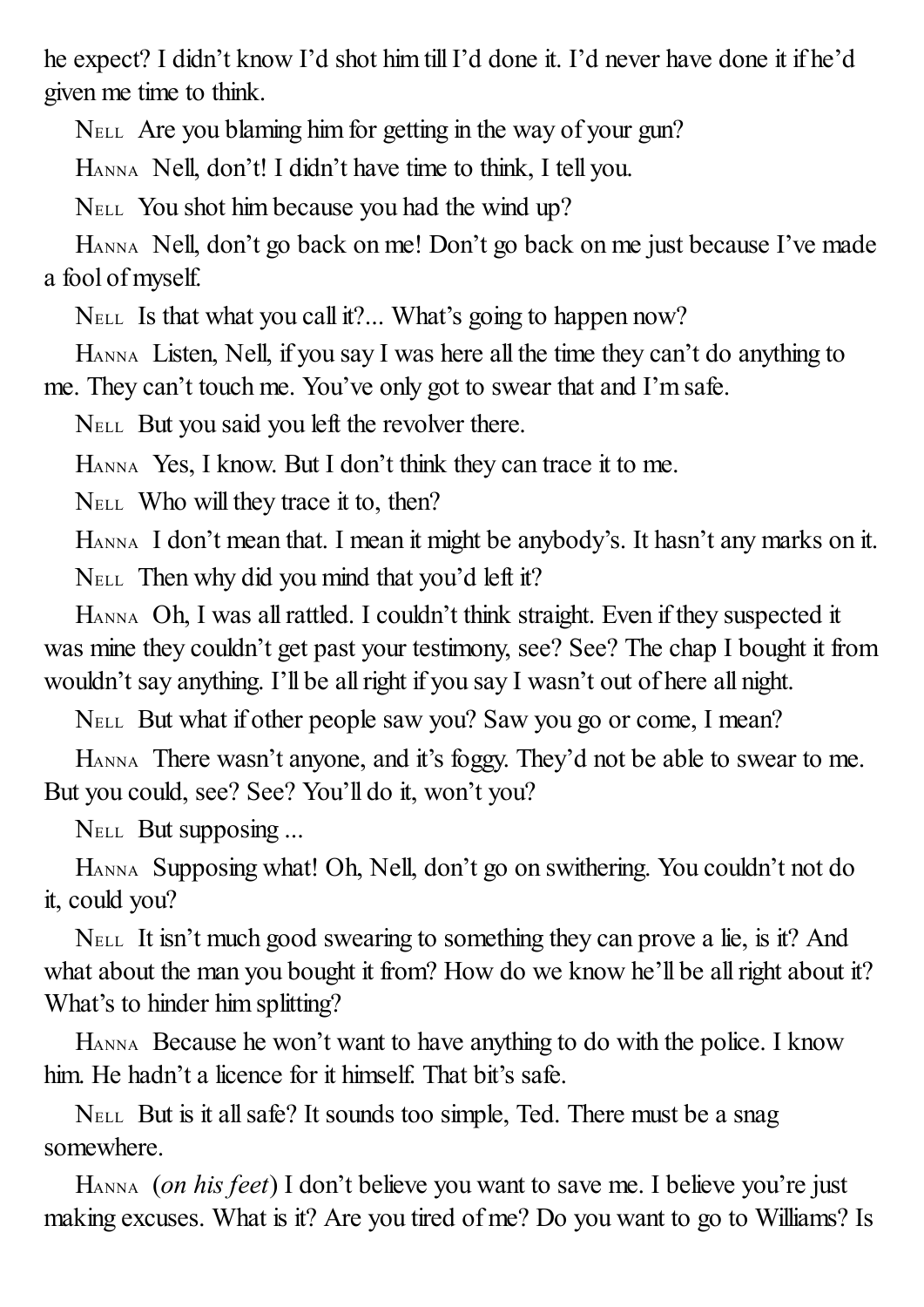that it?

NELL Ted! Ted, are you crazy?

HANNA (*beside himself*) That's it, isn't it?

NELL You know quite well that your little finger is more to me than the whole of Fluff Williams. You know it far too well, Ted. What are you making all this fuss about?

HANNA If that's true, why are you going back on me? Why won't you promise to swear I was here all night? What are you swithering and torturing me for?

NELL I'm only trying to make sure that if we're going to tell lies we won't be telling them for nothing. *Someone's* got to do the thinking in this business.

HANNA But what's wrong? It's all plain sailing if you swear I was here.

NELL You're sure you haven't left anything but the gun behind? You're sure of that, Ted? Stop and think.

HANNA I don't need to think. I know.

NELL And there's no name or anything on the gun?

HANNA No, nothing. I swear.

NELL And you're sure the man who sold it to you won't split?

HANNA Absolutely certain.

[*There are sounds outside of footsteps coming up the stairs. They both pause, listening, with their eyes on the door.*]

NELL (*whispering*) It's the top floor. He often comes in late.

HANNA Shut up, damn you! Listen!

[*The footsteps mount to their floor, pause, and go on, dying away as they ascend.*]

NELL There, I told you.

[HANNA *sinks trembling to the pouf e again and buries his face in his hands*.]

HANNA Give me another drink. That one was no use.

[NELL *mixes another drink and brings it to him. She watches while he drinks it and, taking the glass from him, replaces it on the mantelpiece. She sits down slowly in the chair she has previously occupied.*]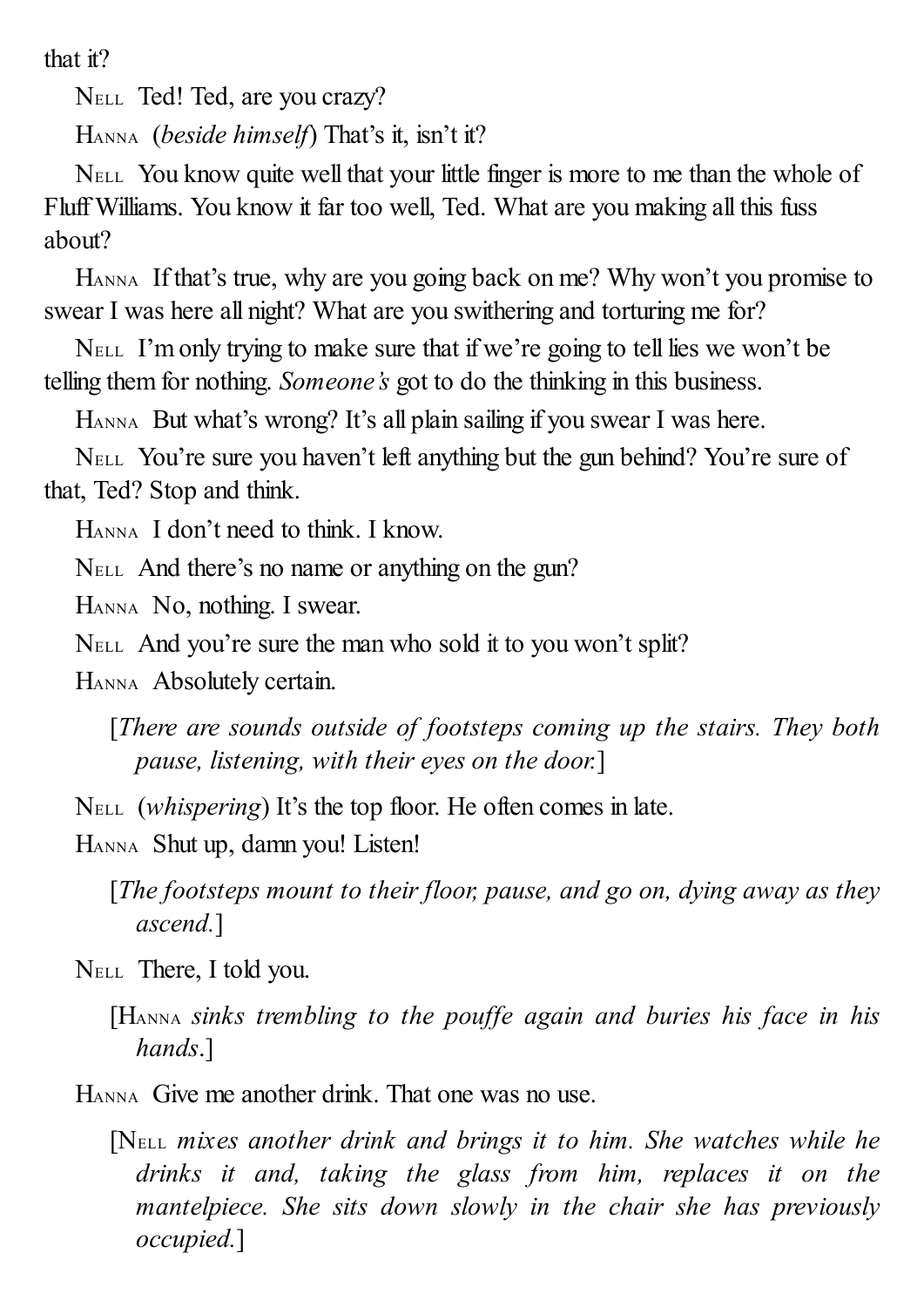NELL All right, Ted. I'll say you were here all the time.

HANNA Oh, bless you! Bless you! You promise, do you? No matter what happens you'll say I was here. No matter what happens?

NELL No matter what happens.

HANNA Swear it, then. Swear it before God.

NELL I don't believe in God. I'll give you my word. You'll have to take it or leave it.

HANNA All right, Nell, I'll take it. Between us we'll fool them yet, won't we? They can't do anything to me now that you've given your word. Oh, Nell! (*He leans nearer as if to embrace her, but she shrinks*)

NELL No, don't.

HANNA You don't hate me, do you?

NELL Does it look as if I hated you!

HANNA No. You're being a sport. I realise that. But we're safe, you know, quite safe. I promise you that. You stick to your story, and nothing can touch us.

NELL You mean the law can't. But the thing's happened to us. Nothing can alter that.... That man—was he married?

HANNA I don't know.

NELL It's awful, Ted. Awful.

HANNA Nell! Don't keep reminding me! Don't you think he's in front of my eyes enough without that?

NELL Is he?... Poor Ted!

[*He puts out his hand tentatively and lays it on her knee, and she covers it with her own.*]

HANNA I never thought things would turn out like this.

NELL No, it wasn't part of the programme, was it?

HANNA But it's going to be all right, you'll see. And once this business is over I'll give it all up and go straight. (*She says nothing*) Aren't you glad?

NELL I probably shall be when the time comes.

HANNA Nell, don't be so hard.

NELL What do you expect me to be? Sympathetic?

HANNA You do hate me!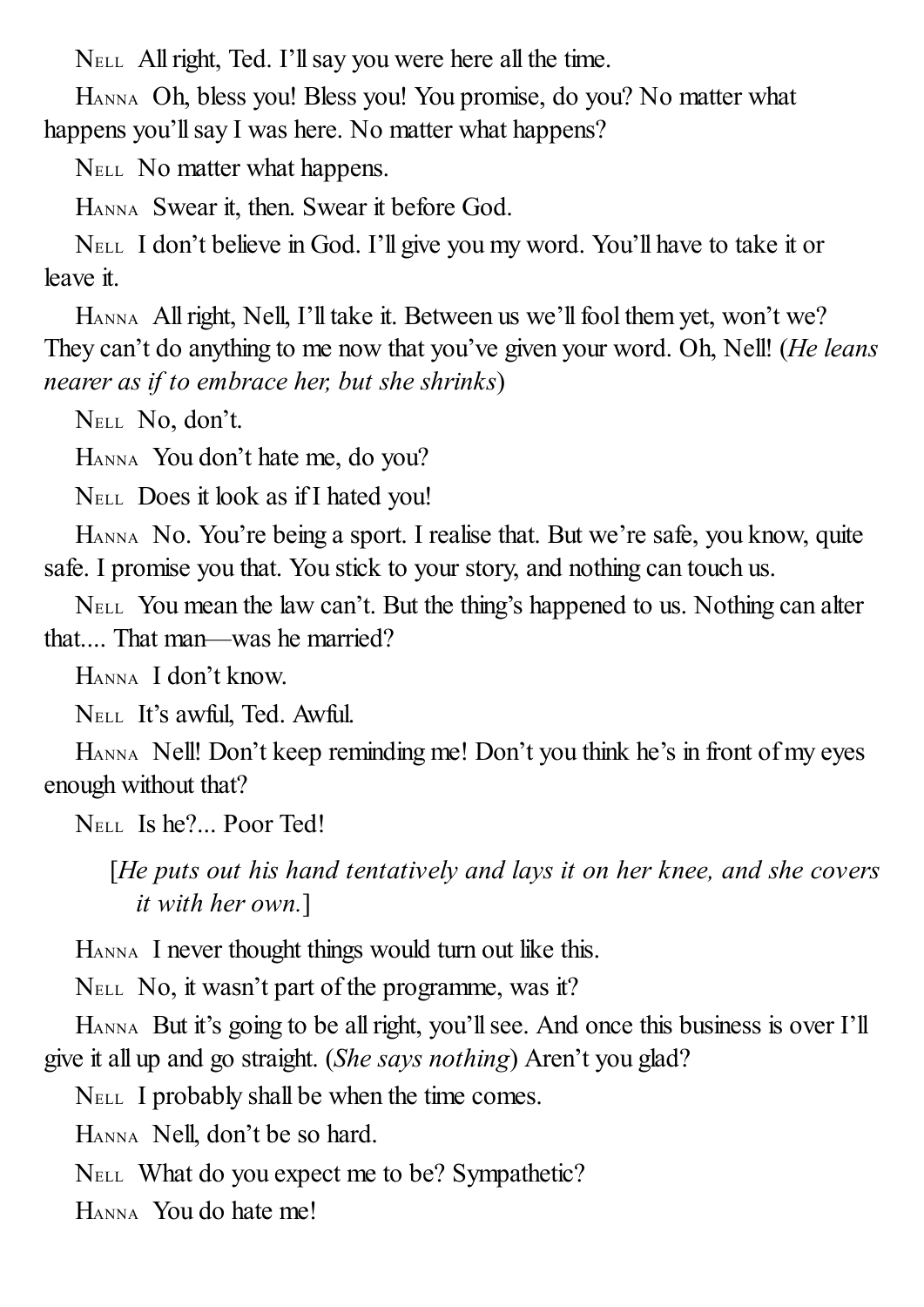NELL No, I love you, worse luck.

HANNA Nell! (*After a moment's glance into her face he puts his forehead down on the hand that is covering his own*) There's only you between me and

——You do think it's going to be allright, don't you? If it isn't, it'll be the rope for me.

NELL And a matter of—ten years, is it?—for me.

[*He lifts his head as if that had occurred to him for the first time. He drops it again.*]

HANNA Yes, but it's going to be all right. It'll be all right as long as we stick together. You'll see!

NELL Life's a business, isn't it! Do you know who says that? Miss Gem. And this evening she was envying me! She was envying me!

[*She begins to laugh to herself under her breath, bitterly, as* THE CURTAIN COMES DOWN.]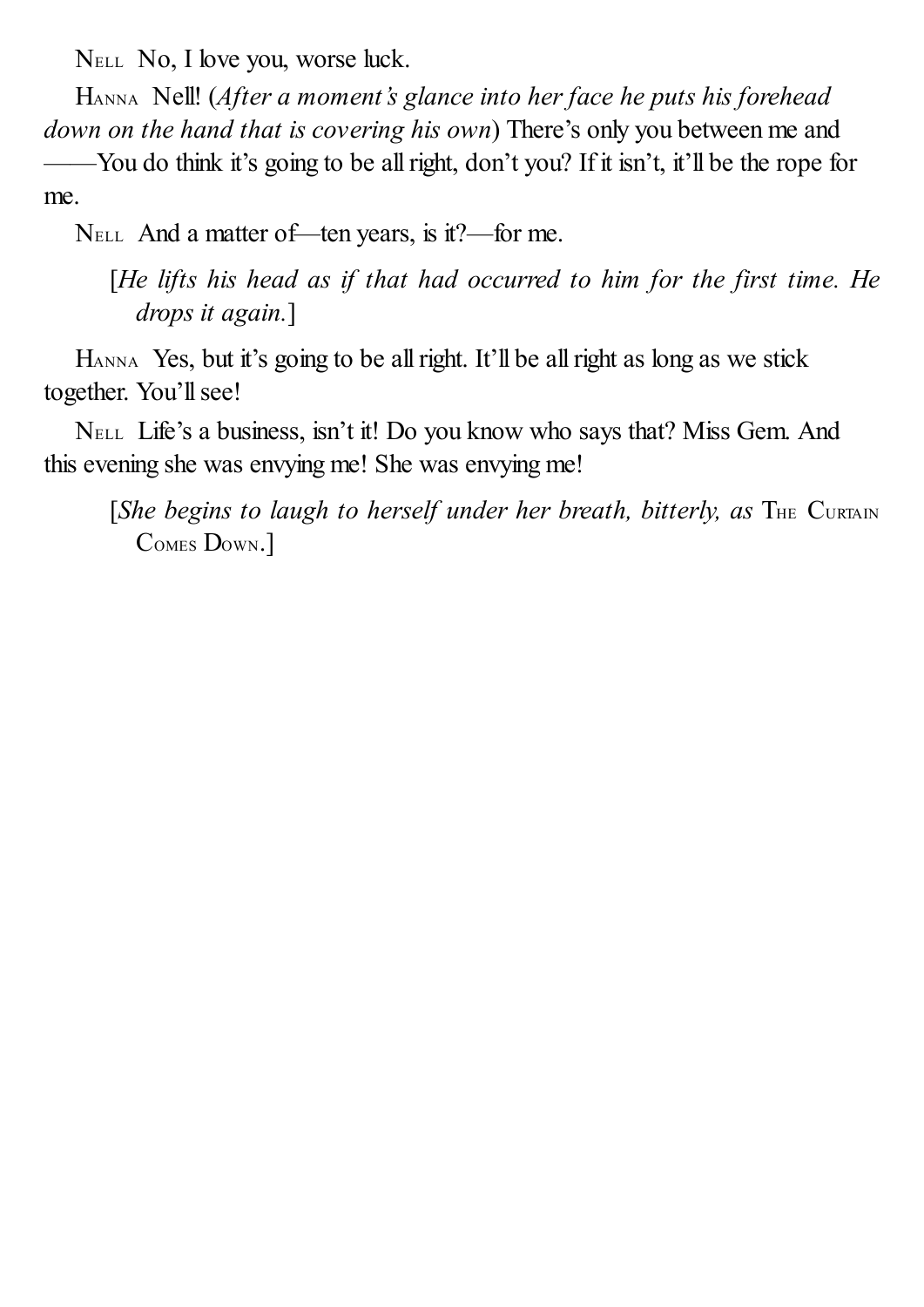# ACT III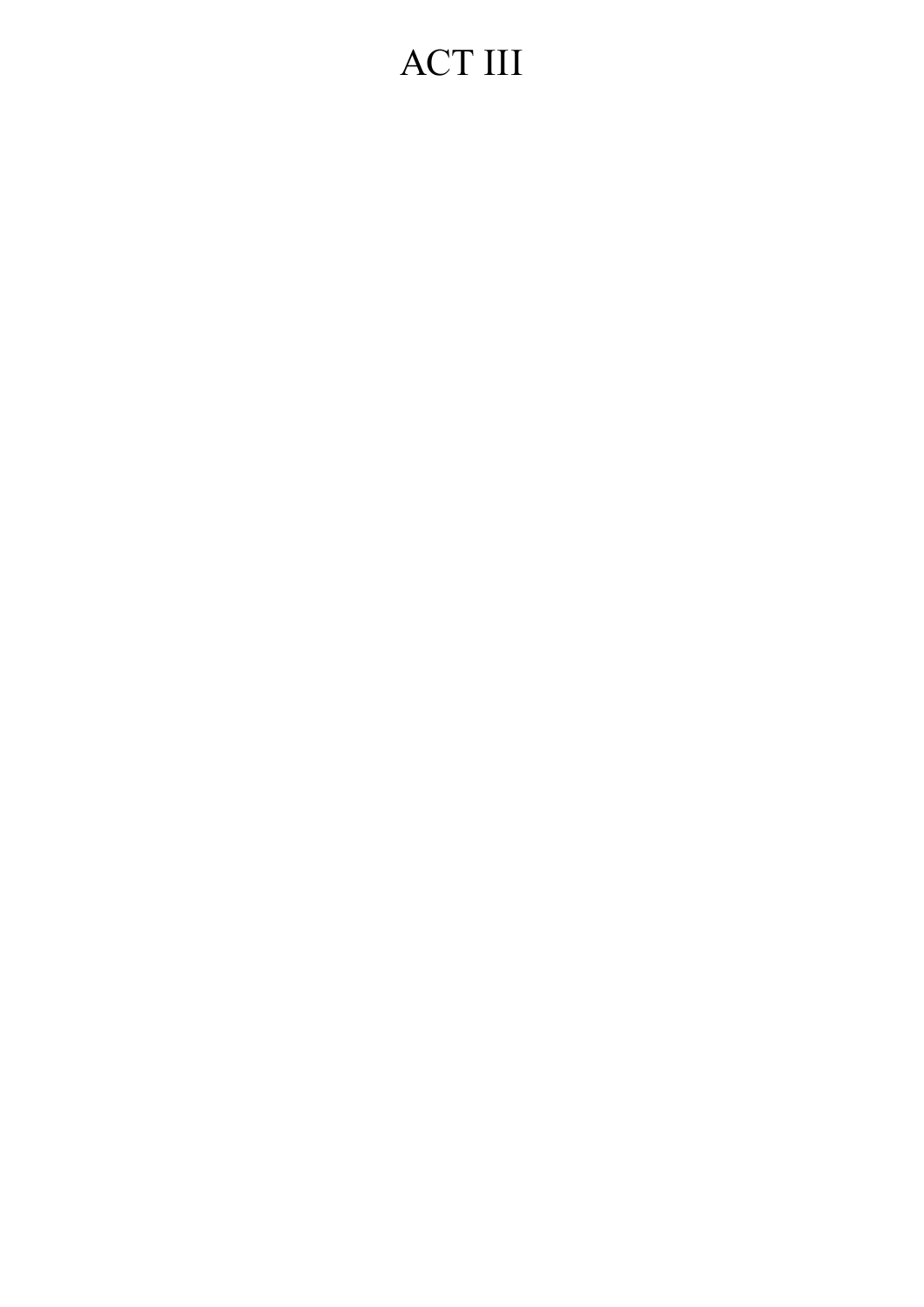## SCENE I

- *The scene is the same as in the second act. It is about three o'clock in the afternoon, two days later. It is a bright day and the window is open from the bottom so that the sparrows can be heard twittering. Distant chimneypots are shining in the sun.* NELL *is ironing garments of lace and crêpe-dechine on the gate-legged table which she has folded and removed to between the window and the fireplace. The electric iron is plugged in place of the reading-lamp. She irons without enthusiasm, testing the heat of the iron as though she were testing theories instead of fact.*
- *As she irons footsteps are heard faintly, mounting the stairs. She pauses and listens intently until they have passed her door and gone upwards. She leans on the table for a moment as if the relief were overwhelming, and then resumes her work.*
- *Presently, without warning, the outer door bangs and* HANNA *comes into the room quickly, shutting the door behind him and leaning against it*.

NELL *swings round startled, but is reassured by the sight of him*.

NELL Oh, it's only you! What a fright you gave me, Ted. I didn't hear you come up. How were you so quiet? (*Sees the fury on his face and falters*) What's the matter, Ted?

HANNA (*advancing slowly on her*) You damned slut! You've told them.

NELL Told them? What d'you mean.

HANNA I mean what I say. You've been talking. That's what. You're no better than the rest of the women. Loose-tongued little devil! D'you know where I've been? D'you know where I've come from? The station!

N<sub>ELL</sub> What station?

HANNA Don't be a damned fool. The police-station. 'Inspector Wilkins presents his compliments and would Ted Hanna have a chat with him at the station for a few minutes!' Yes! That's a nice thing to have sprung on a man in the middle of the High Street, isn't it? Now, what did you tell them? What did you say to them?

NELL Say to who? What are you talking about, Ted?

HANNA A little less of the innocence! To the police when they were here.

NELL There haven't been any police here. There's been no one here this morning but the milkman.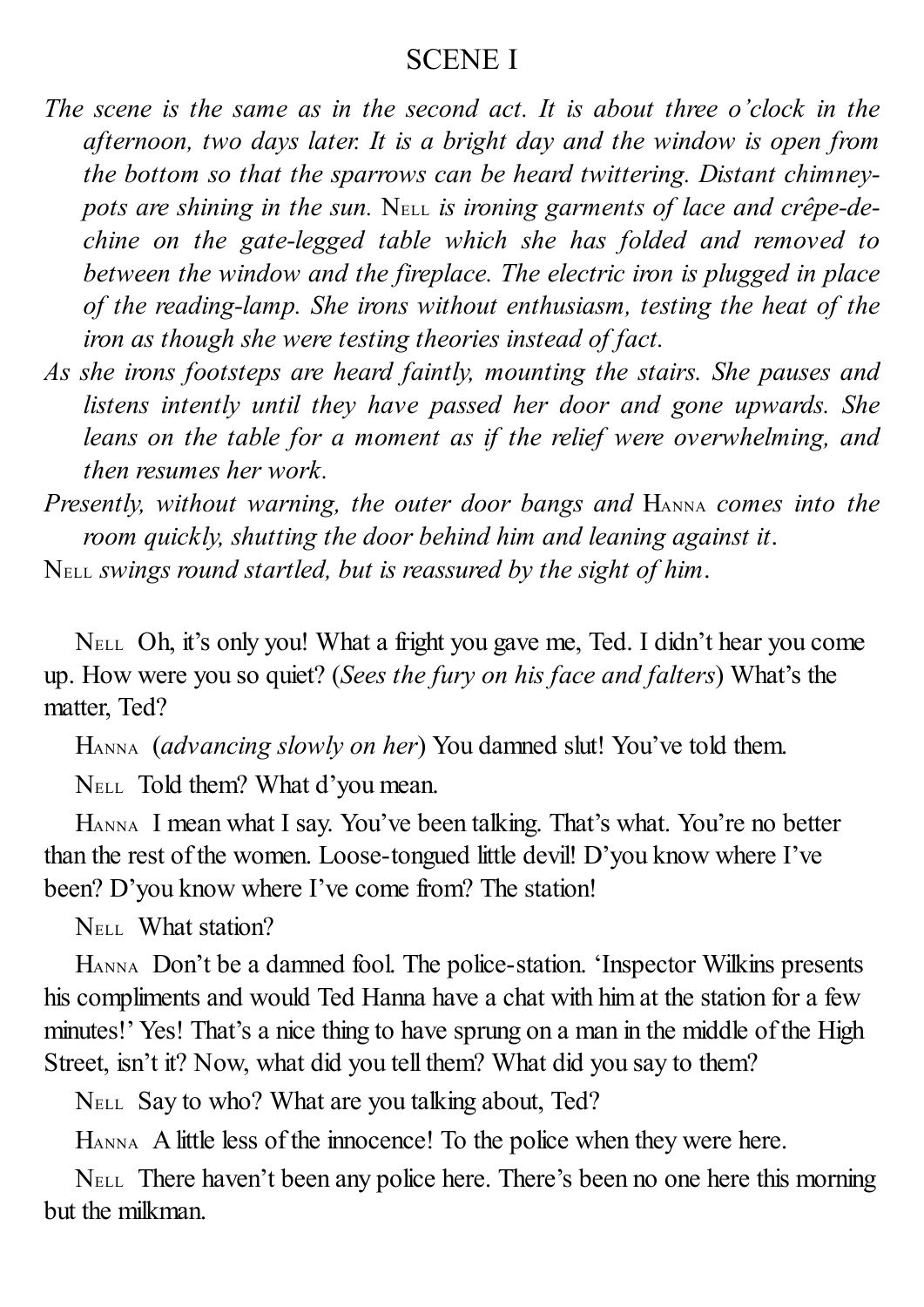HANNA Don't tell me! They know I was out on Thursday night. Do you hear me? They know I was out. If you didn't tell them, who did?

NELL (*as one considering a specimen*) The trouble with you, Ted, is that you've been running too long with people who tell lies on oath just as a hobby. I've told you I would say you were here, and I can't do more. You must take it or leave it.

HANNA (*holding her by the arm*) Mean to say you didn't tell them? Then who did?

NELL Oh, take a pull on yourself, Ted! It's a mystery to me how you ever had the nerve to take a penny from a kid's bank. About a hundred strangers saw you on Thursday night, didn't they? What's to prevent someone who knew you taking a look at you too?

HANNA But it was foggy. No one could have recognised me in that fog.

NELL Well, it was probably only a guess. Or perhaps the police are just fishing. You seem to have risen, all right.

HANNA Risen! Not me. They didn't get any change out of me.

NELL You waited to take it out of me instead?

HANNA Well, you'll admit it was a bit of a facer. Everything depends on your word, see? Will you swear there was no one here today?

NELL No, I won't. I told you before I didn't believe in swearing. And anyhow, what's the good of swearing to you? You'd go back on an oath if it suited your book. How are you to believe other people wouldn't?

HANNA I'd believe it if *you* swore it.

NELL And yet the first time there's a little snag you fly off the handle and come and curse me.

HANNA Well, I tell you, it was a facer for me. They're not just fishing. I know their little ways well enough to know that. They've got some kind of information. That's a facer. Where did they get it?

NELL You're sure you didn't leave anything else behind that night?

HANNA Oh, no, it isn't that. If it was that they'd have kept me on suspicion. They hadn't enough on me to keep me. That's a consolation.

NELL Not enough on you? But you said last night that they had no evidence against that man they've got, and yet they've detained him.

HANNA Oh, he's all right. They haven't got a thing on him. They've got to do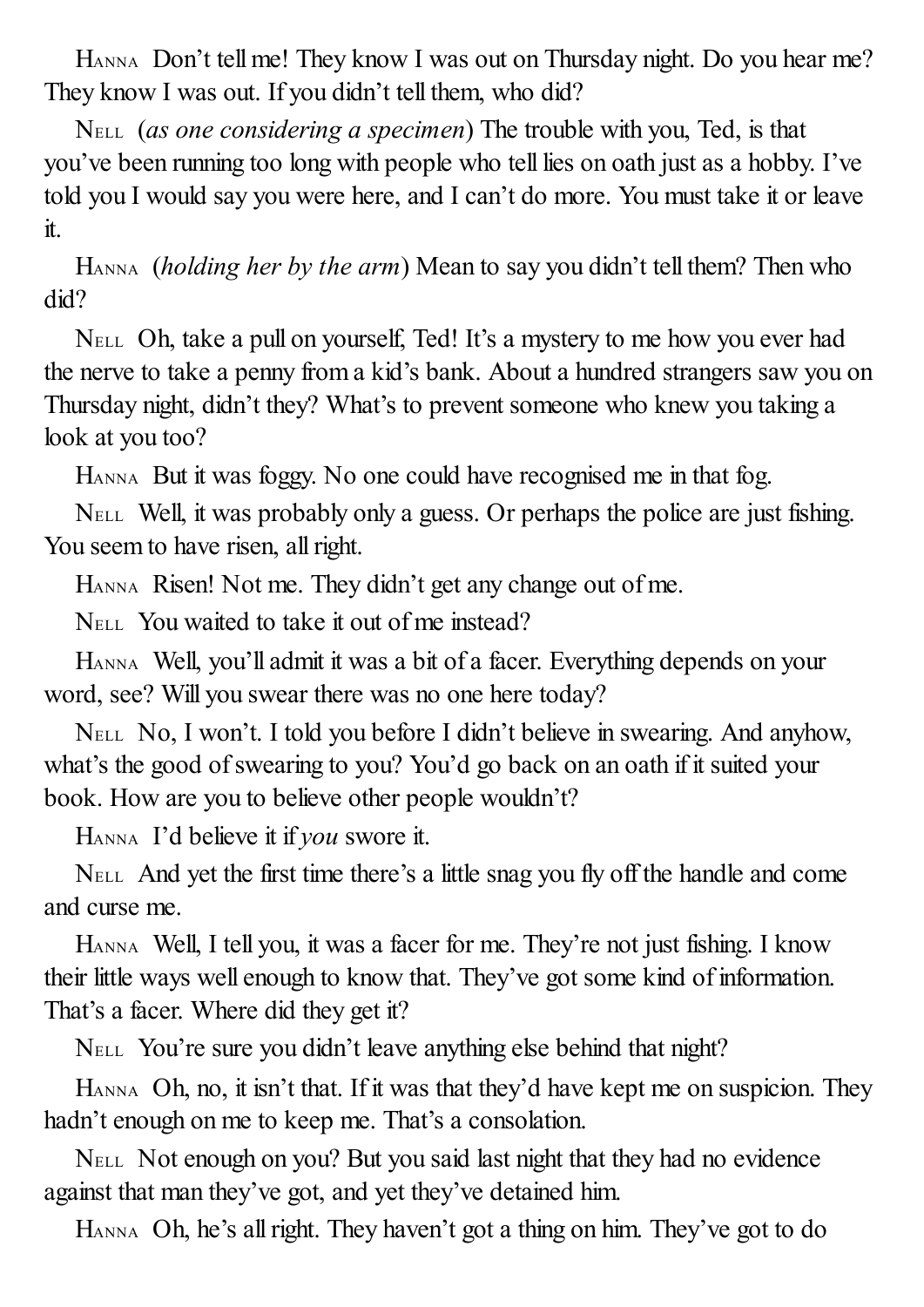something to keep their reputation up. If they hadn't got him handy they'd have kept me, just to keep the public quiet. Forget it!

NELL But are you sure that——

HANNA Oh, stop arguing! Having to deal with Wilkins' jaw is quite enough for one day without having to——Did you darn the blue socks?

NELL Yes.

HANNA Where are they?

NELL In your sock drawer.

[*He goes into the bedroom and she turns slowly and resumes her ironing. There is the sound of drawers being opened and shut angrily in the bedroom, and the thud of boots dropping.*]

HANNA (*in the bedroom*) I can't find any handkerchiefs.

NELL The fresh ones are on the top of the chest of drawers.

[*After a pause* HANNA *comes in more slowly, shutting the door behind him. He moves over to* NELL *and puts a tentative hand on her shoulder. She takes no notice.*]

HANNA I'm sorry, Nell. I shouldn't have said that to you. Wilkins had me all frazzled.

[*She does not answer.*]

HANNA Don't be sore with me. I didn't mean any of it, you know. If I'd stopped and thought——But I came straight here from Wilkins and Wilkins had me all——

NELL Oh, it doesn't matter. Have you had something to eat?

HANNA Yes, I ate before I got Wilkins' message. Well, I shan't be long. (*Pausing on the way to the door*) You know, Nell, that fog was a great bit of luck. They haven't a thing on us as long as you keep your head.

NELL (*turning to look at him with the iron in her hand*) You're awfully funny, Ted, if you only knew it.

HANNA Funny, am I? Well, it's better than being the other way. So long. Back in a jiff.

[*He goes out, but as he reaches the outer door he is heard in animated conversation.* NELL *puts down the iron in a frightened way and turns to meet whatever may be coming. The living-room door opens, and*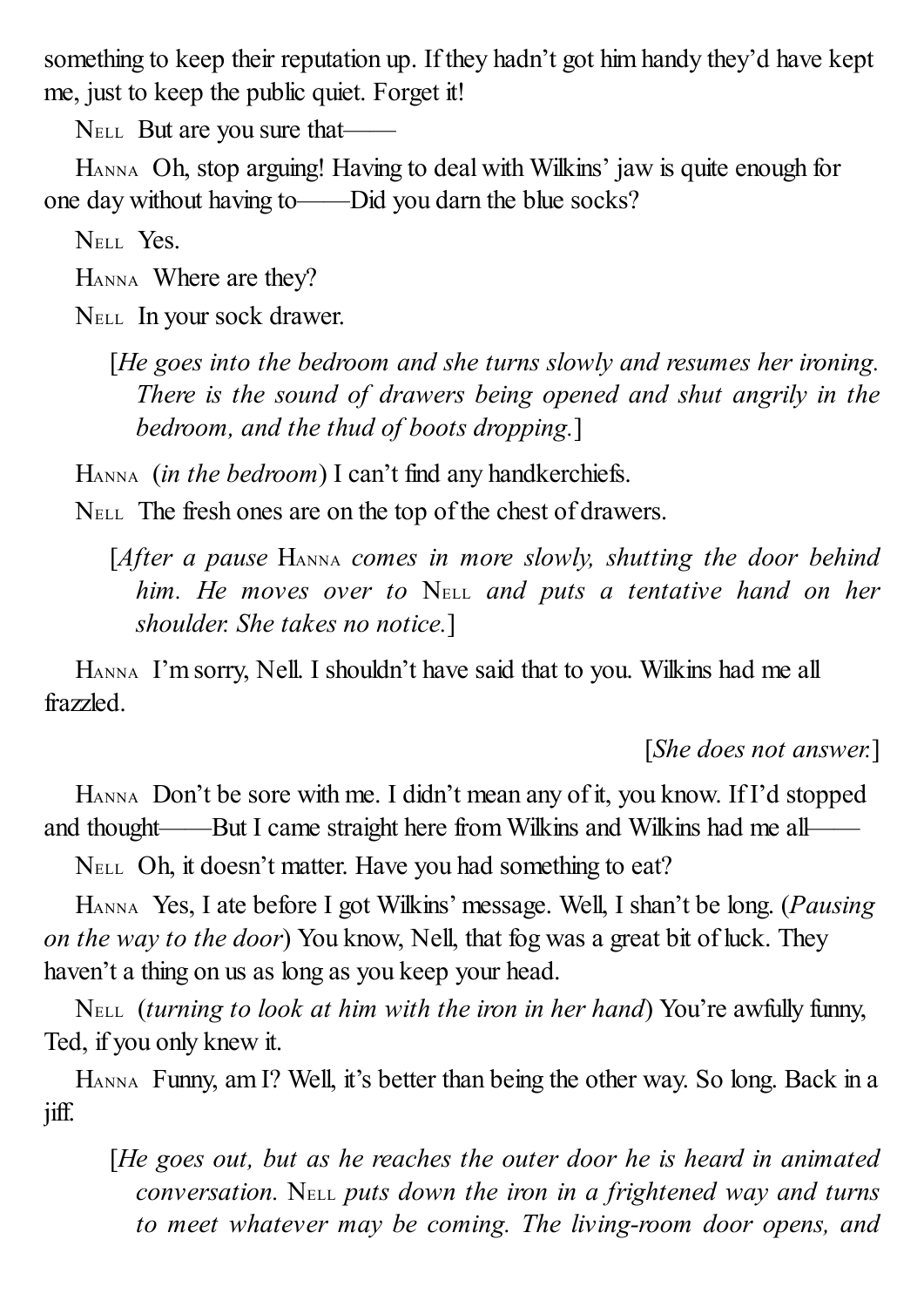HANNA *ushers in* MISS GEM.]

HANNA It's Miss Gem.

NELL (*relief adding to her welcome*) Why, Miss Gem! Well, I never. I am glad to see you.

M<sub>ISS</sub> G<sub>EM</sub> I know it ain't the done thing, dearie, to plant meself on you so soon again. Specially after coming to a party I wasn't asked to, and all. But I thought you might be feelin' blue with no one of your own to talk to about——

HANNA Shan't be long, Miss Gem. See you when I come back.

[*Exit* HANNA.]

NELL Oh, but you needn't make excuses. You know quite wellI'm glad to see you any time. Take off your things.

M<sub>ISS</sub> G<sub>EM</sub> No, dearie, no, I ain't come to stay. I'll just loosen my wrap. (*Loosens the large scarf which is draped round her*) 'Ot, isn't it? You're looking very cheerful, I must say.

NELL (*lightly*) Oh, yes, why not?

MISS GEM Well, I don't know. I always thought you were one of the soft-hearted kind that took other people's troubles on their shoulders when they needn't. But I'm glad to see you so bright, anyway. Havin' an ironing? My, that's a pretty camisole. Hand-made, too. Make it yourself?

NELL No, Ted gave it to me. I saw it in a window in Brook Street, and he went in and bought it.

MISS GEM (*examining it minutely*) I thought it was West End! I like that line of drawn-thread work. You always 'ad good taste, dearie. 'Member that brown frock with the pique collar you used to wear in the shop? I always thought that the height of taste. Plain but not severe, and with a cachett, as they call it. You could 'ave been a duchess, dearie, if you 'adn't gone and married that Hanna man.

NELL Now don't you be rude about Ted. And anyway, there isn't a Duke available nowadays.

M<sub>ISS</sub> G<sub>EM</sub> Not in England, there isn't. Not till the next divorce, that is. Did you 'ear that the Standenshires don't live together any more? Bet you anything you like they'll be the next. But there's 'eaps of the foreign kind. The kind you see in silk trousers and not much else in pictures of the Lydo. Not that I could *see* you with that kind of 'usband, you know, but there wasn't anything to 'inder you *'avin'* that kind if you wanted. Nowadays anyone marries anyone. You don't even 'ave to *look* a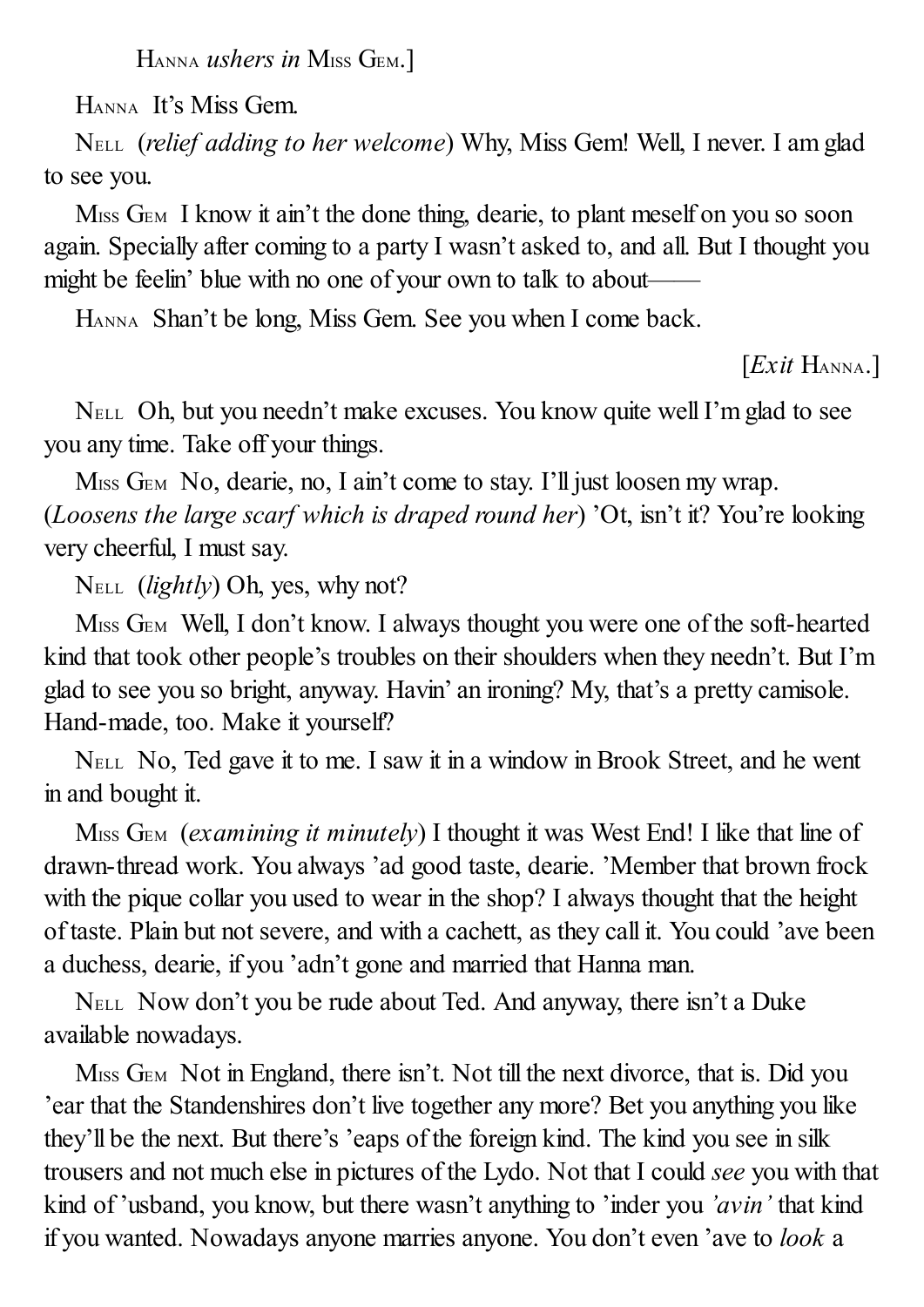lady any more. There's that boy of Besselden's—the heir, mind you—been and married the girl that 'ad the bathin'-machines at Brightling. And 'er so fat she couldn't get into one of 'er own machines. Me own idea is that she took away 'is trousers and forced 'is 'and. You 'ad only to play your cards right, dearie, and you might 'ave bin living in a palace in Venice or somewhere instead of living in a flat you couldn't swing a cat in.

NELL I never want to swing a cat, and I've always heard that palaces in Venice didn't have any baths.

MISS GEM *Or* W.C.s. You *could* do without a wash at a pinch. But it would be rather nice to 'ave people say 'Your Grace' and gondolas to go about in, and all that.

NELL And how was all this to come to me, selling papers in Friar Street?

MISS GEM Things don't *come*. You go out and get them. That's what I'm saying. If you'd liked you could 'ave bin anything.

NELL And now I'm nothing?

M<sub>ISS</sub> G<sub>EM</sub> Oh, now, dearie, don't make me out worse than I am. I may be plainspeaking, but I'm not downright rude. Anyway you're 'appy, and that's the main thing. I just wish you'd fallen in love with someone more—more thrilling than Mr Hanna.

NELL Ted's quite thrilling enough for me!

M<sub>ISS</sub> G<sub>EM</sub> Oh, I know. That's what love does. There was a woman in the bus with three kids. All sprawling and all sticky, they were, and she not able to find 'er purse, or sit quiet or 'old 'er 'ead up. And I just said, 'There but for the grace of God!' Don't know 'oo said it first—someone in history—but I'm well acquainted with the feelin'

NELL You'll get it in the neck on Judgement Day for being a Pharisee, see if you don't!

M<sub>ISS</sub> G<sub>EM</sub> Pharisee? People 'oo can't appreciate pictures and what not?

NELL No, people who think themselves better than other people.

M<sub>ISS</sub> G<sub>EM</sub> I never said better. I said luckier. An electric iron is a treat, ain't it? That's one thing I don't 'ave in my room. Mine's the kind that would go through the floor if I let it fall. I thought once of savin' up for one of them methylated-spirit ones, but I spent the money on something else. Just as well, perhaps. If I'd bought methylated, regular, Friar Street would say I was drinkin' meself to death. There isn't anything Friar Street wouldn't say. They put two and two together and make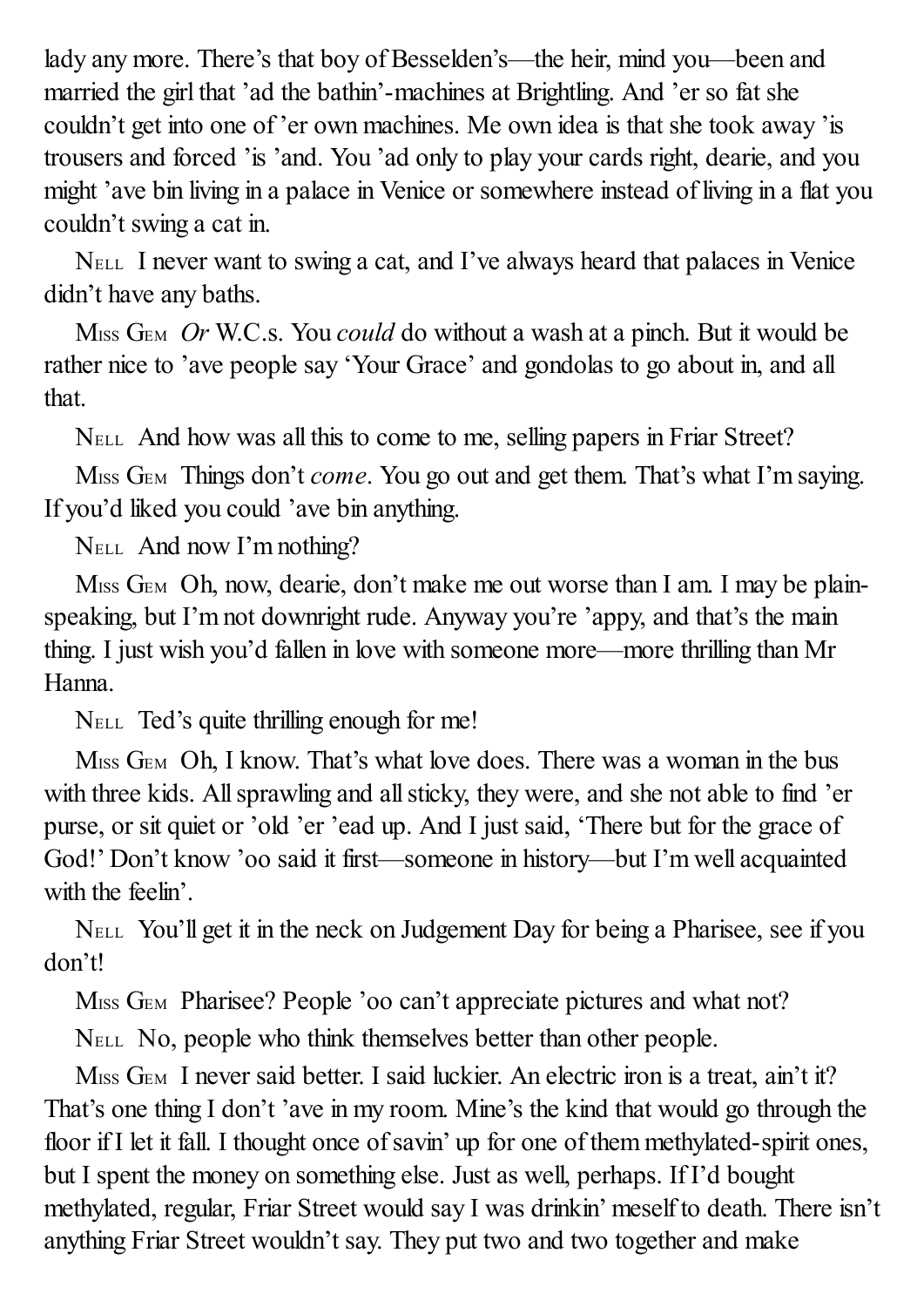twenty-five. And an 'alf. I expect they'll be gloatin' now over poor Mr Williams and sayin', 'I told you so'.

NELL Mr Williams? D'you mean Fluff?

MISS GEM Yes, of course.

NELL Why, what's wrong with Fluff?

MISS GEM Wrong with 'im! (*She pauses in dismay and continues in a small voice*) 'Aven't you seen a paper today?

NELL Only the early-morning one. What is it?

M<sub>ISS</sub> G<sub>EM</sub> They've arrested 'im for that murder.

[*There is a long pause while* NELL *stares at her*.]

MISS GEM (*pointing to the iron which* NELL *is holding motionless on the garment*) Mind, dearie, you're burning it.

[NELL *puts the iron on its stand*.]

NELL Fluff! What's he got to do with it?

M<sub>ISS</sub> G<sub>EM</sub> It said that the revolver they found was 'is.

NELL What!

M<sub>ISS</sub> G<sub>EM</sub> You know they were looking for the man that owned that there revolver. And it seems they've proved it was 'is. Here, dearie, come and sit down. I didn't mean to bring bad news to you. I thought you'd know all about it. That's why I came over. There, sit down there. By rights I should be in the Temple this afternoon —it's Mr Thrale's day away from the office, and 'e doesn't like cleaning when 'e's there—but I knew you'd be upset at them taking Mr Williams, so I come over. I was sort of surprised at you bein's o merry and bright, but it never crossed me mind you wouldn't know.

NELL What else did it say? Have you the paper?

MISS GEM No, I didn't think you wouldn't 'ave seen it, see?

NELL What else did it say?

M<sub>ISS</sub> G<sub>EM</sub> It didn't say much. Just that he was goin' to be brought up this morning. If I'd 'ave known in time I'd 'ave gone to the court. I don't believe 'e did it, do you? Amean murder, like that. He 'ad too nice a face.

N<sub>ELL</sub> But what about the other man?

M<sub>ISS</sub> G<sub>EM</sub> What other man?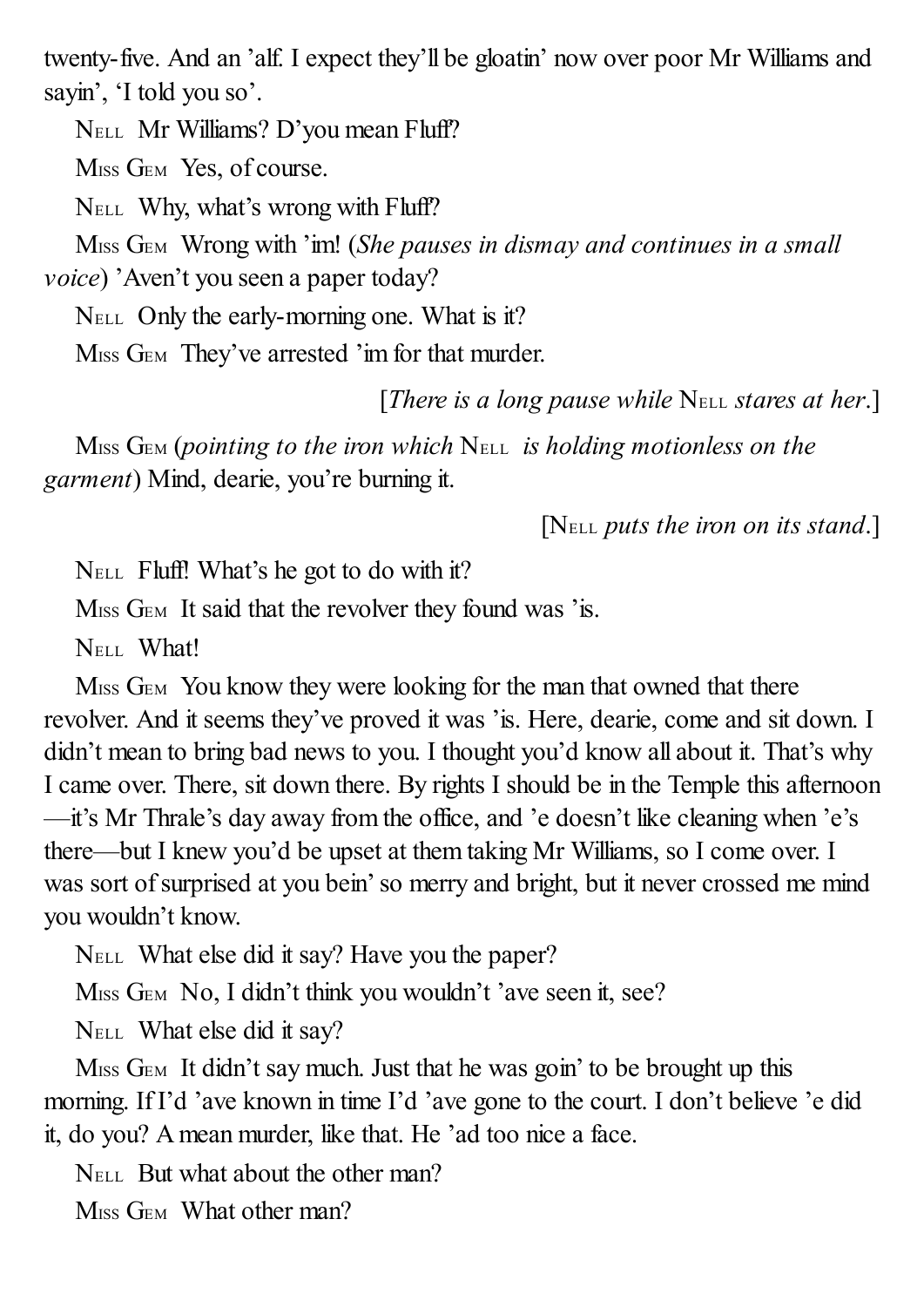NELL The man it said they had detained.

MISS GEM There wasn't anyone else. It was 'im they 'ad all the time. 'The man the police have been detaining for the last two days is now known to be'—that's what the paper said, see?

[NELL *buries her face in her hands*.]

M<sub>ISS</sub> G<sub>EM</sub> Don't take on, dearie. It'll all come right, you'll see. I'm sure 'e didn't do it. And they don't 'ang innocent men, not in this country they don't. Don't you worry about it. You be thankful your 'usband reformed in time. It might 'ave bin 'im in Williams' place. That would 'ave been a pretty mess!

[*The electric bell rings.* NELL *sits up startled*.]

M<sub>ISS</sub> G<sub>EM</sub> Shall I see 'oo it is, dearie, and send them away? NELL No. No, I'll have to go.

[*She goes to the front door.*]

A VOICE (*at the door*) Is this where Ted Hanna lives?

NELL Yes.

VOICE Could I see him for a minute?

NELL He's not in. Will you leave a message?

VOICE Well, if it's all the same I'd like to wait for him.

NELL Yes, certainly. Come in.

[*She comes back leading a* LARGE FAIR MAN *who has plain-clothes of icer written all over him*.]

NELL This is Miss Gem.

BURT Pleased to meet you. My name's Burt.

[MISS GEM *glares at him. He spells his name.*]

MISS GEM (*enlightened but not mollified*) Pleased to meet you.

NELL Won't you sit down?

BURT I'm sorry to bother you, Mrs Hanna, but I'd like to see your husband for half a minute.

M<sub>ISS</sub> G<sub>EM</sub> You an old friend of Mr Hanna's?

BURT Well, not exactly, but I've known him for quite a while now.

NELL (*busy clearing away her ironing*) This place is an awful mess, but in a flat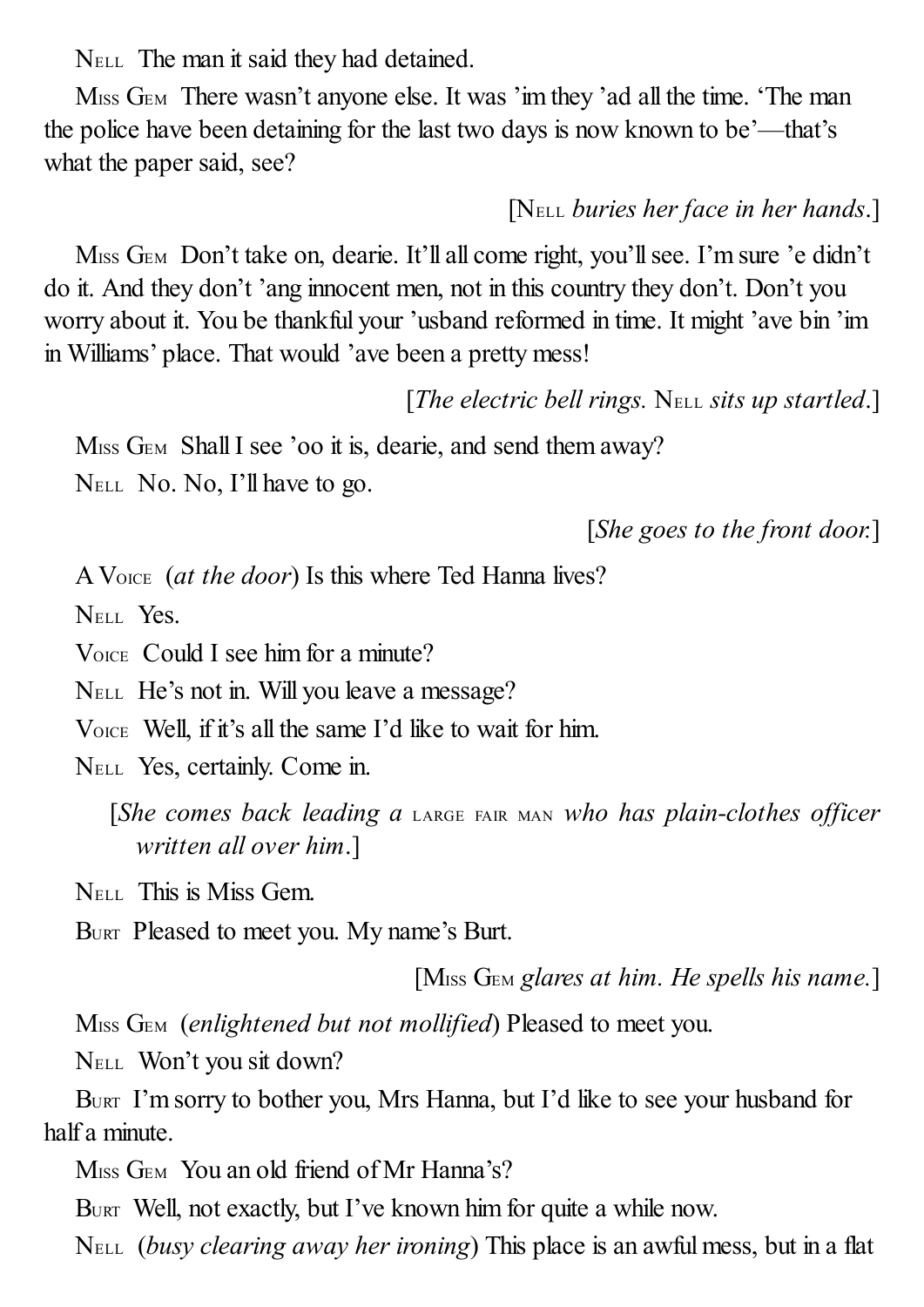this size you do things where it happens to be handiest. If you'll excuse me a minute, I'll put on the kettle and we can have tea.

MISS GEM Not for me, dearie. I didn't come to stay.

BURT Please don't bother, Mrs Hanna.

NELL Oh, but we might as well have tea. It isn't too early for you, is it, Miss Gem?

MISS GEM Tea's never too early for me, but I said when I came that I wasn't stayin', and I didn't come to eat, so no tea for me.

NELL Oh, what nonsense. (*She carries the linen and the iron into the kitchen*) I won't be a minute.

[MISS GEM *stares in a hostile silence at* BURT.]

BURT (*doing his best*) Wonderful day, isn't it? Just like summer.

MISS GEM Might be worse. (*She stares at his boots until he moves them uncomfortably*) It's a mystery to me why they don't issue you with fancy boots for this kind of work. These regulation number tens are as good as an advert.

BURT Number nines, Miss Jewel.

MISS GEM The name's Gem. Well, let me tell you you're wasting your time nosing round 'ere. Ted Hanna reformed ages ago.

BURT Oh?

MISS GEM Yes, 'e married the nicest little girl in London, twelve months ago, and stopped associating with the police. 'E's got a business of 'is own now. 'E's reformed, I tell you.

[NELL *comes back, crosses to the sideboard and begins to prepare a teatray*.]

M<sub>ISS</sub> G<sub>EM</sub> Mr Burt says it's time they reformed the way they number the 'ouses' round 'ere.

NELL Yes, it is a silly way, but this part used to have fields and things between the houses, and when they built new ones they were rather up the gum-tree about the numbers, see?

BURT Awful how every place is getting built over, isn't it? You been long in this district, Mrs Hanna?

NELL (*choking and recovering*) Twelve months.

BURT Nice district. Nice shops, and all that. Some of them'll beat the West End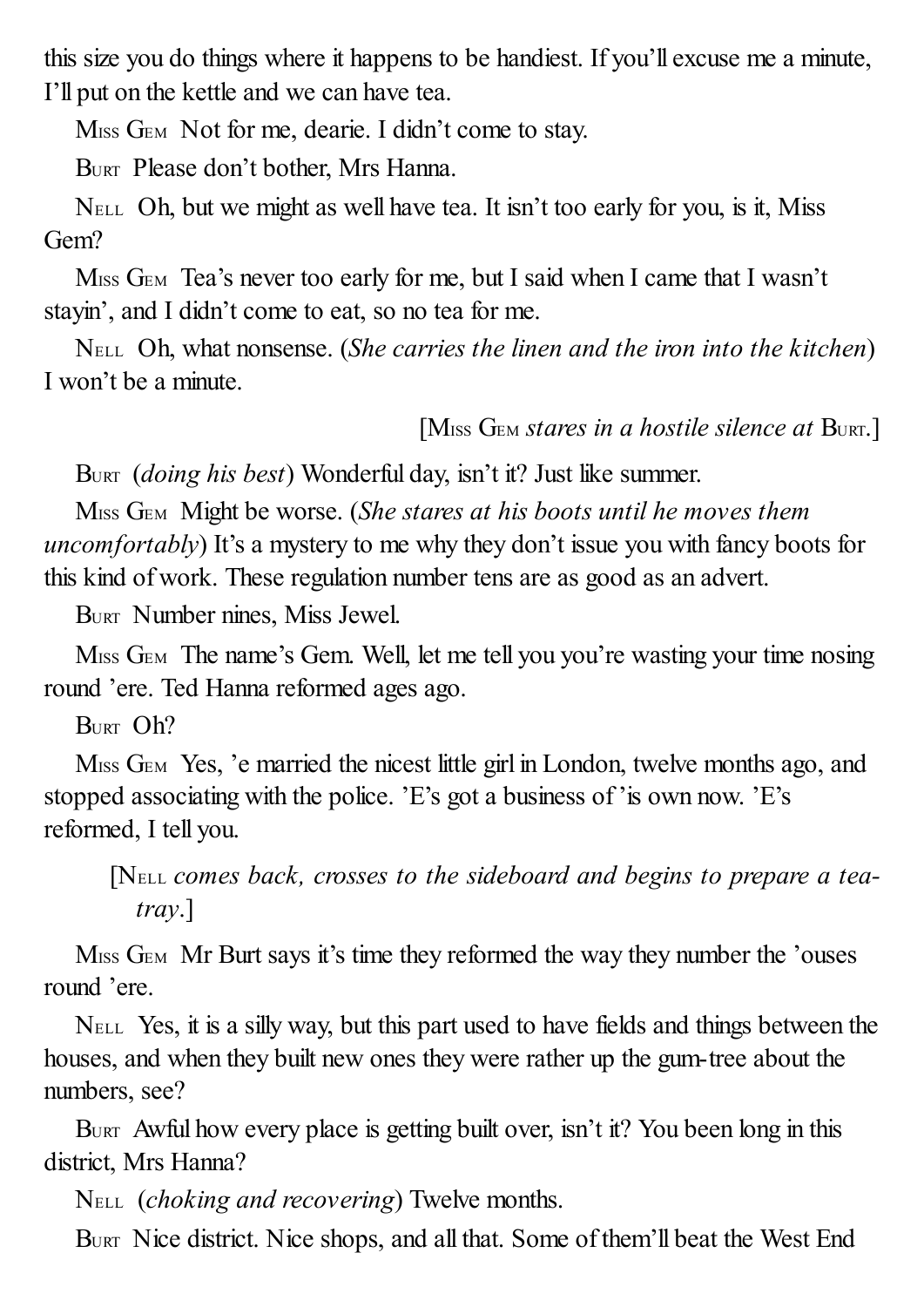for bargains. At least so I've heard the wife say.

MISS GEM You married, Mr Burt?

BURT I am, Miss Gem.

MISS GEM (*nastily*) Fancy!

BURT When people haven't to pay big rents they haven't to charge about twice what the stuff is worth. I expect you've found that, Mrs Hanna?

NELL I don't buy anything but food down here, I'm afraid. It isn't only rent you pay for in the West End, you know. It's cut and finish.

MISS GEM Of course it is, but you wouldn't expect a——(*She is going to say 'bobby', but stops herself in time*) man to see that.

BURT Oh, I expect most women'd like West End clothes if they could afford them. But not many husbands can afford Bond Street prices, eh, Mrs Hanna?

NELL There are such things as sales.

BURT Oh, I know. Where you ruin the clothes you have on trying to get something that won't go on when you get it. Ha, ha!

NELL Oh, come, Mr Burt! You don't call Oxford Street the West End, do you?

BURT (*punctured*) Not the West End? What is it, then?

NELL (*shrugging*) The waste end, I should say.

BURT Ha, ha! You're a wit, Mrs Hanna, you are. And what do you call the West End, if I may be so bold?

N<sub>ELL</sub> I don't know if you'll recognise it, but it's the kind of place with a piece of tweed and a string of beads in the window, and 'nothing at that price, modom' inside.

BURT Well, you seem to know, Mrs Hanna, you seem to know. Do you go up often?

NELL Once a week, perhaps. But I don't buy clothes every time.

BURT I suppose you go up to theatres. That's one thing you miss down here.

NELL Oh, I don't know. There's always the cinemas.

BURT Yes, it's a good district for that. You could almost go to a different one every day of the week. And fine houses, too, most of them. They had a big star forget his name—appearing in person at the Playhouse one day last week. Thursday, I think it was. You didn't happen to be there?

NELL Thursday? No we had a party here on Thursday. It was the anniversary of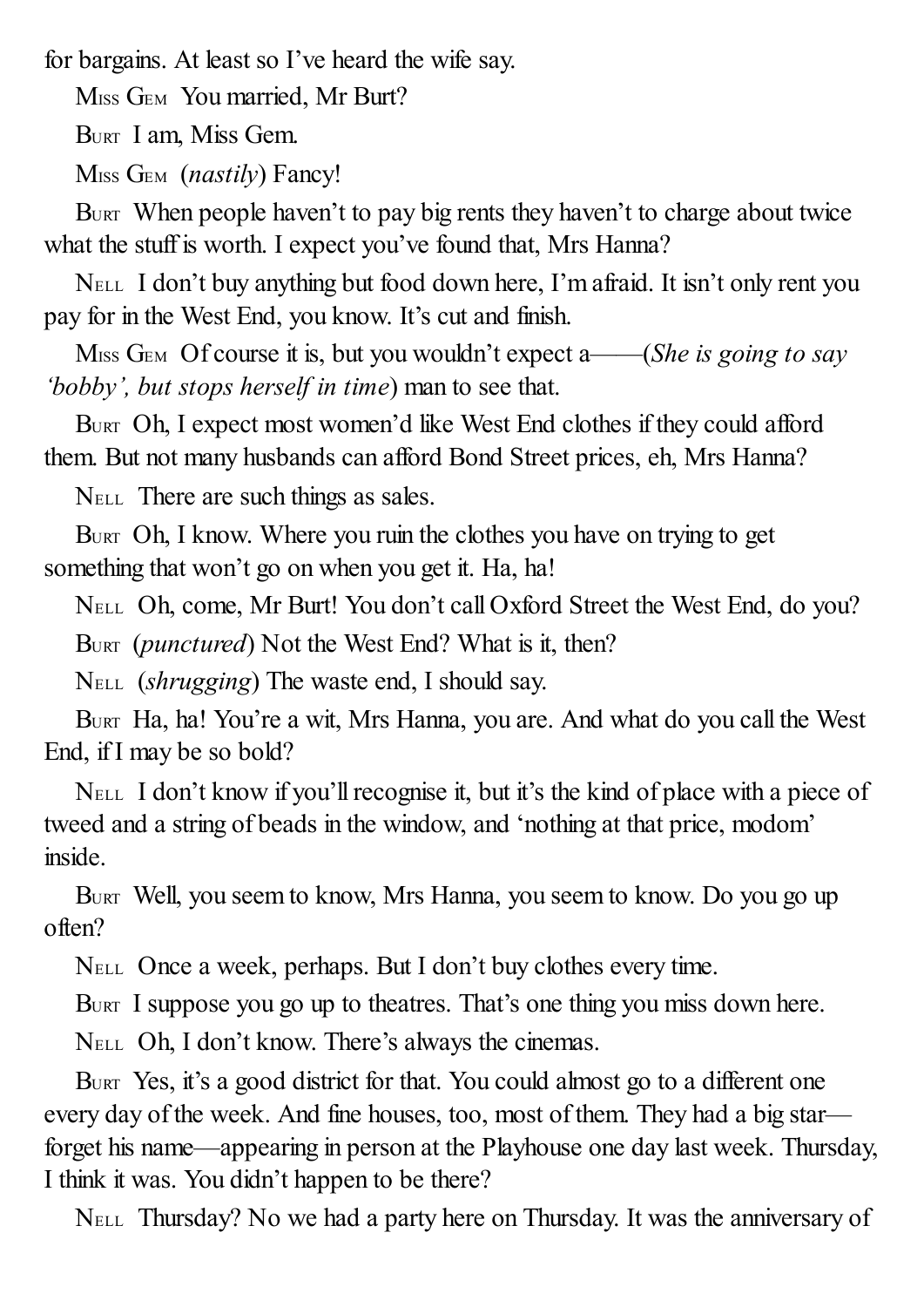the day Ted and I (*she looks defiantly at* BURT) *got married*.

BURT Oh? A party?

M<sub>ISS</sub> G<sub>EM</sub> Yes, and what's more, I was there.

BURT Oh?

M<sub>ISS</sub> G<sub>EM</sub> Six of us was there.

BURT Quite a celebration. Was it a gay night, Miss Gem?

M<sub>ISS</sub> G<sub>EM</sub> If you mean were we tiddly, then the answer is no.

BURT Oh, I didn't mean that. You misunderstand me. I only meant did you keep it up late?

M<sub>ISS</sub> G<sub>EM</sub> Oh, late enough to be satisfactory and not late enough to be awkward. BURT Awkward?

MISS GEM Last Toob, you know. My Rolls is bein' over-hauled.

BURT I see. Tubes were very handy that night, too. Nothing like a Tube in a fog.

NELL Yes, it was pretty bad. I was quite anxious till Ted came back from seeing Miss Gem to the station.

BURT Oh? Did he take long?

NELL Not very. It was striking eleven as we locked up, I remember.

BURT Oh? Glad to drop into bed, I suppose.

NELL Well, we washed up first. I never can bear to see dirty dishes in front of me in the morning. But we were in bed by half-past, I should say.

BURT Very respectable. It's about time they found some way of stopping these fogs. They say there is a way, but they haven't found it out yet. So I suppose we live in hopes. They're worse this side of the river than the other, too. That's about the only bad thing that can be said about this district. When there's a fog it is foggy. But bar that, it's the nicest suburb in London. I've always had a soft spot for South London myself. Smells of the sea more than up Hampstead way, and the sea was one of my ambitions. I did want to be a jockey once, but I grew a bit too much. Then I wanted to go to sea, till they took me for a row at Margate. But I still like to see the masts and funnels over the roofs when I'm crossing the river. Quite worth living on the south side for, that is. You don't have anything like that up Hampstead way. That was a nasty affair Hampstead way last week.

N<sub>ELL</sub> Yes.

BURT Awful to be done in like that, without any warning, just because someone lost his nerve. Nice chap, he was, too.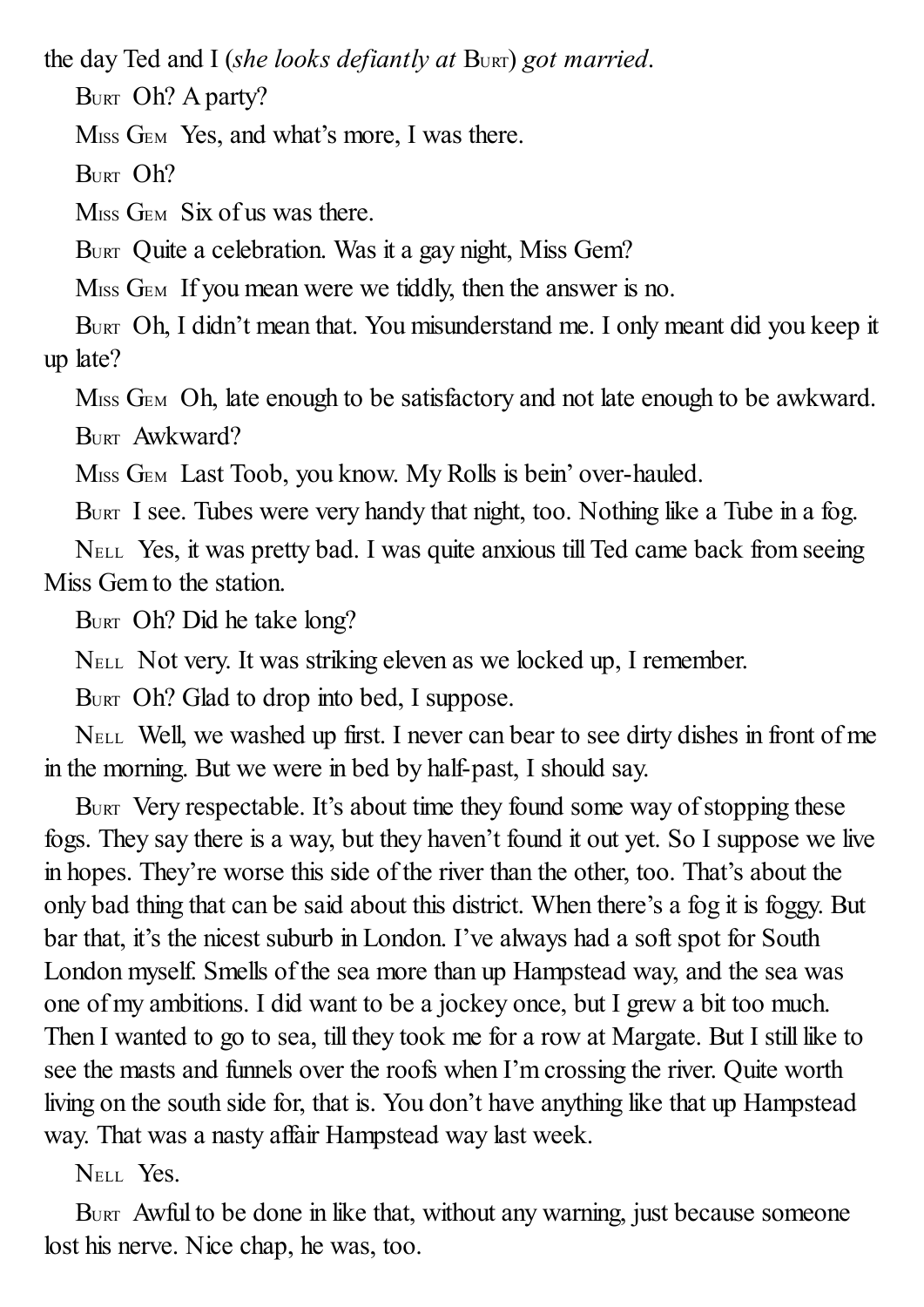NELL Yes. Dreadful.

BURT The kind that feeds birds in the parks, that's what he was. Wouldn't harm a fly. The kind that puts spiders out the window. Well, that Williams chap is for it, that's one comfort.

NELL Fluff didn't do it!

BURT No? Why d'you think that?

NELL It isn't—it isn't his line of business, for one thing.

BURT That's true. More your husband's preserve, eh? Isn't he jealous?

NELL Ted's out of that now. But he wouldn't believe that Fluff did it, either.

BURT NO? Well, I'm a little surprised at Williams, myself. I never knew Fluff lose his nerve before. But they've got him with the goods on him this time. Unless a miracle happens he'll be taking a short walk one of these days.

NELL But he didn't do it, I tell you! No one who knew Fluff could believe he did it. What have they got against him?

BURT They've got about ten finger-prints on the revolver, and he admits it was his.

NELL But that doesn't prove anything!

BURT Not alone, it doesn't. But he has no alibi for Thursday night. He was 'walking', if you please! Walking, in that fog!

NELL But that is just like Fluff! I tell you, if you knew him——Fluff liked mooning round by himself.

BURT Yes? Well, it's going to prove an expensive hobby for him, I'm afraid.

NELL Oh, how can everyone be so stupid! Fluff wouldn't do a thing like that.

BURT You'd be surprised at the things people'll do. You seem to know Williams pretty well?

NELL Yes, he used to come to my uncle's shop for tobacco. And—he used to be a friend of my husband's.

BURT Used to be? Aren't they friends any more, then?

M<sub>ISS</sub> G<sub>EM</sub> Of course they're not! Mr Hanna has a respectable business of his own now.

BURT Yes? Then you haven't seen Williams for a long time?

NELL (*after a pause*) I hadn't till last week.

BURT Last week, eh?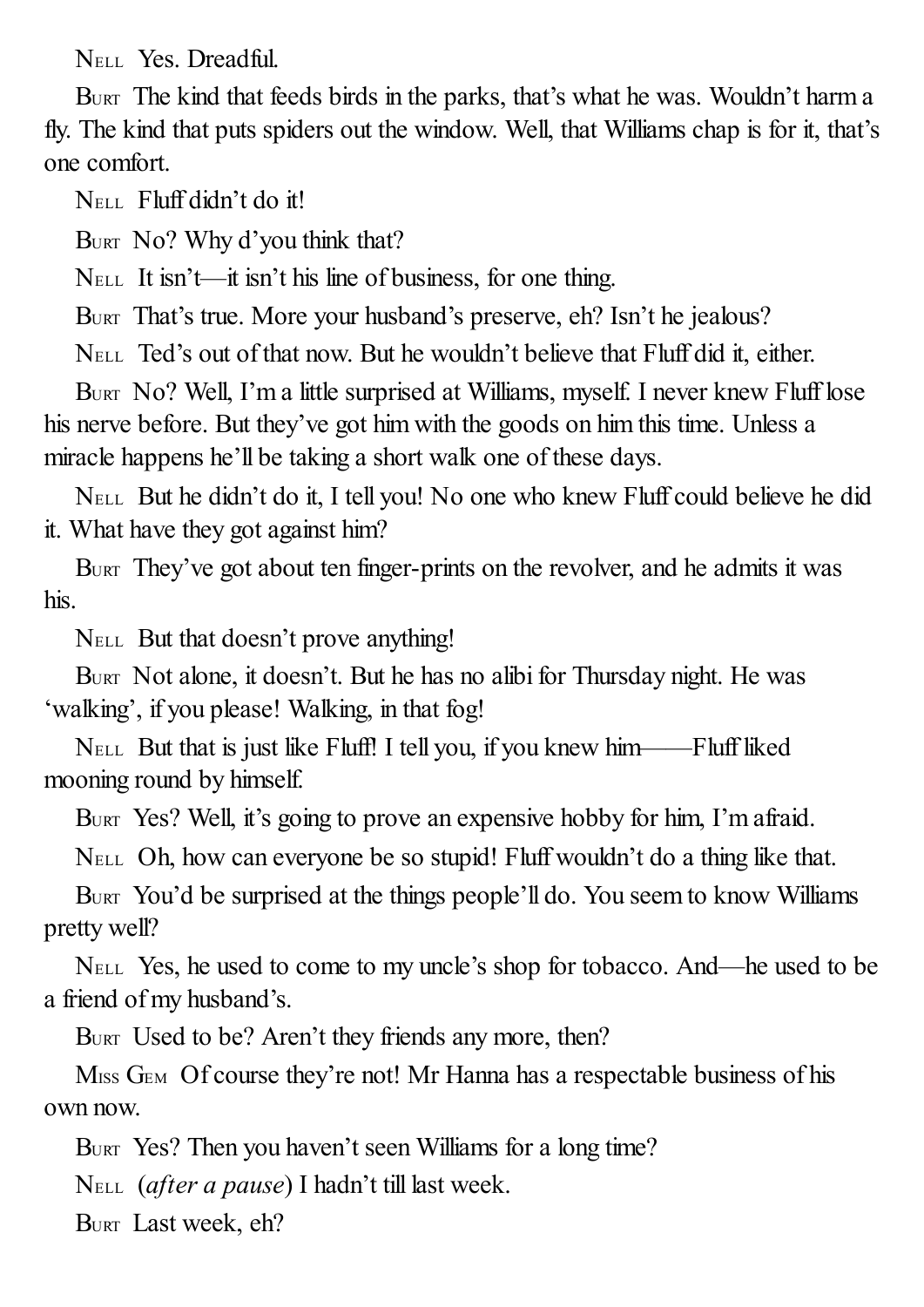NELL He happened to look in to wish us many happy returns when we had that party last Thursday. Just for old sake's sake.

BURT I see. Pity you finished the party so early. If you hadn't locked up so early you might have given him an alibi. That's to say, if he didn't do it. Sure you locked up at eleven?

NELL (*after a pause*) Yes, quite. Surely Fluff has some kind of defence!

BURT Oh, he says he sold the gun to a man he met in a teashop a week ago. Doesn't know the man, or anything about him. That's a fine defence for a murder charge!

NELL But they haven't charged him yet, have they?

BURT (*looking at his watch*) They have, by now. I expect by this time he's committed for trial. I say, it's later than I thought. I think I'll change my mind and not wait for your husband, Mrs Hanna. (*Stands up*) If you tell him that——

[*The outer door opens and shuts, and* HANNA *comes briskly into the room. He stops abruptly on seeing* BURT, *but recovers himself*.]

HANNA (*smiling*) Well, if it isn't Burt! Looking for me?

BURT Not exactly. Inspector Wilkins would like to have a talk with you first time you're passing the station.

HANNA What! another one! He's getting quite gossipy, isn't he?

BURT Oh, have you seen him already?

HANNA Yes, we had a jaw about an hour ago.

BURT Oh, in that case it's all right. Someone got in before me with the message. Sorry to have bothered you, Mrs Hanna. Thank you for the interesting conversation. Good-bye, Miss Gem.

[MISS GEM *bows coldly*.]

BURT Pleased to have met you. You've got a very nice little place here, Hanna. Well dug in, aren't you?—every way. How's the commercial stunt doing?

HANNA Oh, enough to keep the—wolf from the door.

[*They go out.* NELL *moves over to the window and stands staring out*.]

MISS GEM Good riddance! (*She looks uneasily at the back of the silent* NELL, *and begins to gather her scarf round her*) I'm goin' too, dearie, as soon as that's off the doorstep. I wouldn't be seen dead on the same flight of steps with it. I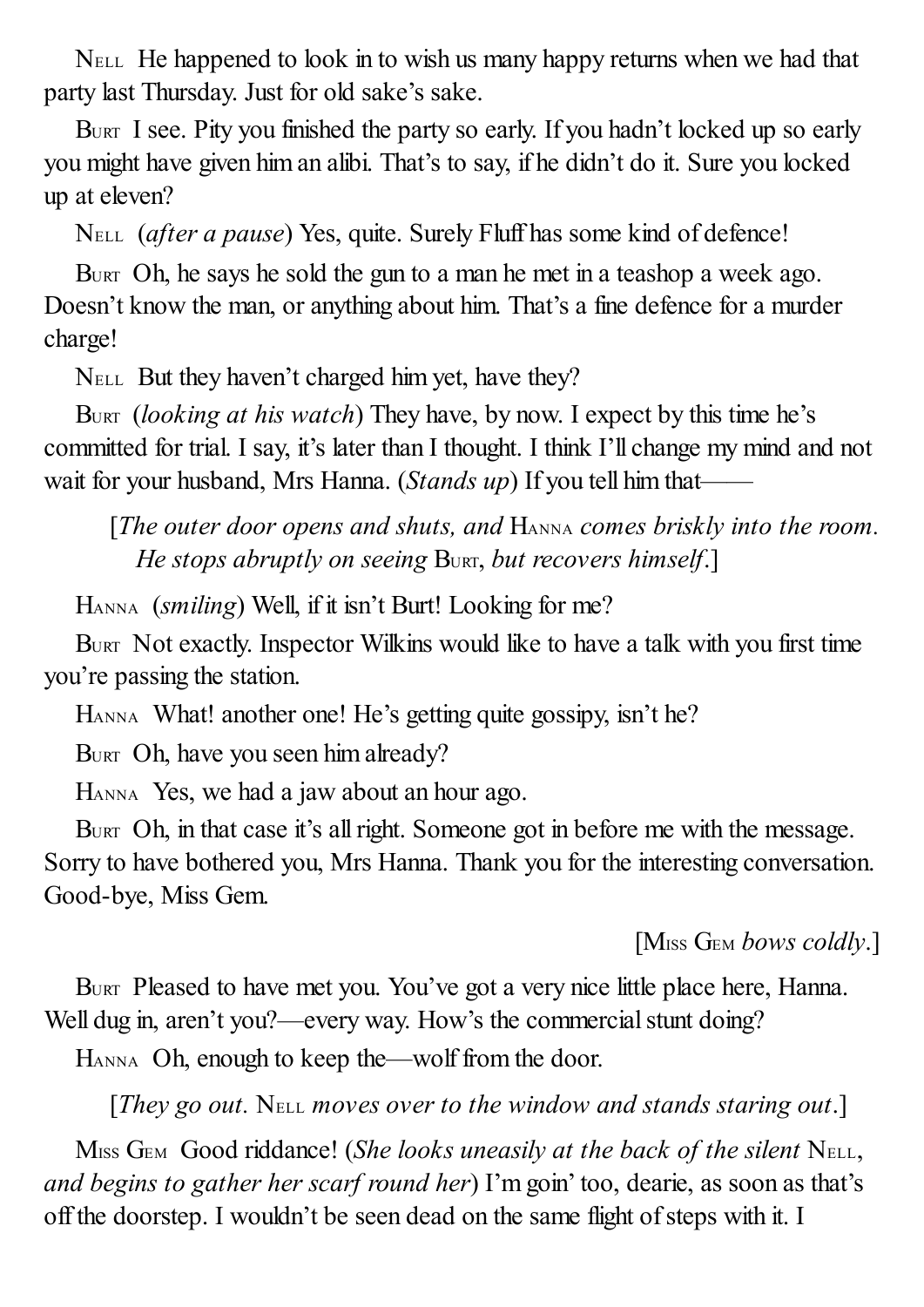suppose they've got to 'ave them, but it's a pity. Ever notice what a lot of necessary things are nasty? Castor-oil and ants and things. I didn't know about ants bein' any good tillI listened on the wireless, but it seems they are. I can't remember what they do, exactly. Not go about asking silly questions, anyhow. Fancy getting paid for asking questions! Easy money, I call it. And all that about Mr Williams bein' for it! Allswank, that is, dearie. I should worry! Something'll come to light in a day or two, and then they'll get the skunk that done it, and Mr Williams'll be out, as free as a bird. I shouldn't wonder if this didn't make 'im reform. It's an ill wind, you know.

#### [*Enter* HANNA. MISS GEM *stands up*.]

M<sub>ISS</sub> G<sub>EM</sub> Well, I'll be goin'. I only looked in to cheer up your wife there about Mr Williams. All nonsense them taking 'im up, I says. But nothing to worry about. They'll'ave the right man in a day or two and then 'e'll be out, and no great 'arm done.

NELL (*who has turned round during* MISS GEM'S *speech and is watching* HANNA, *who is avoiding her eye*) Oh, but Miss Gem, you were going to stay for a cup of tea.

M<sub>ISS</sub> G<sub>EM</sub> Excuse me contradicting you flat, but I was nothing of the sort. I said distinctly I wasn't goin' to 'ave a meal in this 'ouse this day. I 'aven't got to the stage of coming for me food yet. You and me'll'ave a date, one day, dearie, and I'll come and *call*. You know! Cake in the saucer.

NELL (*half-heartedly*) Oh, but the kettle's boiling.

M<sub>ISS</sub> G<sub>EM</sub> Don't you shake me. I'm not 'avin' tea 'ere today. Any'ow, I think there's still time to do a little in the Temple. It'll only be a lick and a promise for more, but I don't expect Mr Thrale'll see any different. Gentlemen are like that. If you see a man that goes trailing his fingers to see if the mantelpiece 'as been dusted, you can bet your bottom dollar 'e ain't no class. The real kind never notices. Not that I don't do my work proper. I give them all a fair deal. Soap and water and plenty elbow-grease, that's me. A gentleman once said that I'd take a hose to the pearly gates. I never knew rightly whether 'e meant it nice or nasty, but I gave 'im the benefit. It sounds a bit blasphemous to me mind, though. Well, good-bye, dearie, don't you spoil them looks with worryin'. Good-bye, Mr Hanna. (*She goes out with* NELL) You'llfind it's as I said——(*The door shuts*)

[HANNA *walks restlessly round the room listening to the murmur of* MISS GEM'S *departure. When* NELL *comes back she shuts the door and leans against it, and he turns slowly to face her. There is a moment's*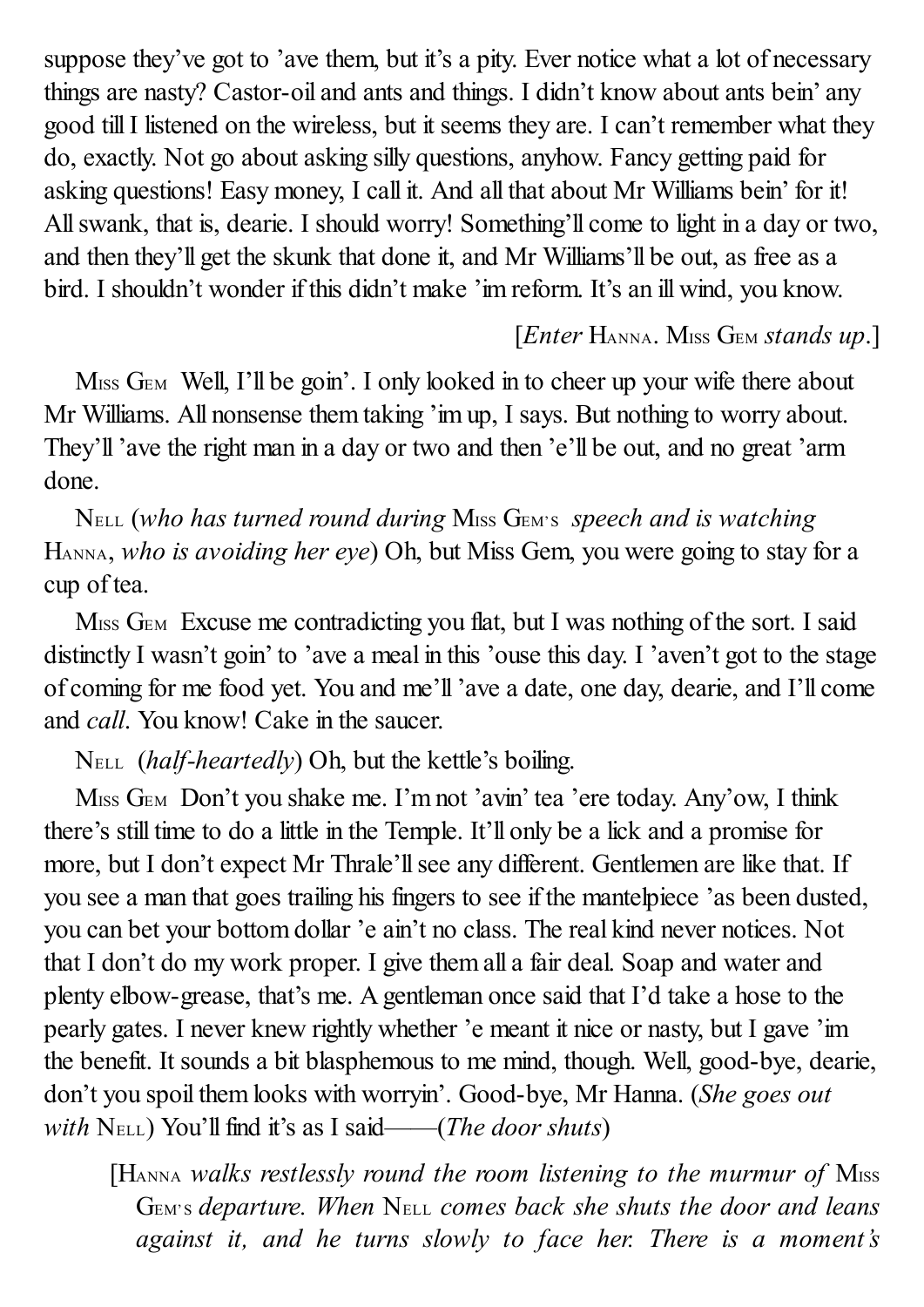*silence.*]

NELL So it was Fluff's gun? (*He does not answer*) Why didn't you tell me it was Fluff's gun?

HANNA What did it matter whose gun it was?

NELL No, but you were afraid if I knew whose it was I wouldn't promise.

HANNA What difference did it make whose gun it was?

NELL Oh, Ted, you're like water—running through my fingers every time I try to —to feel you. How long have you known it was Fluff they had?

HANNA Only today. (*But it is obvious that he is lying*)

NELL How did you find out?

HANNA At the station.

NELL You knew when you came in after dinner?

HANNA Yes.

NELL And you didn't tell me.

HANNA I was far too upset about things to tell you. Don't you think it was a knock-out for me? Fluff's my pal. Don't you think it was a facer for me to find out that they had him.

NELL Yes.... I expect it was.... It's awful, Ted.... You didn't mention finger-prints when you wanted me to promise on Thursday night.

HANNA It wasn't because I wanted you to promise! Don't be trying to make me out a rotter. You'd think you were doing your best to put wrong motives to everything I do. How was I to think of Fluff's finger-prints being there? I'd had the gun nearly three weeks. How did I know it was going to be traced back to him?

NELL No, but I wish you'd told me it was Fluff's. What's the good of any kind of promises if we don't trust each other? And how am I to trust you, Ted? You keep me in the dark, keep back things that matter a lot, and then expect me to stand by you. I've done a lot of things for you since I began to be crazy about you, and most of it's been telling lies. About your reforming, and letting Uncle think we were married, and all that. And now I'm willing to tell lies on oath for you, but you don't trust me enough to tell me the truth.

HANNA But I did tell you the truth! I told you everything except whose gun it was, and I didn't tell you that because it wasn't of any importance. It never entered my head to tell you. Why should it? The gun was mine. If it wasn't traced to me I didn't expect it was going to be traced to someone else. It's just a bit of bloody bad luck,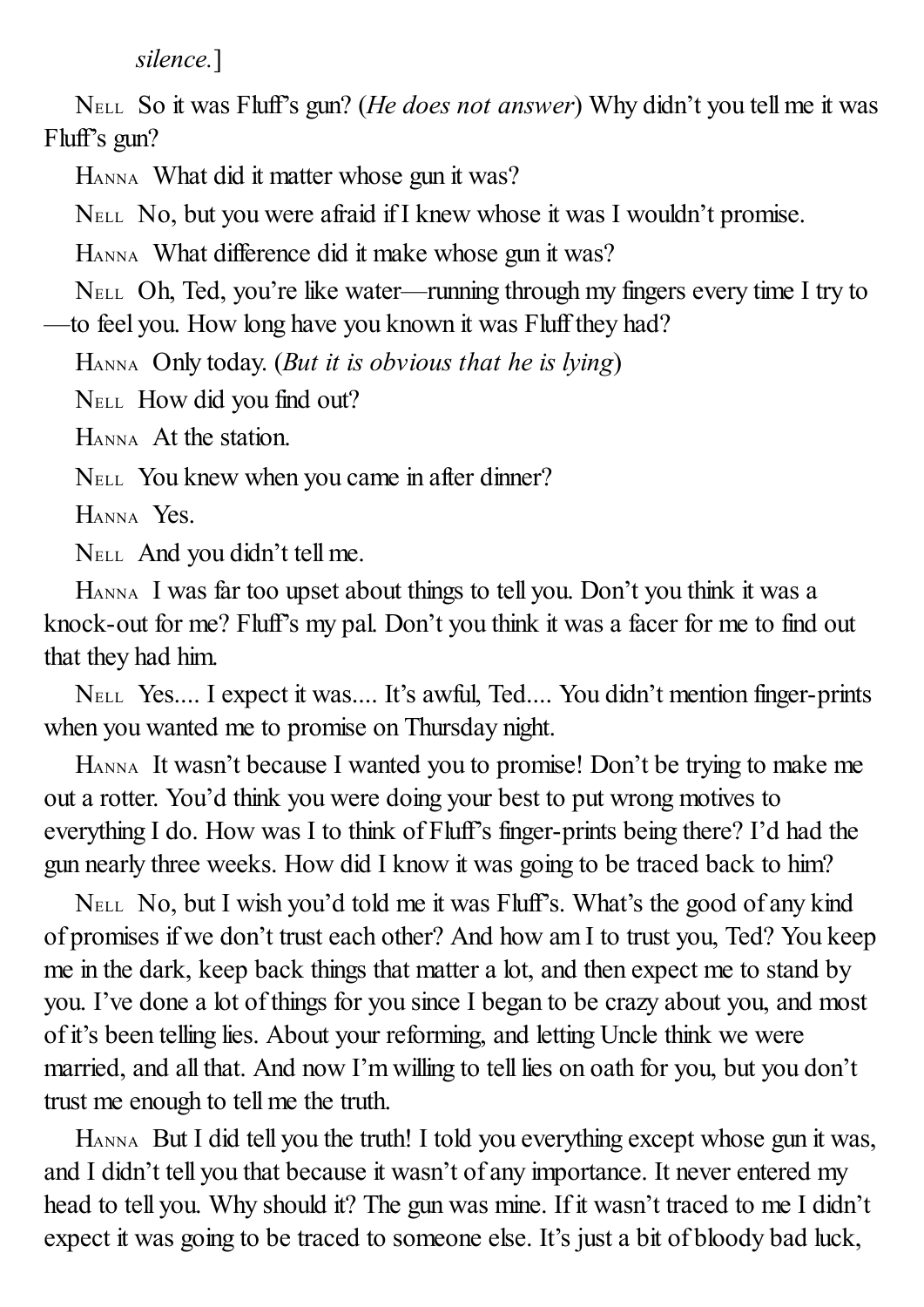that's all.

NELL Yes, it's bad luck, all right.... What are we going to do now?

HANNA Do? How, do?

NELL About Fluff. What can we do to get him out?

HANNA There isn't anything we can do at the moment. But don't you worry. They'll never convict him on the evidence they have. No jury'd stand for it.

NELL But you're not going to let him be tried for it, are you?

HANNA That's the best thing. How can we stop it? They won't convict him, I promise you.

NELL Ted! Do you know what you're saying? You're not going to let Fluff go through all that and not lift a finger to stop it, are you? Why, even if they didn't convict him he'd never be able to hold up his head again. Amurder trial! Think of it. When he didn't do it!

HANNA My dear girl, I'd move all ten fingers willingly if you show me how that would help him.

NELL There must be a way—perhaps more than one way—if we think properly, both of us. (*With a sudden access of bitterness*) I suppose a crook can use his brains for other people instead of for himself for once in a way?

HANNA Well, suppose you lead the way, since you're so sure of yourself. You suggest!

NELL Well—suppose we went abroad, and you write a confession from there. There are places in the world where they can't send you back from. We could live there, and they couldn't touch us, could they?

HANNA (*laughing*) You don't know much about the ways of the English police, do you? Why, the taxi wouldn't be at the door for your luggage before half the C.I.D. would be inquiring where we were going and why, and suggesting reasons why we shouldn't go. They wouldn't give us a passport to begin with.

NELL Well, there's such things as forged passports. You're getting very squeamish, all of a sudden.

HANNA What would be the good of a forged passport if you were never given a chance to use it? I tell you, we wouldn't be able to move a step before they'd be down on us. It would be giving the show away. As soon as they'd stopped us they'd begin delving to find out why we were beating it at such a bat. And there's no saying what they might unearth. They couldn't get me for that affair on Thursday, but they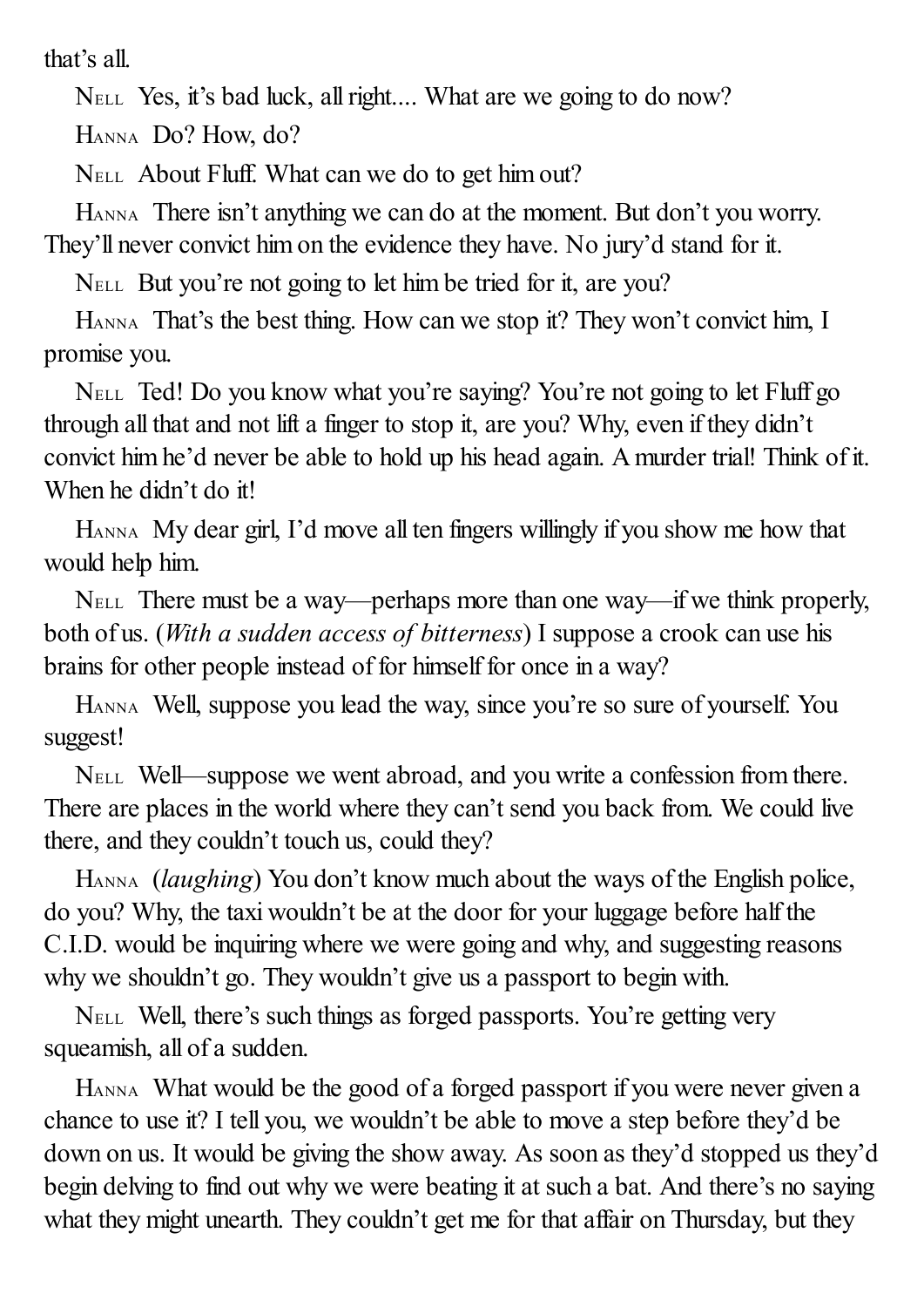could get me for other things. The money that got your last set of crêpe-de-chine, for instance.

NELL Oh, yes, I'm as bad as you are. You didn't need to rub it in.

HANNA Well, be sensible, kid. We can't afford to do anything that would get us in bad, and not be a scrap of good to Fluff.

NELL Be sensible! Be sensible! Be selfish, you mean. D'you think Fluff is being sensible? Sitting there and saying nothing, though he knows you did it. What kind of a pal do you think you are? Isn't he expecting you to get him out of it? What are you going to do about it?

HANNA Oh, don't be silly. There's only one thing I can do. Go and give myself up. D'you want me to do that?

## [*There is a moment's silence.*]

NELL (*in a quiet, curiously surprised voice*) D'you know, I've just discovered how surprised I would be if you did. You're a poor thing, aren't you, Ted? I used to think you so dashing. (*She gives a short scornful laugh*) I used to think you were a fine man wasted because you were a crook. Why, you're not even a good crook! But you're not low enough to let another man take your medicine for you, are you, Ted? I won't believe that of you. You're not going to stand by and do nothing while they try Fluff—on the off chance of him getting off in the end?

HANNA But I tell you, it's a cinch. He knows it. (*With a too obvious grasping at inspiration*) That's why he's saying nothing. *They* know they've got the wrong man too.

NELL How do they know it?

HANNA It isn't Fluff's line of business, or his way of working, or anything. They're not fools.

NELL No. 'More your husband's preserve.' That's what that man said. He said he'd never known Fluff lose his nerve before, (HANNA *winces*) Yes, you don't like that, do you? You coward!

HANNA Shut up, will you! It's enough to be worried to death with things happening like this, without you nagging me into fits and throwing names at me.

NELL Worried, are you? Oh, God, Ted, how funny you are! (*She sinks into a chair crying and feeling for her handkerchief*) How funny you are!

HANNA Oh, Lord! Oh, shut up! You'll be having hysterics in a minute and running out into the street with the story. Shut up and pull yourself together.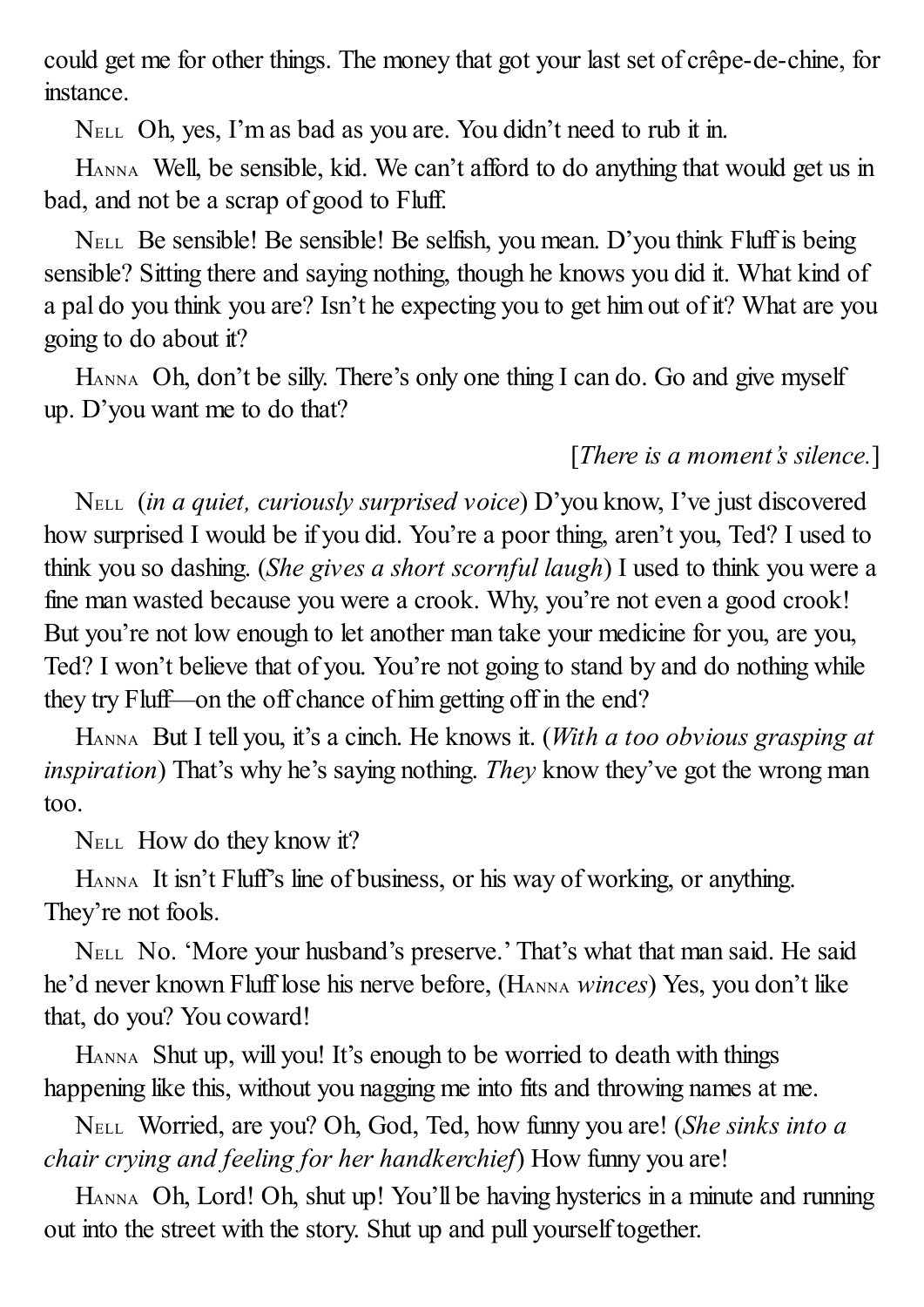[NELL *cries for a moment into her handkerchief, wipes her eyes resolutely, and puts it away*.]

NELL Don't worry, I'm not having hysterics. And if anyone's got to pull themselves together it's you. You've got to think of a way out, Ted. You've got to think of something that will clear Fluff and save him having to go through all that.

HANNA Look here, kid, you're getting yourself all worked up because you're imagining things worse than they are. You'd hate to have to go through it, so you think Fluff will. Well, you're dead wrong. If anything, Fluff'll enjoy it. Lot's of chaps would give something to be in his place if they were as sure of getting off. Believe me, I know what I'm talking about.

NELL You think you do. But I know Fluff, see? I think he'd rather die now, on the quiet, than have to go through what he'll have to go through.

HANNA D'you think you know him better than me, who's been his pal for six years?

NELL Some pal! Oh, Ted, you can't be going to leave him in the lurch like this. You can't be!

HANNA You show me what I can do, and I'll do it.

NELL But why should I have to show you! You should be thinking, planning, halfcrazy to find a way. But you're not. You're taking it allfor granted. And he's in there keeping his mouth shut and waiting for you to move.

HANNA I tell you, he's only keeping quiet because he knows he's safe. They can't prove it.

NELL But that man said they could. They wouldn't charge him if they hadn't a good case. You know that, Ted. You know how careful they are.

HANNA Yes! And I know how they feel when the papers are making a song and dance and they've got nobody! They're only too glad to have anything that looks like a case so as to stop the racket. Be sensible!

NELL Sensible! You said that before. (*Going over to him and holding the lapels of his coat*) Oh, Teddy, don't be like this! It's like seeing something lovely come to pieces. I can't bear it. I can't bear it. Fluff in there saying nothing, and you coming to pieces here.

HANNA I told you you were getting hysterical.

NELL And I tell you I'm not. Ted, let's beat it out of the country now, tonight. There must be some kind of fishing-boat or something that would take us for money.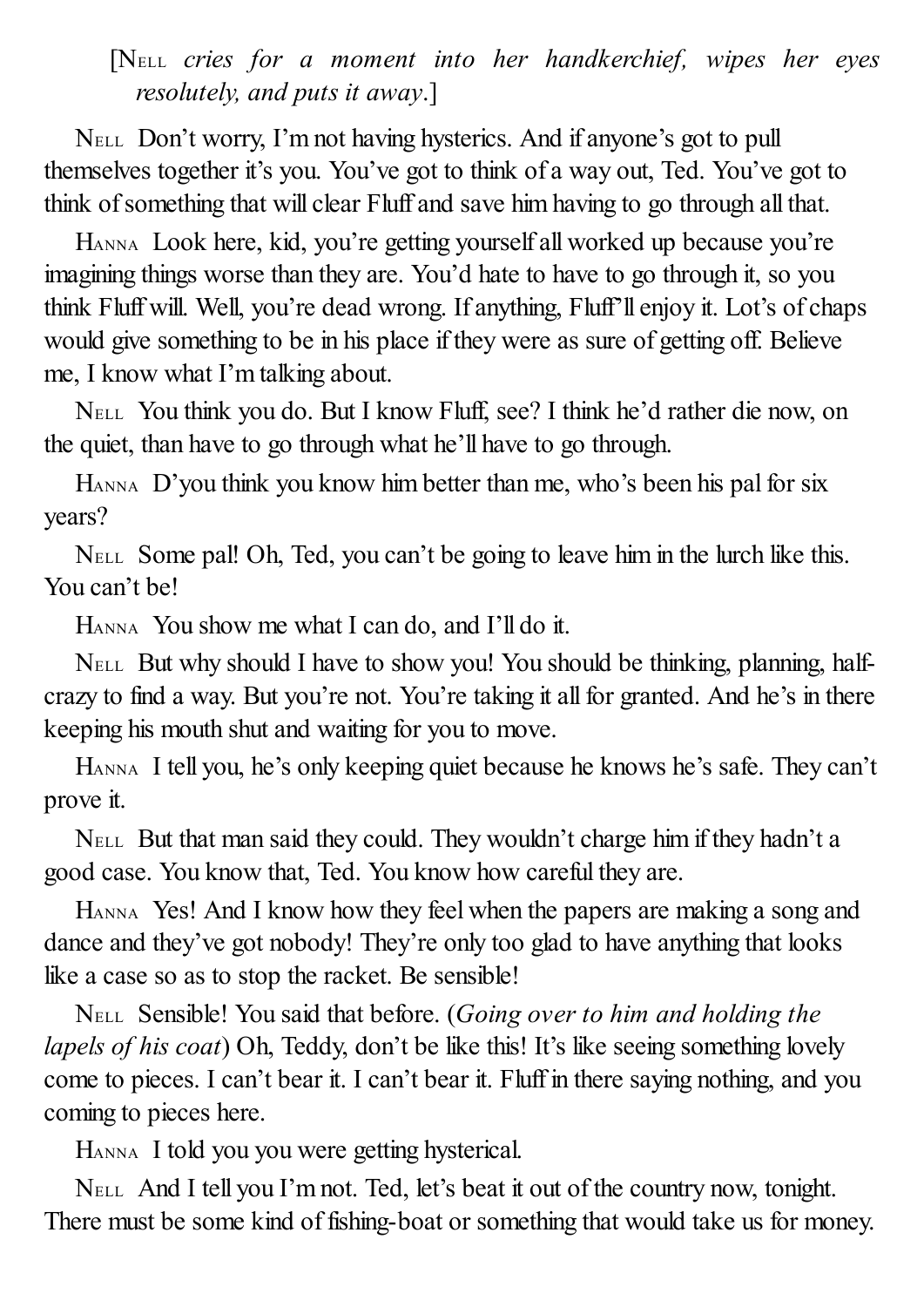If we go now, before they're wise to us, we could manage it. I feelsure of it. I'll go and do all the arranging, and they'll never suspect me. With all that smuggling on the South Coast there must be a way of getting to the Continent without being stopped. Then you could——

HANNA Oh, for goodness'sake! You are a one-idead little idiot. I tell you that way's no use.

NELL You mean you don't want to try it.

HANNA I don't want to try it, because it's a fool's game.

NELL That is something you should be good at!

HANNA Look here! I've had about enough of it. (*Reaches for his hat*) I'll have tea where the company's brighter.

NELL Listen, Ted. If you don't agree to do something in the next two days, I'll go and tell them all I know.

HANNA Oh, no, you won't.

NELL Why not?

HANNA Because you're in love with me.

NELL I think I hate you.

HANNA You think you do just now, but tonight you won't.

NELL There won't be any tonight if you don't do something.

HANNA Besides, you're a sensible little person at bottom. You know quite well that the minute you'd told the dicks that story you'd be damned sorry. You couldn't bear the thought of me being hanged, you know. And there wouldn't be any doubt about my being hanged. Don't forget that. In five weeks from now Fluff'll be coming round to tea. But in five weeks from now I'd be buried.

NELL (*coaxing again*) Listen, Ted. If you were to confess to something small and say that Fluff was with you when you did it, and that that was why he—

HANNA Oh, give it a rest!

NELL (*flaring*) I won't give it a rest! Why should you be allowed to rest? I'm going to go on suggesting things till we find one we can try.

HANNA Oh, you are, are you? Thanks for the warning. I'm not beating it out of the country, but I am beating it out of here. (*Takes a wad of notes from his pocketbook and counts it*) Here you are, beauty! You can go on suggesting things to these until you're tired of it. When you're tired of it put an ad to that effect in the agony of the *Daily Mail*, and we'll set up house again.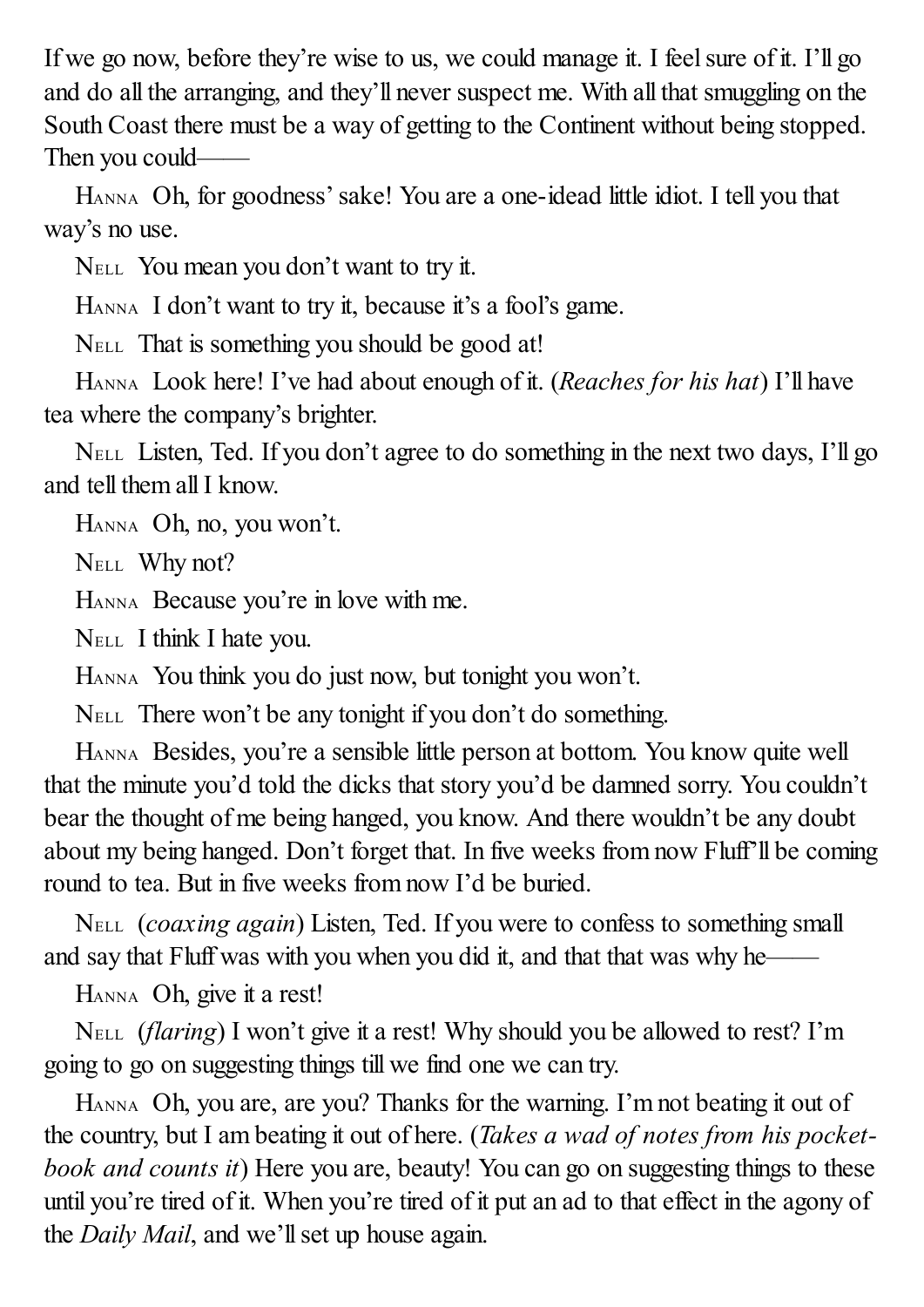NELL Ted, don't be foolish. (*Lifting the notes and trying to return them*) Please, Ted, don't be foolish.

HANNA Coming to pieces, am I? Well, you're growing into a shrew, and I never liked the wordy kind.

NELL Listen, Ted, don't go where I can't reach you. Don't go away. I must talk to you—persuade you—or I'll go mad.

HANNA Yes? Well, then there'd be two of us mad. And I'm not ending my days in an asylum if I know it. When you stop fussing, I'll come back.

NELL Ted, I *will* tell them, if you don't do something.

HANNA Yes? And tell your Uncle that you've been living with a crook for twelve months, and telling lies as if you were born to it? Besides, you wouldn't do it anyhow, because——(*He grips her suddenly so as to pinion her arms, and with his other hand presses her head back so that he can kiss her. After the first instant she struggles violently, and he releases her*) So long, beauty. I'll be back when you're feeling better.

NELL Allright, go, then! But it isn't me you're running away from.

HANNA No?

NELL No, it's from yourself. And you can't do that. You'll come to your senses and see what you're doing, and then you'll have to face it. You can't go on running away.

HANNA Oh, you talk like a bloody revivalist. You should be wearing a bonnet. When you're tired of the tambourine let me know!

[*He goes out, banging the door.*]

**CURTAIN**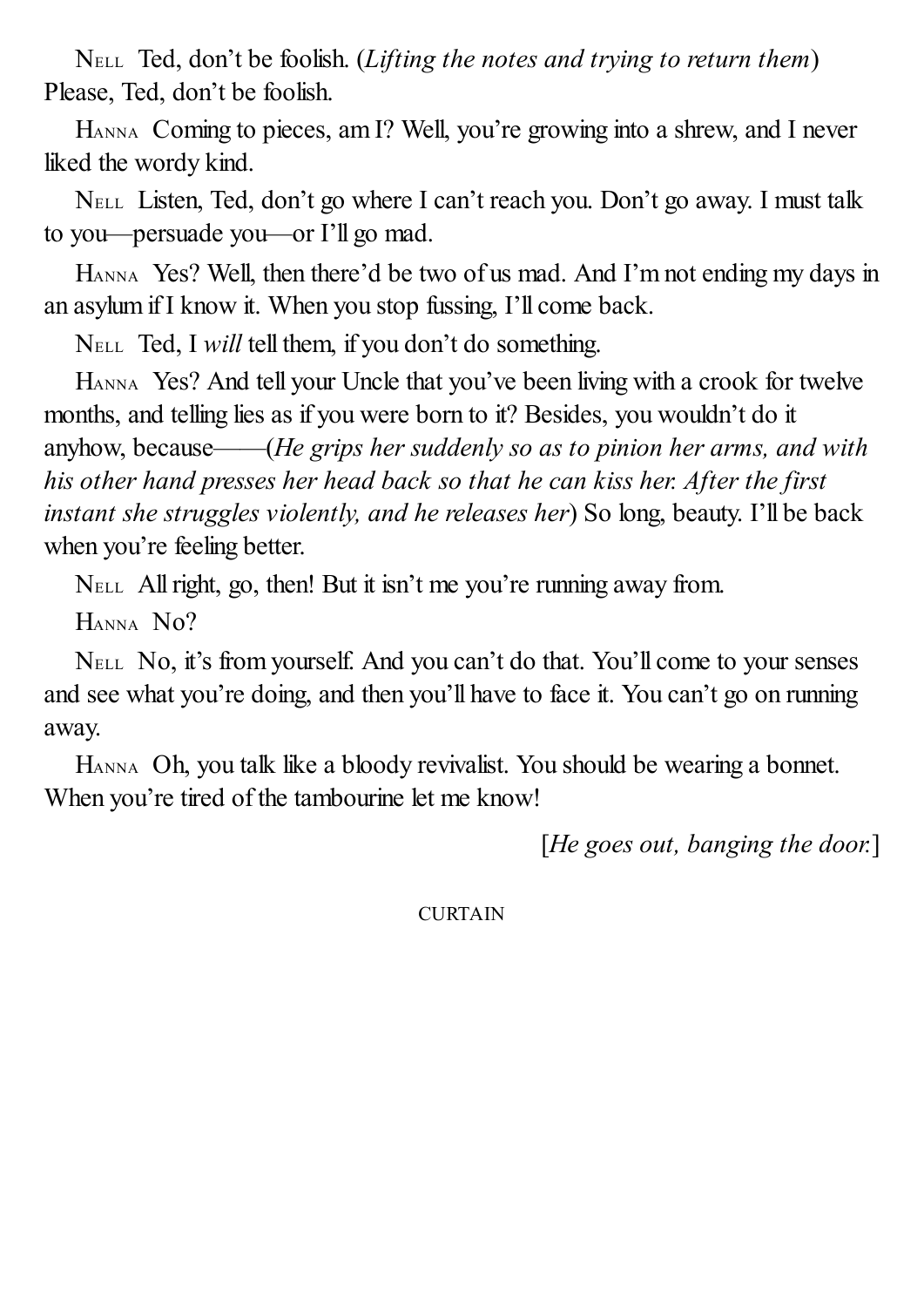### SCENE 2

*The scene is the same as the previous one. It is nearly midnight, about six weeks later. The room is in darkness except for the moonlight, which illuminates the chimney-pots beyond the uncurtained window but does not shine into the room. After a pause there is the sound of a key in the lock of the outer door. The outer door opens and shuts, not noisily, but with no attempt at concealment. As the inner door opens the lamp by the fireplace is switched on, illuminating* HANNA *in the act of reaching for the switch by the door, and* NELL *in bed on the divan which she has drawn from the window to the lamp, so that it now protrudes at right-angles from the right wall. She is lying curled up on her left side. After a brief pause she lowers the hand which has switched on the light, and continues to look at him, wordless and motionless. He desists from his intention of switching on the main light, so that the scene is played in the light of the lamp.*

HANNA Hullo, kid. Still here? Didn't know whether I'd find you here or not. Thought you might be so sore with me that you might have chucked it. Or perhaps got tired waiting. But you waited after all!

NELL Yes, I waited.

HANNA Well, that's very comforting for a chap, not to say flattering. How did the pony I left spin out? Allright? I was short enough myself, I can tell you. I nearly came back, once, for some of that wad, but I didn't know how the sight of me might take you. Sort of hysterical ideas you had, eh? You're not still feeling sore with me, are you? You wouldn't have liked me in the 'Only Way' part, you know. I'm not cut out for it. And Fluff was born to it. Seen reason, now, though?

NELL Yes. I've seen reason.

HANNA You've no idea the time I had down in that hole of a place. Nothing to do but listen to their hell of a band and watch the waves break. Not a bean, and afraid to go out and get some in the normal way, because the dicks were too interested in me. And wondering all the time when you were going to blow the gaff on me. Why didn't you? You're a loyal pal, if ever there was one. I'll hand you that. Not that I didn't believe in your promise, but I was afraid of your conscience. Either that or that you'd have influenza or something and spill the beans when you had a temperature. Believe me, I spent sleepless nights over your having a temperature, and there were you in the best of health all the time.... Well, kid, got nothing to say to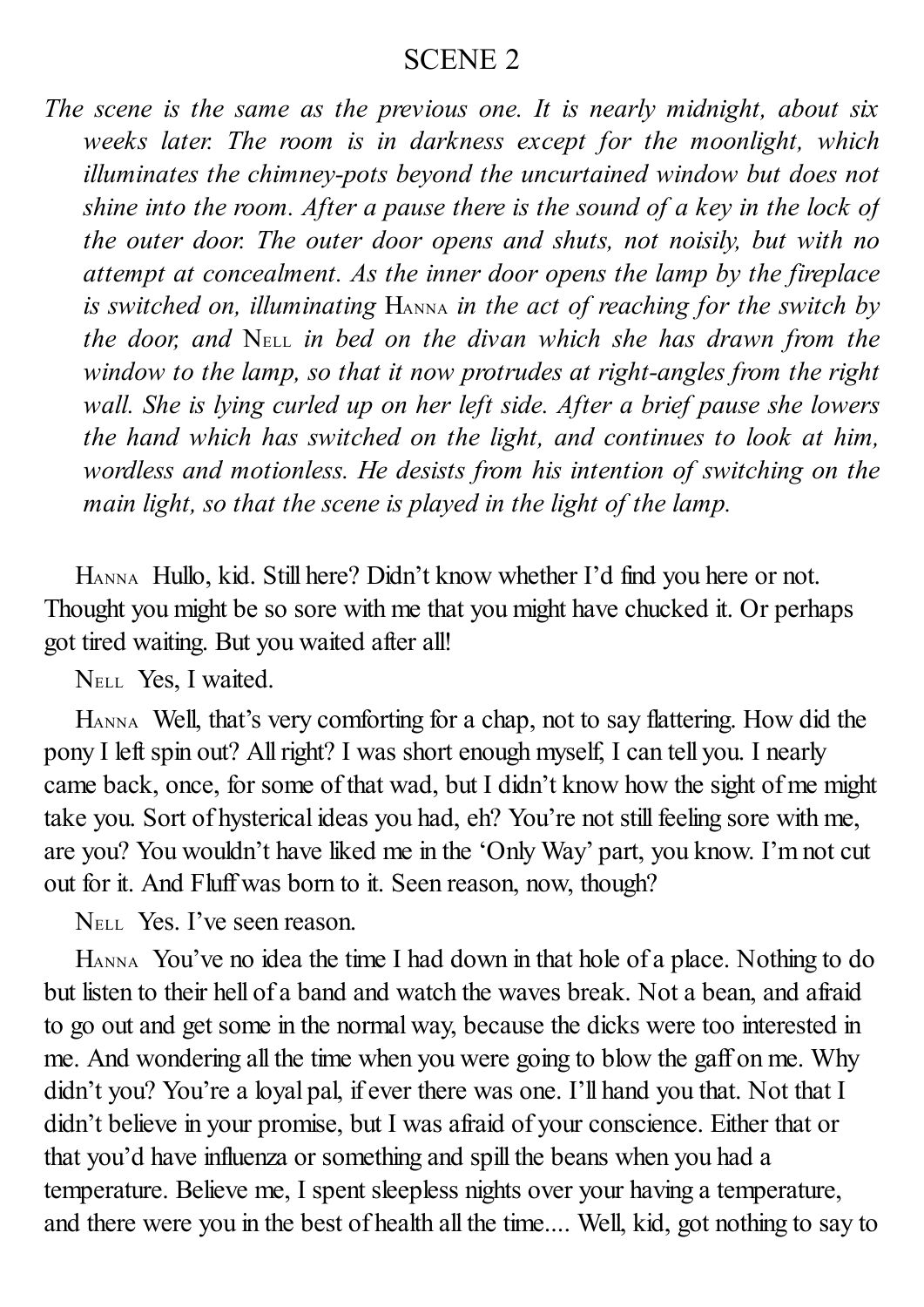me after all those weeks? Glad to see me back, even if I'm not a hero? You're looking a bit tucked up, aren't you? Why've you taken to dossing in here? (*He goes over to her*) Find the bed too lonely for one, is that it? (*Makes as if to sit down on the divan*)

NELL (*sharply*) Don't sit there! Keep away.

HANNA (*arrested*) What's the matter? Have you still got a grouch at me? Or are you ill? You haven't got anything infectious, have you?

NELL No, I'm not ill. You're quite safe that way.

HANNA Quite safe every way. We're sitting pretty now, my girl. And believe me, I'm going to be good to you, beauty. I never thought you'd stick to me the way you did. You're one in a million, Nell. Ask for the moon, and it's yours. I was thinking, coming up in the train, we might beat it out of England now, like you suggested, and give the Continent the once-over. You'd look good in Paris, and I suppose Paris would look good to you, eh? I'll have to collect some money first, but that won't be awfully difficult. I'll have a hundred by the end of the week, and that'll do us to start on.... You're not exactly chatty, are you? Didn't you expect me to come back? You'd think you weren't glad to see me.

NELL Yes, I hoped you'd come sooner or later.

HANNA Well, that's good hearing, but you might brace up a little. No one's smiled at me for so long. The girls down at that place have faces cut out of the native rock. The kind of thing you take away as souvenir and hate the sight of ever after but can't throw away. And the only alternative was a couple of dicks who never let me out of their sight except when I was in bed. And even then I used to feel exposed. The Yard are a one-idead crew! Were they shadowing you?

NELL I don't know.

HANNA How, don't know?

NELL I never went out.

HANNA Not go out! Oh, moping, is that it? Not much wonder you're looking tucked up. You'll have to change that, or I won't take you to Paris with me. I want you to be a credit to me. We're going to have some good times, you and me. I'm dead sick of staring at the dam'sea and eating hash and having the Yard look sideways at me. I want a bit of life to take the taste out of my mouth. Besides, the farther away from the Yard we are the better we'll feel, eh? I don't think the Yard are awfully pleased with their work just lately, and when they get mad there's no saying where they'll end. Not that they can put anything on us—we're safe now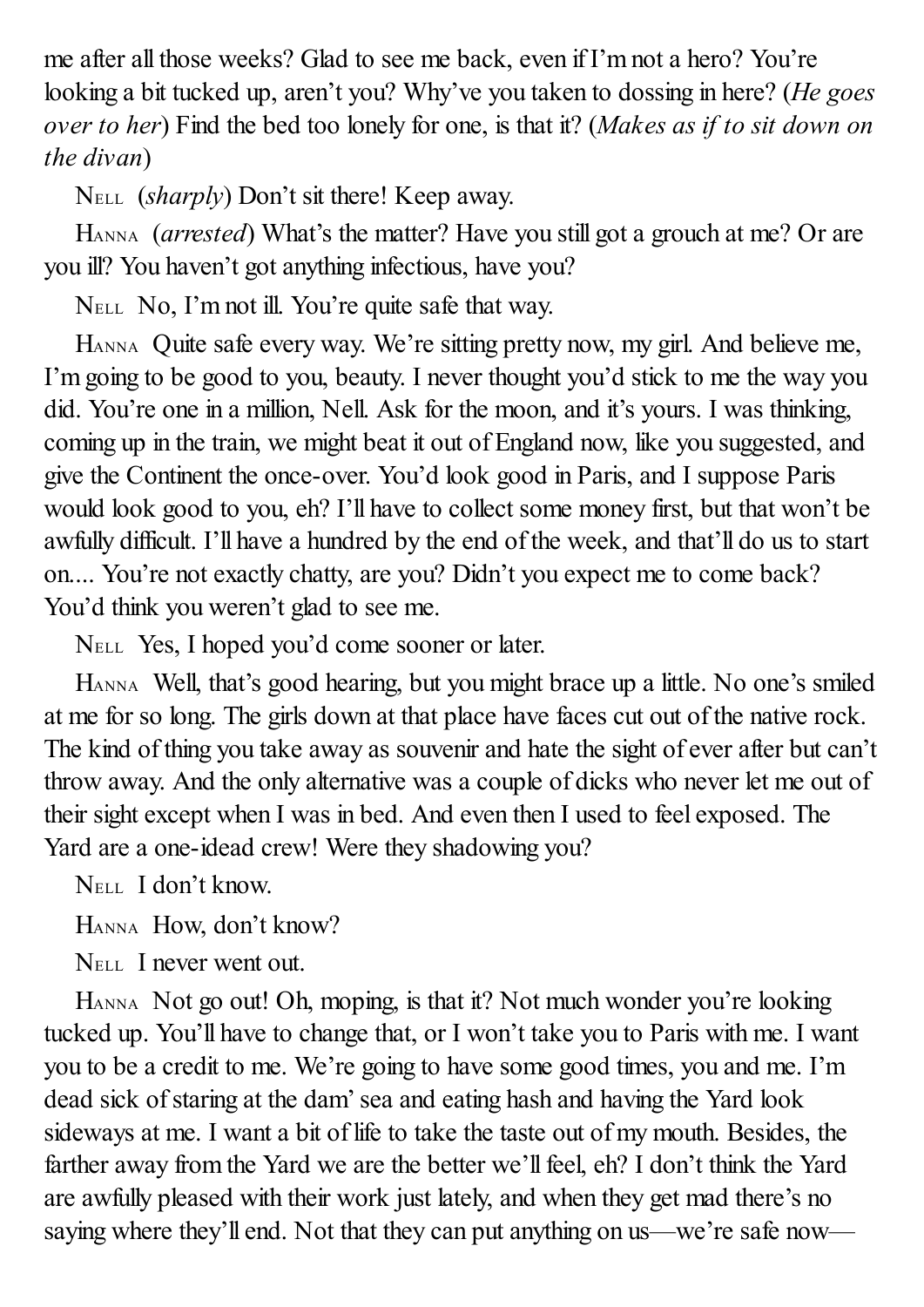but I played pool with one of those dicks one night, and he said some very nasty things. All wrapped up and polite, but insinuating. You know. Wilkins took them off when the business was finished, of course. They can't do anything to us now. But we'd be more popular in France. And you've never seen Paris. Just give me a week to get the dibs. Got anything to eat in the house? I could put away six courses.

NELL In the kitchen cupboard.

[*He takes of his coat, flings it over the back of a chair, combs his hair with his fingers in front of the mirror over the fireplace, and goes into the kitchen. She raises herself to a sitting position on the divan, moving with the deliberation and lack of unnecessary movement that a sleep-walker uses. She sits there unmoving until his return. He comes back with cold sausage on a plate, half a loaf, butter, a bottle of beer, and a glass.*]

HANNA I don't think much of your larder. But you always were one of the bunand-milk brigade. It's good I'm too hungry to look even a sausage in the mouth. (*He cuts a slice of bread and butters it, produces a corkscrew and opens the bottle of beer and pours the beer into the glass*) I couldn't find any mustard. Isn't there any?

NELL NO.

HANNA Another of your queer tastes. (*Watches critically as the beer flows into the glass. Looking at her over the bottle and glass*) Have some?

[*It is then that he sees the automatic which is lying in her loosely curved right hand. He pauses with the bottle and glass held at right-angles in the air while one might count five.*]

HANNA For God's sake, put that thing away! Where did you get it? (*He puts the glass and bottle down*)

NELL Stay where you are, I want to talk to you.

HANNA Nell, don't be foolish. Put that thing down. It isn't the kind of thing to play around with. You should know that by this time.

NELL Yes, I know it very well.

HANNA Well, give it to me and don't let me see you——

NELL (*as he is moving across to her*) Stay where you are. I want to talk to you.

HANNA But look here——What d'you mean? I'm not going to hurt you! What are you afraid of?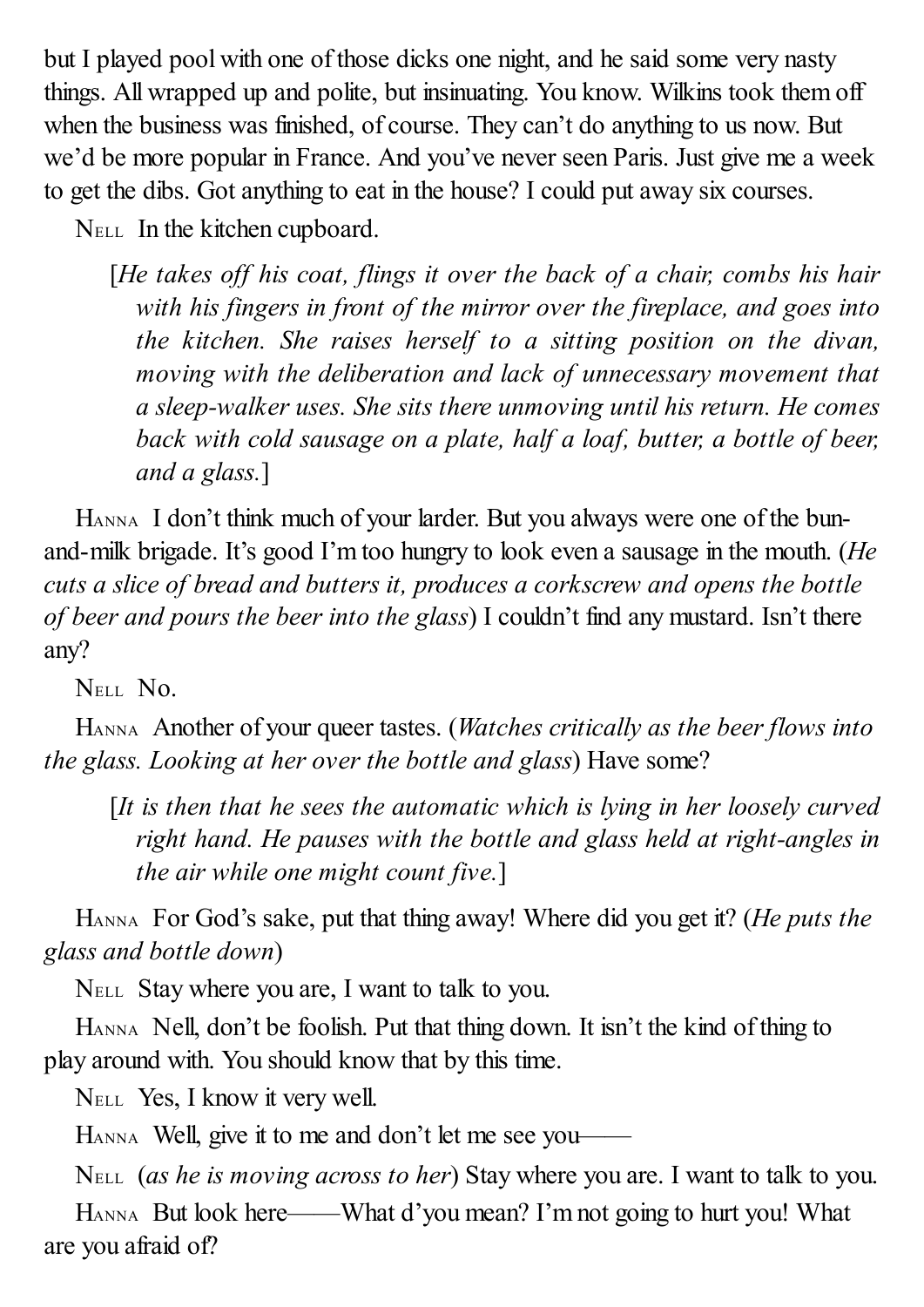NELL I'm not afraid of anything.

HANNA Then why that thing? What's the idea? Have you gone dippy? What do you want with——?

NELL Be quiet, and get on with your supper. I want to talk to you. I've been thinking. Thinking more than I ever thought in my life before. I hadn't anything else to do all those days. My mind was in a dreadful mess trying to get things straight. A man who's done what you've done isn't fit to live. I didn't think there were men as low as you anywhere. Not English, I mean. I couldn't begin to tell you what I think of you. And yet I love you far too much to be able to live without you. Sounds dam' silly, doesn't it? But it's true. There'd be no point in living at all with you not there. That's why I'm going along too. I couldn't——

HANNA Stop that nonsense, will you, and give me that——

NELL Stay still, or I'llshoot you before I'm ready. And get on with the food. They always have a meal first, don't they? There's some salad. Would you like some salad? You're allowed to choose what you like within bounds. That's what the paper said. And there was a big photo of Fluff. I suppose you saw it. Fluff was a real man. It's a pity I didn't fall in love with Fluff instead of you. Then I wouldn't be going west tonight.

HANNA Look here, kid——

NELL Don't interrupt. I want to talk to you. I've got it allstraight in my mind now. Simple, and clear, and easy. I've been waiting for you to come back so that I could finish it. This is the finish. Funny, isn't it? when you think of it, that this is what came out of your buying a packet of Gold Flake that day. If only I could have seen you then as I see you now—before you got me! You've still got me, Ted. I should have been free of you when you did that to Fluff. There must be something rotten in me to let me go on caring for you after that. But I'm still silly about you. The way you turn your head and move your hands and—all that bunk. That's love! That's what people write poems and things to! Love! You're not getting on very fast with your supper.

HANNA Look here, kid, a little less of the theatrical business and a little more honesty. You've worked up this to spring on me when I came back. Well, I'm back, but I'm not having any. You were sweet enough on me to let another man hang for me. I guess you're not going to shoot me now. That's logic. So a little less of the high falutin'.

NELL I didn't let Fluff die because I was sweet on you. You flatter yourself. I'd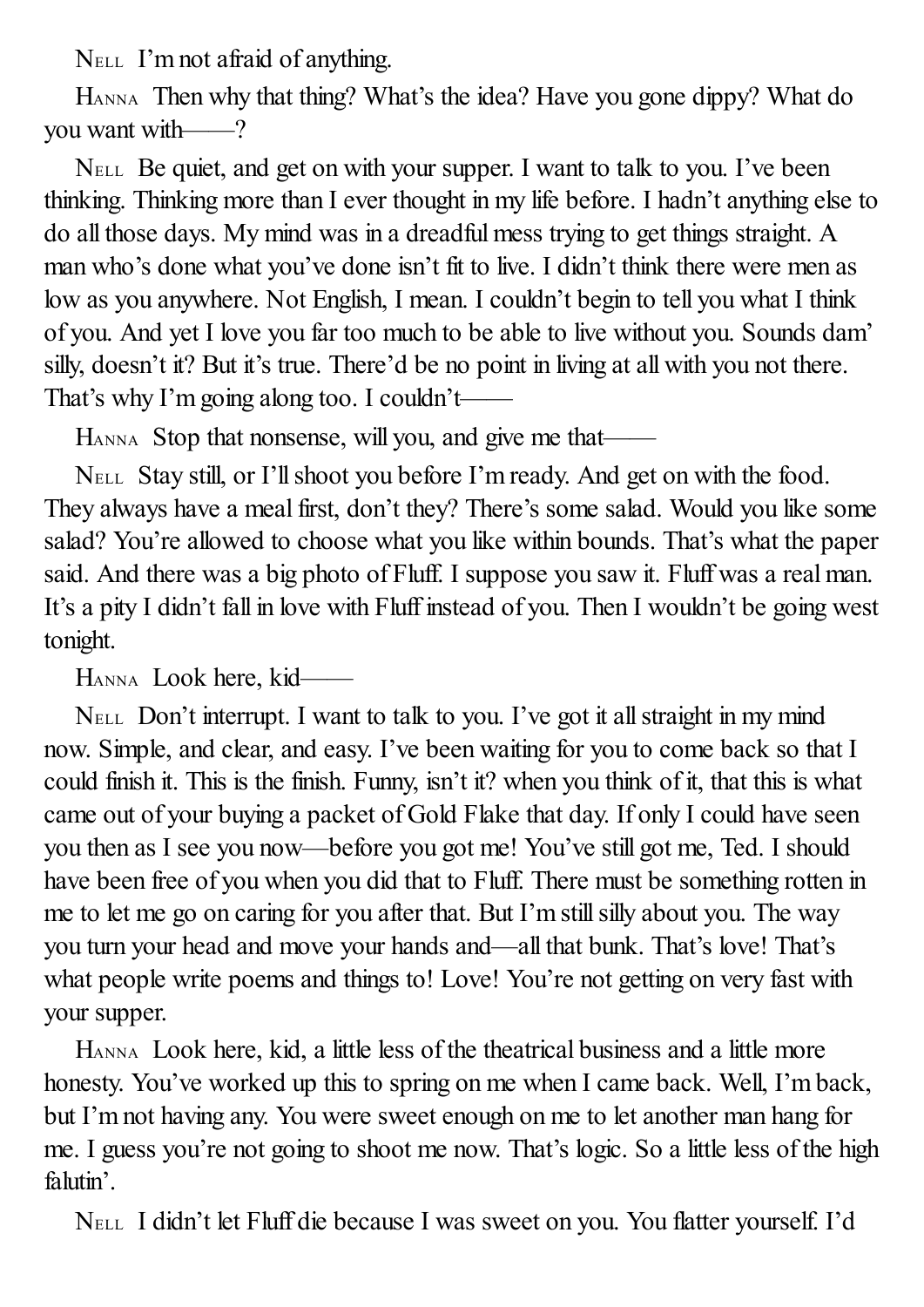given you my word. It was my word I'd given. I couldn't go back on that. I was nearly crazy trying to think of a way out. I couldn't find a way to save Fluff. Poor Fluff. He was joking when they killed him. I suppose you read that too? I wish I could have loved Fluff. He was worth while. He kept his mouth shut because of me, not because of you. I expect perhaps it made it easy in the end to think he was doing it for me. But I wish I could have thought of a way to get him off. I'm a poor reason for a man to sacrifice his life. Me! The person who's still silly about the man who let him do it! God, what a rotter you are, Ted. I never imagined anyone like you. But you're not getting away with it. Did you think you were? Did you think you could do that and go on living and enjoying yourself, eating and drinking and making love, without there being a reckoning? Well, you can't. This is the reckoning. There isn't any God, or Fluff wouldn't have been allowed to die. But I'm God now. All the God that's necessary. You can't do what you did and go on living. I can't live without you. So we go together. That's logic. You're keen on logic, aren't you? So get on with your supper. If I'd known you were coming tonight I'd have made it a nice one. Anything within reason, they said.

HANNA I say, Nell, for God's sake drop it. You've been thinking about things till you've got them all wrong.

NELL Yes, I've been thinking, but I've got things straight. Clear and straight and easy. Go on with your supper. There's some salad if you want some. I wanted to tell you what I thought of you so that——

HANNA I say, kid, you're not well, or you'd——

NELL Don't interrupt. I'm doing the talking. I'm not mad, if that's what you're thinking. I've never been so sane in my life. Nothing to be afraid of any more. Nothing to torment me. Everything straight and clear.

HANNA Look here, kid, I'll call your bluff. That gun isn't loaded. Even if it was, and you had the nerve to shoot me, you'd never have the nerve to shoot yourself. Don't imagine it.

NELL I don't imagine it. I don't like the idea ofshooting myself at all. I'm not going to. I'd hate to be a mess, even when I'm dead. I always hated messy things. I'm going by the gas oven. Quite a pleasant journey. Reserved compartment, and no change. (*She laughs a little, and he is reassured*) Stay still! (*As he begins to advance*) I'll give you ten minutes to—keep away, Ted. Keep away! Allright, then!

[*She pulls the trigger, holding the automatic at full stretch of her arm, amateurishly.* HANNA *hesitates in his stride at the impact of the bullet,*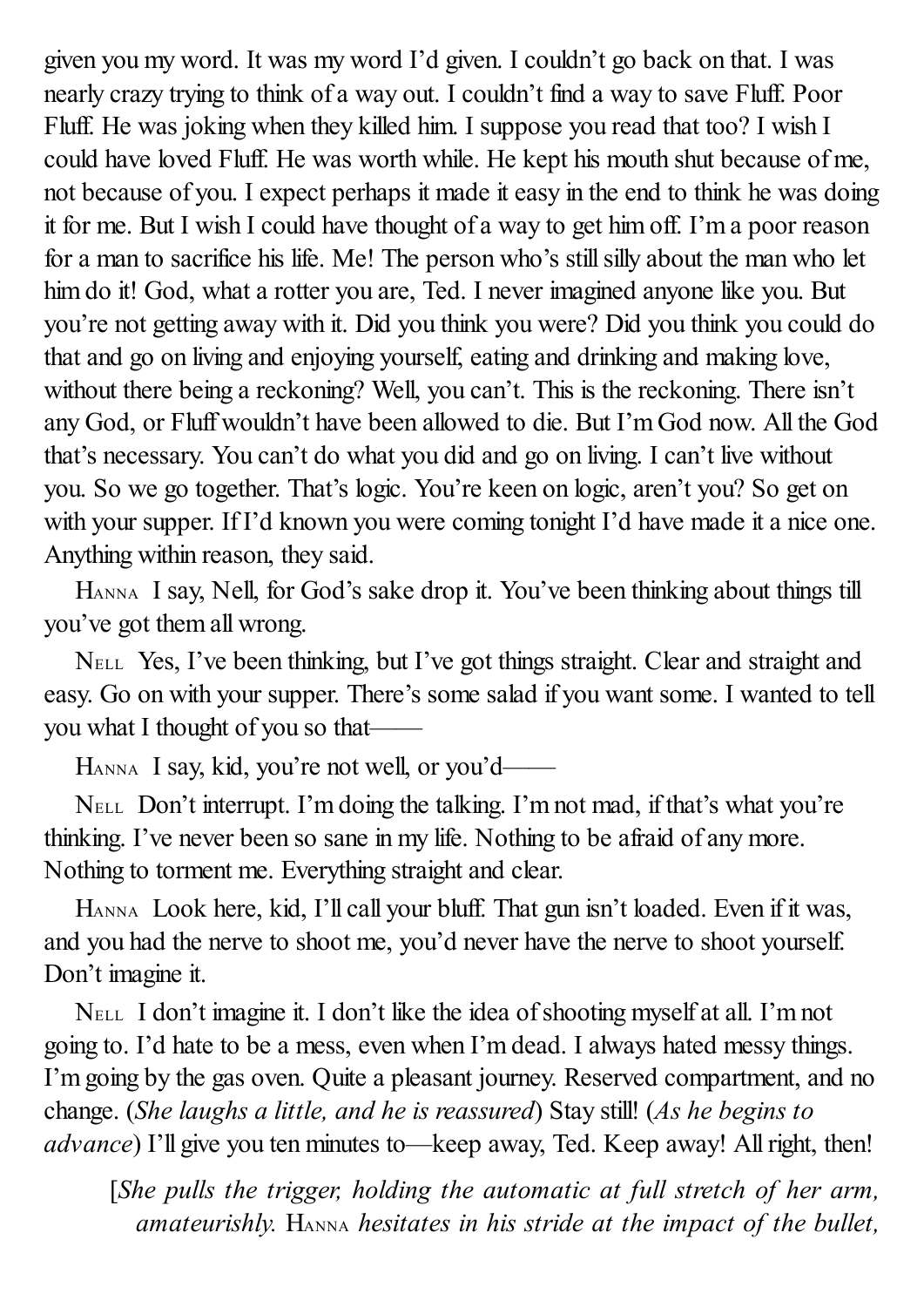*and comes on stumblingly*.]

HANNA (*in surprised fury*) You bitch! It was loaded. You bitch!

- [*He collapses across the end of the divan. After a pause* NELL *puts the revolver gently on the table at her side. She gets slowly out of bed, holding the right elbow where the kick of the revolver has hurt it. She moves to* HANNA *and looks down at him almost curiously. A sort of compassion comes into her face. She puts out her hand and touches his hair.*]
- NELL Poor Teddy! Poor Teddy!

[*She goes out slowly through the kitchen door.*]

CURTAIN